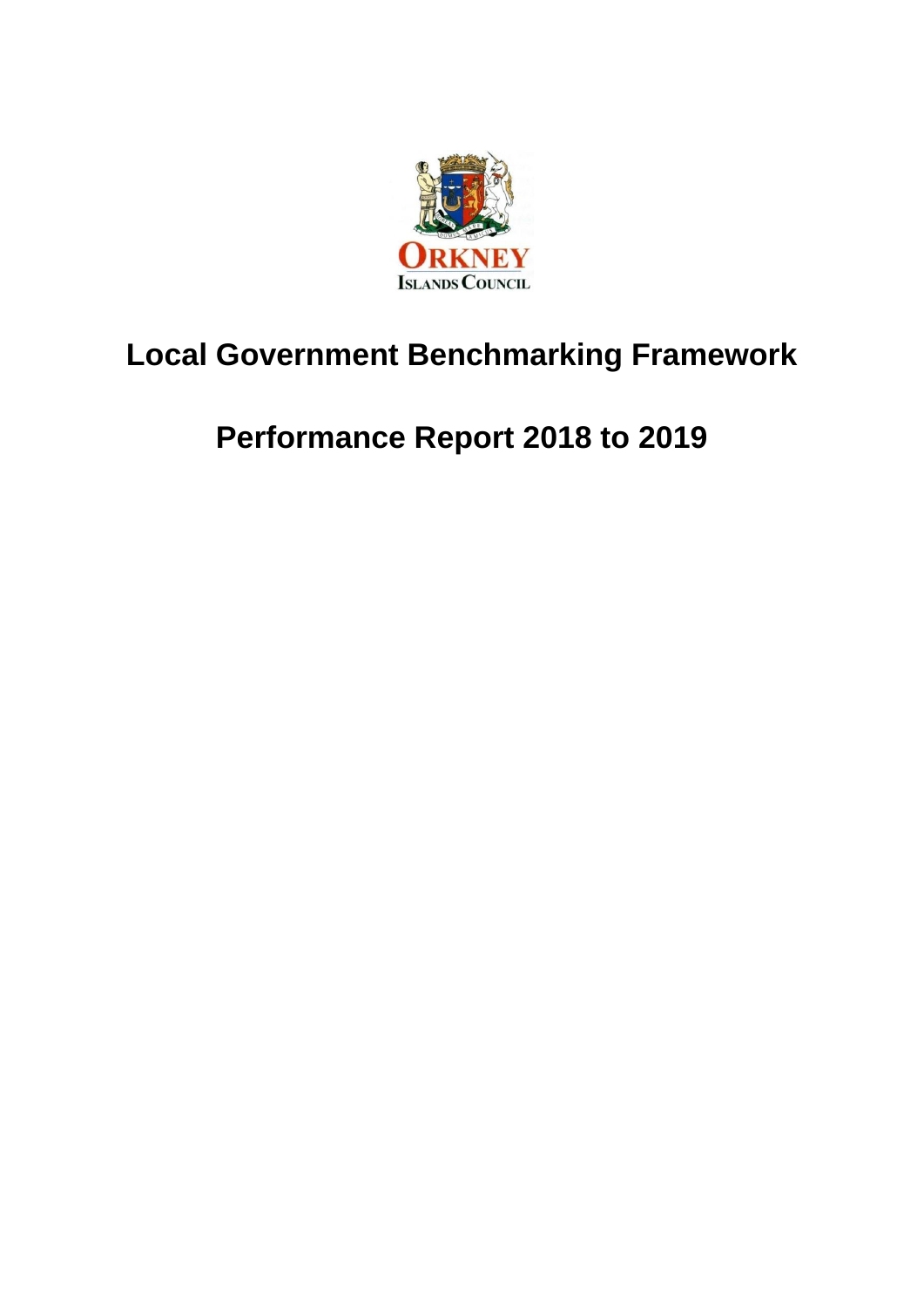## **Contents**

| The percentage of P1, P4 and P7 pupils combined achieving expected                                                                                          |  |
|-------------------------------------------------------------------------------------------------------------------------------------------------------------|--|
| The percentage of P1, P4 and P7 pupils combined achieving expected                                                                                          |  |
| The percentage of early years provision which is graded good or better  18                                                                                  |  |
|                                                                                                                                                             |  |
|                                                                                                                                                             |  |
|                                                                                                                                                             |  |
|                                                                                                                                                             |  |
| Self-directed support (direct payments + managed personalised budgets) spend<br>on adults 18+ as a percentage of total social work spend on adults 18+  22  |  |
| The percentage of people aged 65 and over with long-term care needs who are                                                                                 |  |
| The percentage of adults supported at home who agree that their services and<br>support had an impact in improving or maintaining their quality of life  24 |  |
| Percentage of adults supported at home who agree that they are supported to                                                                                 |  |
| Percentage of adults supported at home who agree that they had a say in how                                                                                 |  |
| Percentage of carers who feel supported to continue in their caring role  27                                                                                |  |
|                                                                                                                                                             |  |
| Rate of readmission to hospital within 28 days per 1,000 discharges 29                                                                                      |  |
| Proportion of care services graded 'good' or better in Care Inspectorate                                                                                    |  |
|                                                                                                                                                             |  |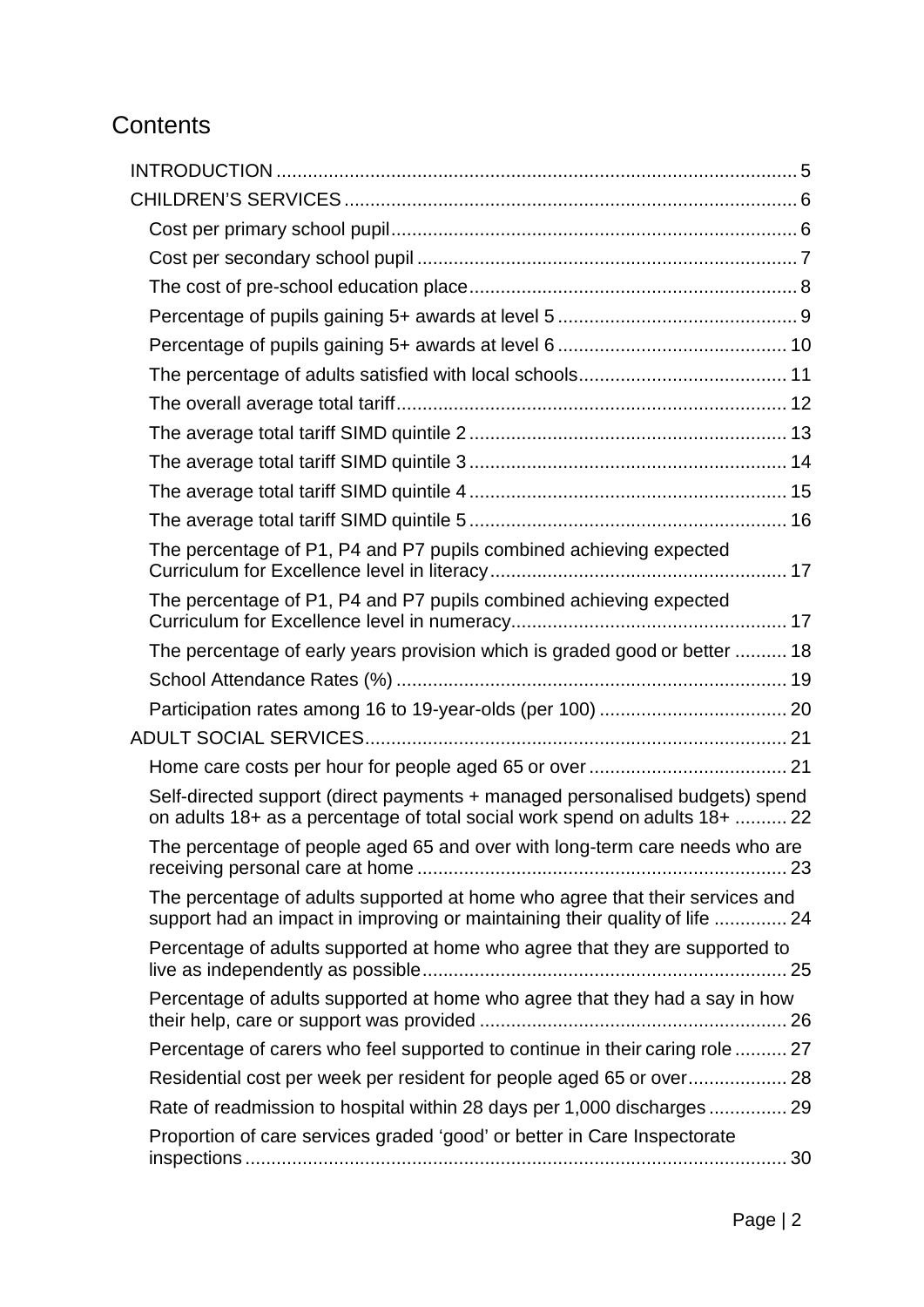| Number of days people spend in hospital when they are ready to be discharged, |    |
|-------------------------------------------------------------------------------|----|
|                                                                               |    |
|                                                                               |    |
|                                                                               |    |
|                                                                               |    |
|                                                                               |    |
|                                                                               |    |
| Percentage of adults satisfied with parks and open spaces 37                  |    |
| Percentage of adults satisfied with museums and galleries  38                 |    |
|                                                                               |    |
|                                                                               |    |
| Percentage of unemployed people assisted into work from Council               |    |
| Cost of planning and building standards per planning application 41           |    |
| Average time per business and industry planning application (weeks)  42       |    |
|                                                                               |    |
| Number of business gateway start-ups per 10,000 population 44                 |    |
| Investment in economic development and tourism per 1,000 population  45       |    |
|                                                                               |    |
|                                                                               |    |
| Immediately available employment land as a percentage of total land allocated |    |
|                                                                               |    |
|                                                                               | 49 |
|                                                                               |    |
|                                                                               |    |
|                                                                               |    |
|                                                                               |    |
| Percentage of A class roads that should be considered for maintenance         |    |
| Percentage of B class roads that should be considered for maintenance         |    |
| Percentage of C class roads that should be considered for maintenance         |    |
| Percentage of unclassified roads that should be considered for maintenance    |    |
| Cost of trading standards and environmental health per 1,000 population 58    |    |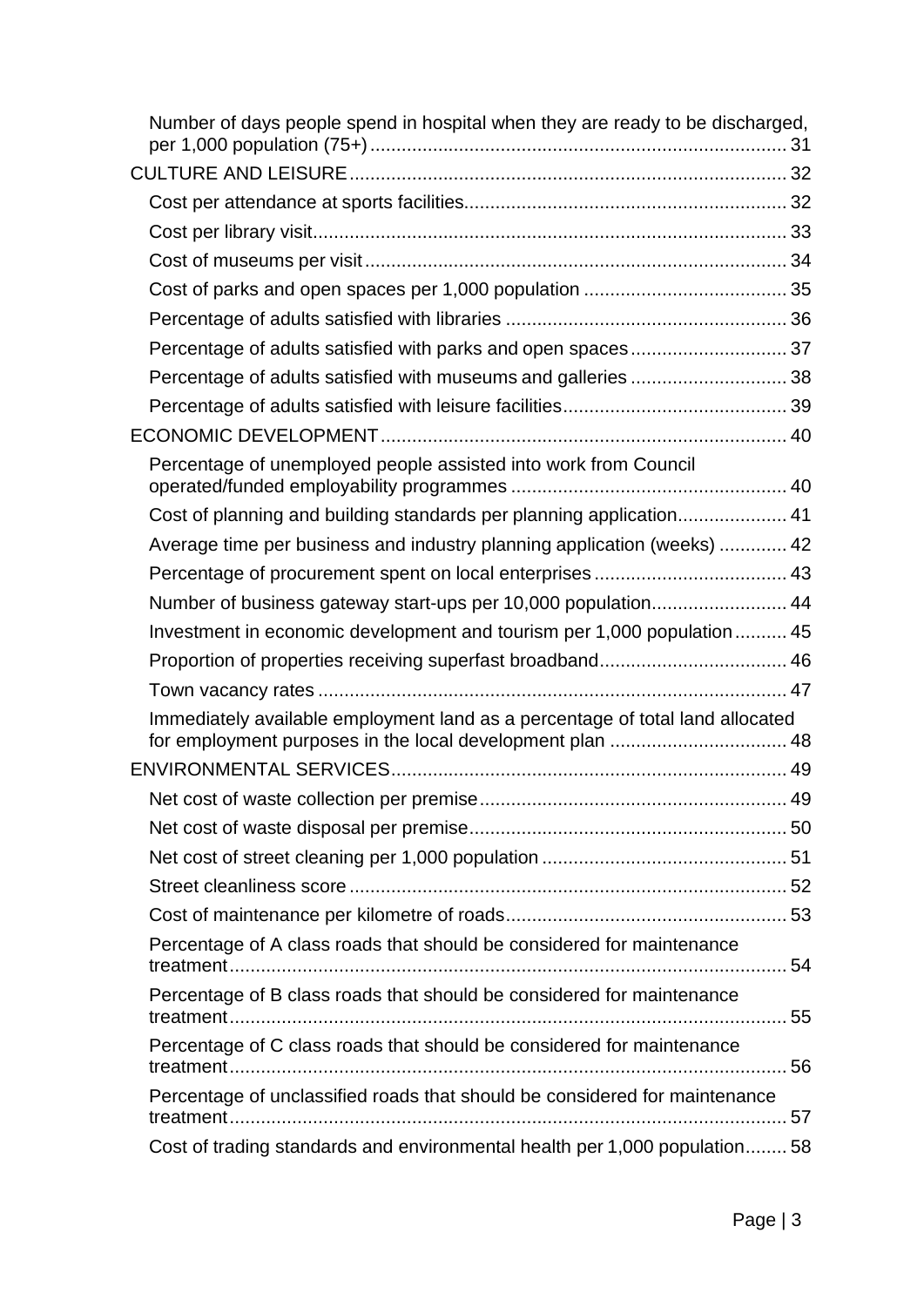| Cost of trading standards, money advice and citizen advice per 1,000 population      |  |
|--------------------------------------------------------------------------------------|--|
|                                                                                      |  |
|                                                                                      |  |
|                                                                                      |  |
|                                                                                      |  |
|                                                                                      |  |
| Support services as a percentage of total gross expenditure 64                       |  |
|                                                                                      |  |
|                                                                                      |  |
|                                                                                      |  |
|                                                                                      |  |
|                                                                                      |  |
| Percentage of income due from council tax received by the end of the year 70         |  |
|                                                                                      |  |
|                                                                                      |  |
| Gross rent arrears as at 31 March each year as a percentage of rent due for the      |  |
|                                                                                      |  |
|                                                                                      |  |
| Average number of days taken to complete non-emergency repairs  77                   |  |
|                                                                                      |  |
|                                                                                      |  |
| Percentage of operational buildings that are suitable for their current use  79      |  |
| Percentage of internal floor area of operational buildings in satisfactory condition |  |
| ANNEX 1 - LGBF indicators mapped against OIC target outcomes and priorities 81       |  |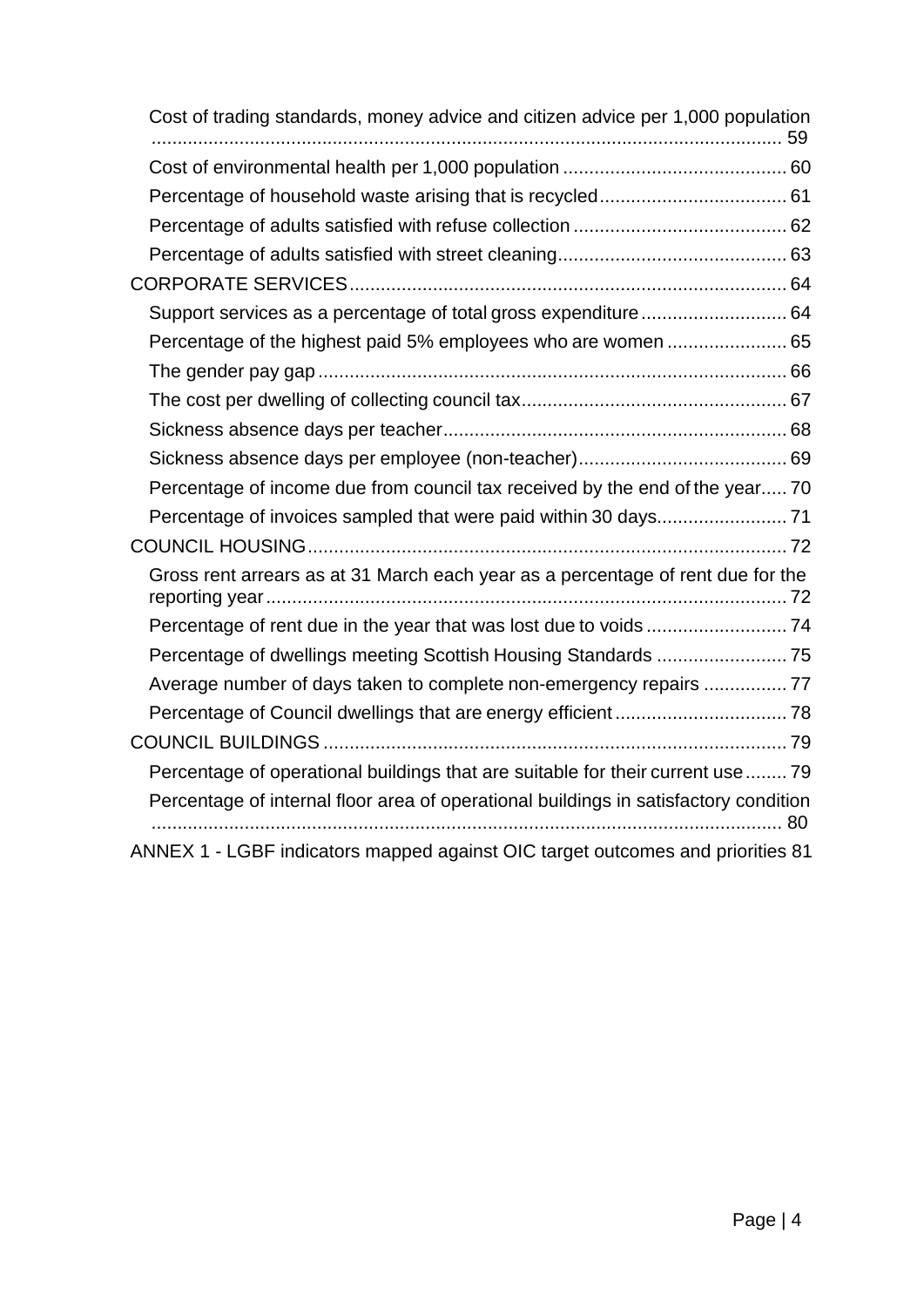## **INTRODUCTION**

<span id="page-4-0"></span>Welcome to Orkney Islands Council's annual report on our performance against the Local Government Benchmarking Framework (LGBF) indicators for 2018 to 2019. The LGBF indicators bring together a wide range of information about how all Scottish Councils perform in delivering services to local communities.

This report provides evidence on how our actions and activities impact the Orkney community, and allows readers to compare how well we are doing against previous years' performance, the Scottish average and other similar local authorities.

Throughout the report we have provided information to help explain our performance against each indicator, as well as an assessment of how we expect to perform in the years ahead.

We hope that you find the report interesting. If you would like more detailed performance information, please visit the Performance Section of the Council's website at:

[www.orkney.gov.uk/Service-Directory/Performance/performance.htm](http://www.orkney.gov.uk/Service-Directory/Performance/performance.htm)

If you would like to make a comment on the report, please contact HR and Performance by writing to Orkney Islands Council, School Place, Kirkwall, Orkney, KW15 1NY; by calling 01856 873535; or by emailing [hrsupport@orkney.gov.uk.](mailto:hrsupport@orkney.gov.uk)

If you would like this publication in another language or in any other format, please contact us using the details above.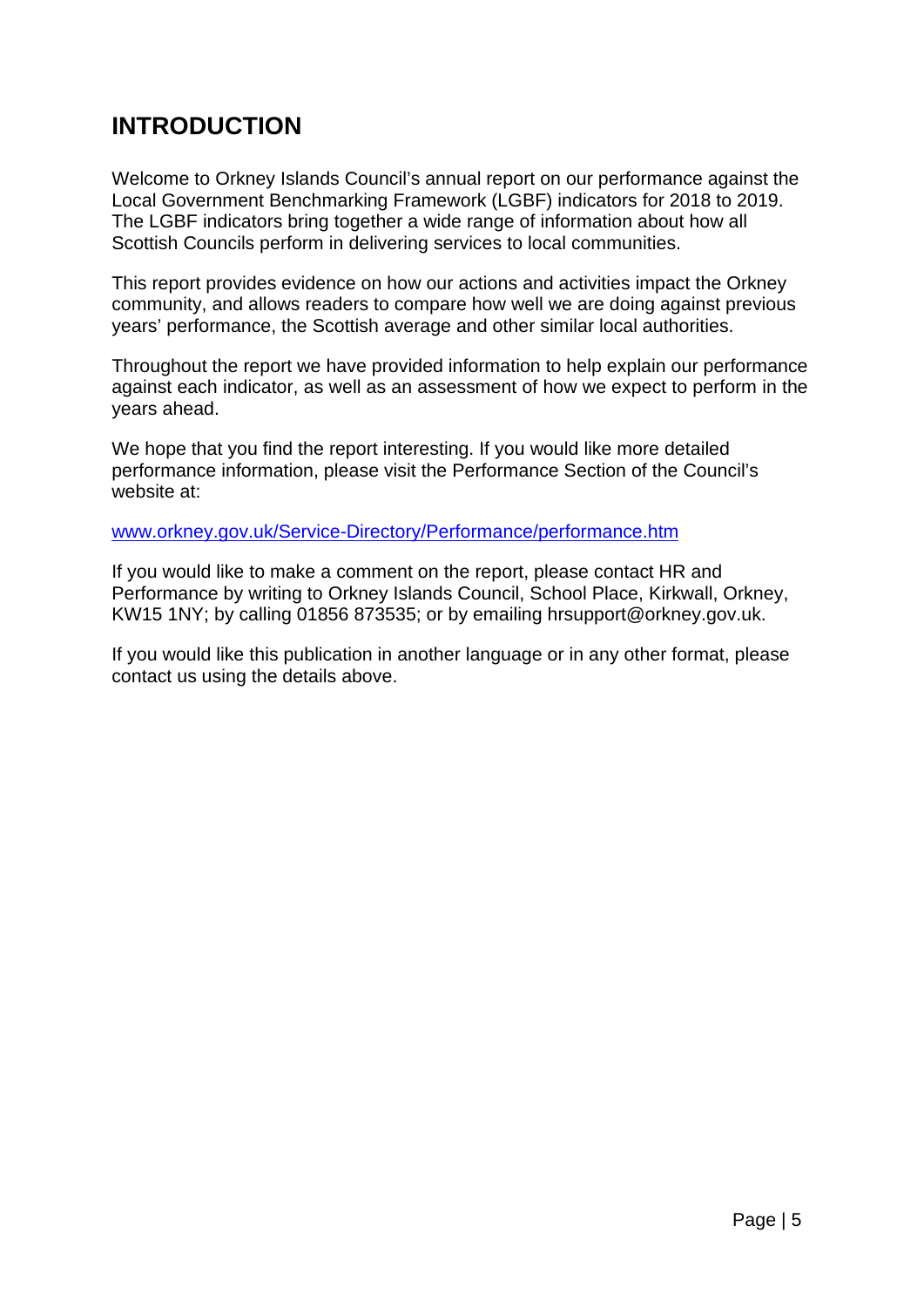## **CHILDREN'S SERVICES**

## <span id="page-5-0"></span>**Cost per primary school pupil**

In 2018 to 2019, the cost per primary school pupil in Orkney was £8,545, which is more than the 2017 to 2018 figure of £8,472, and significantly more than the 2018 to 2019 Scottish average of £5,250.

| Rank out of 32 Scottish Councils |     |  |
|----------------------------------|-----|--|
| 2017 to 2018                     | .31 |  |
| 2018 to 2019                     | :31 |  |



#### **Performance Analysis**

There has been a bigger reduction (by proportion) over the nine-year period than for Scotland as a whole. Costs per pupil in Orkney are higher as a significant number of schools are also community facilities. In smaller schools (which carry a high percentage of surplus places) the cost per pupil is significantly higher.

#### **Future Action**

Delineate non-education costs (e.g. community facilities costs); produce 'cost per place' data to ensure discussions are informed; consider adoption of nationally agreed staffing ratios across all schools.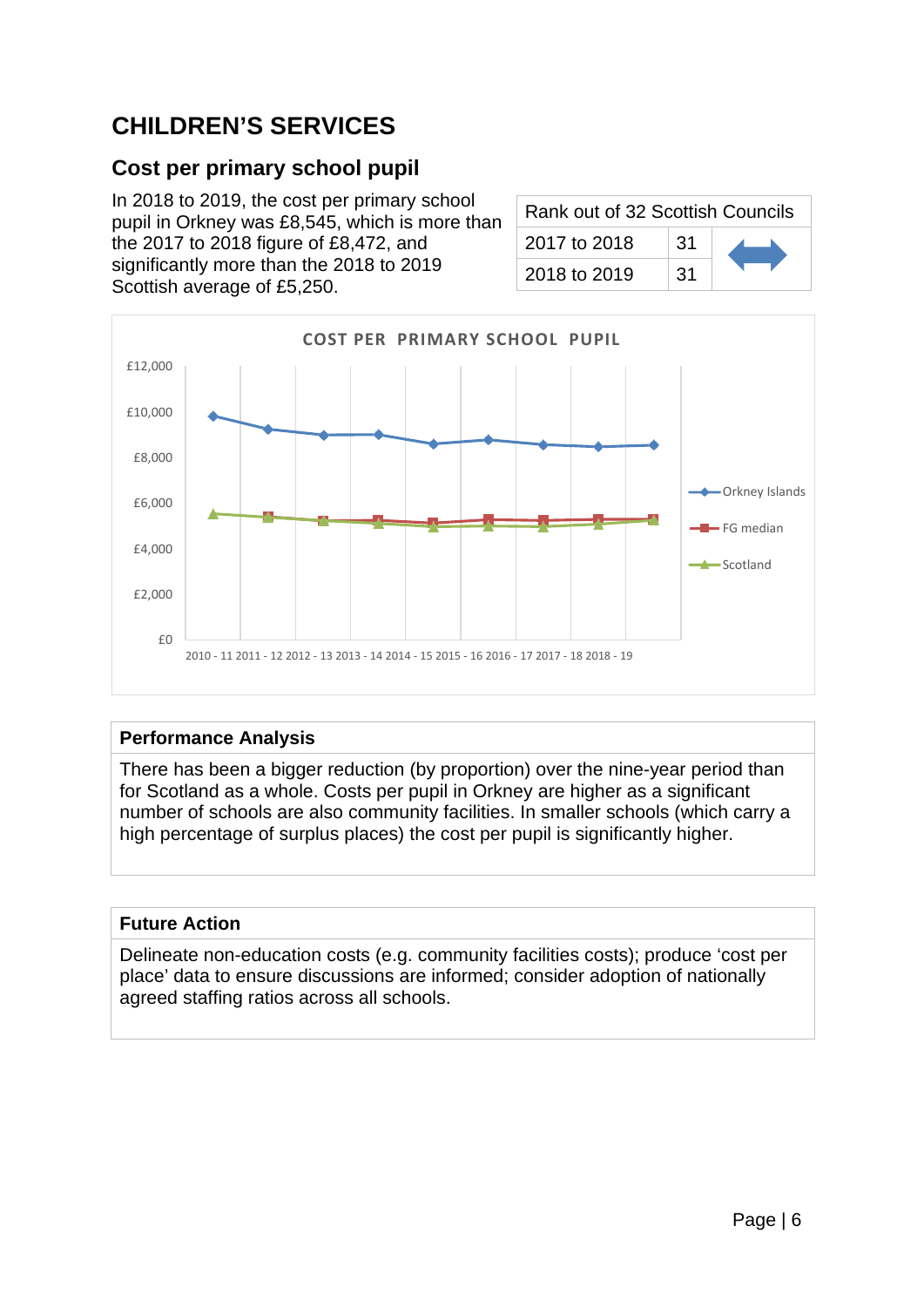## **Cost per secondary school pupil**

<span id="page-6-0"></span>In 2018 to 2019, the cost per secondary school pupil in Orkney was £11,112, which is less than the 2017 to 2018 figure of £11,778, but significantly more than the 2018 to 2019 Scottish average of £7,185.

| Rank out of 32 Scottish Councils |    |  |
|----------------------------------|----|--|
| 2017 to 2018                     | 32 |  |
| 2018 to 2019                     | 31 |  |



#### **Performance Analysis**

Rise in cost per pupil between 2010 and 2017 is in part due to fluctuations in roll and consequently schools carry a disproportionate number of "surplus places". Increase in roll (particularly at KGS) leads to a small drop in the cost per pupil.

Average for Orkney is significantly impacted by junior highs. KGS (as the biggest school) = £7,779 per pupil, excluding Distant Islands Allowance (DIA). This compares with Stronsay which is £30,333 per pupil, excluding DIA.

#### **Future Action**

Revisit the staffing policy for secondary schools and junior highs in Orkney.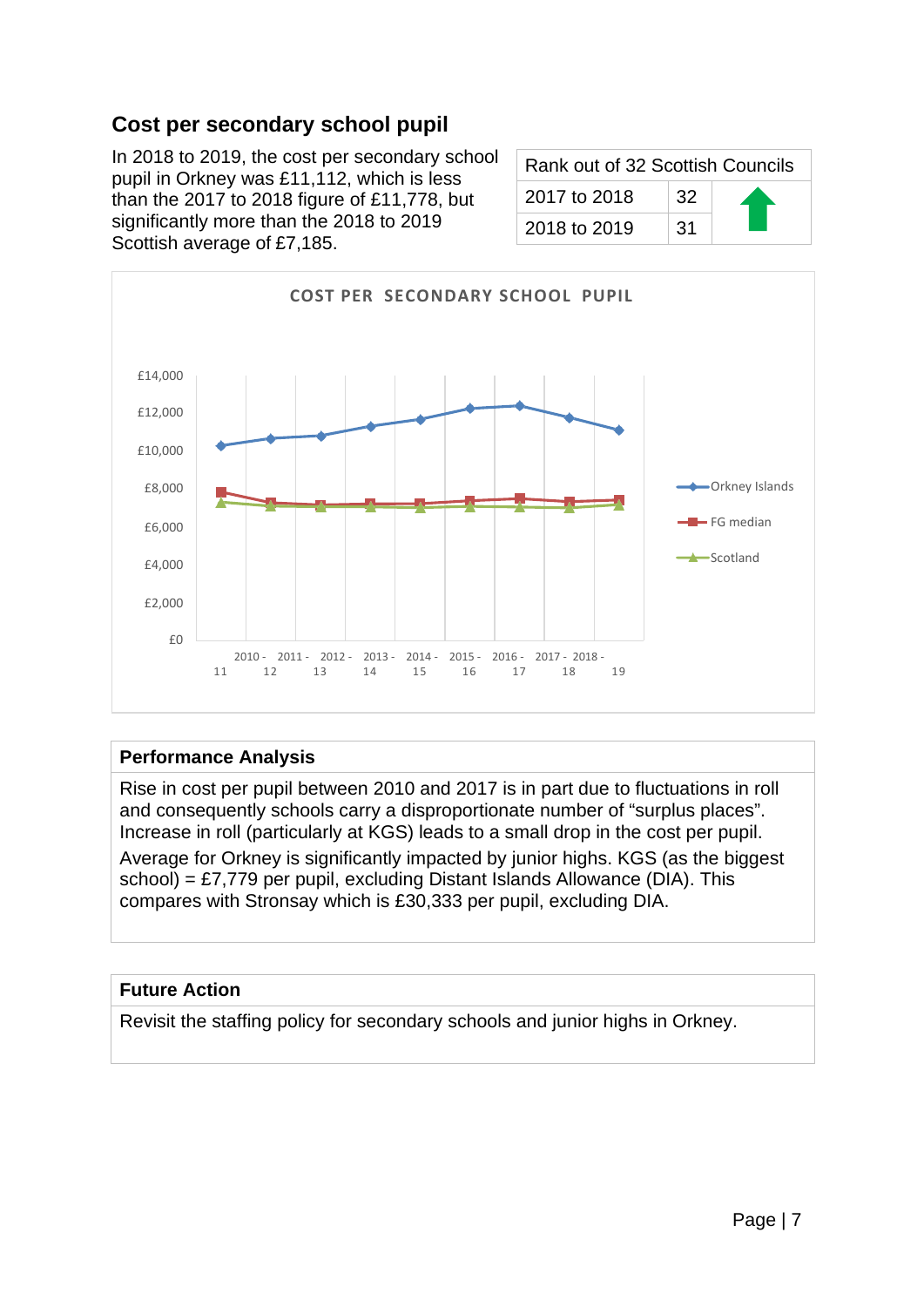## **The cost of pre-school education place**

<span id="page-7-0"></span>In 2018 to 2019, the cost per pre-school education place in Orkney was £4,665, which is more than the 2017 to 2018 figure of £3,877, but less than the 2018 to 2019 Scottish average of £5,070.

| Rank out of 32 Scottish Councils |    |  |
|----------------------------------|----|--|
| 2017 to 2018                     | я  |  |
| 2018 to 2019                     | 13 |  |



#### **Performance Analysis**

The overall increase is in line with expectations linked to the expansion of Early Learning and Childcare (ELC). With increased accuracy in attributing costs to ELC (rather than primary) the change in relative position not unexpected.

#### **Future Action**

Continue to monitor costs as expansion programme enters final phase. Small settings and Distant Islands Allowance may continue to add to the cost per child.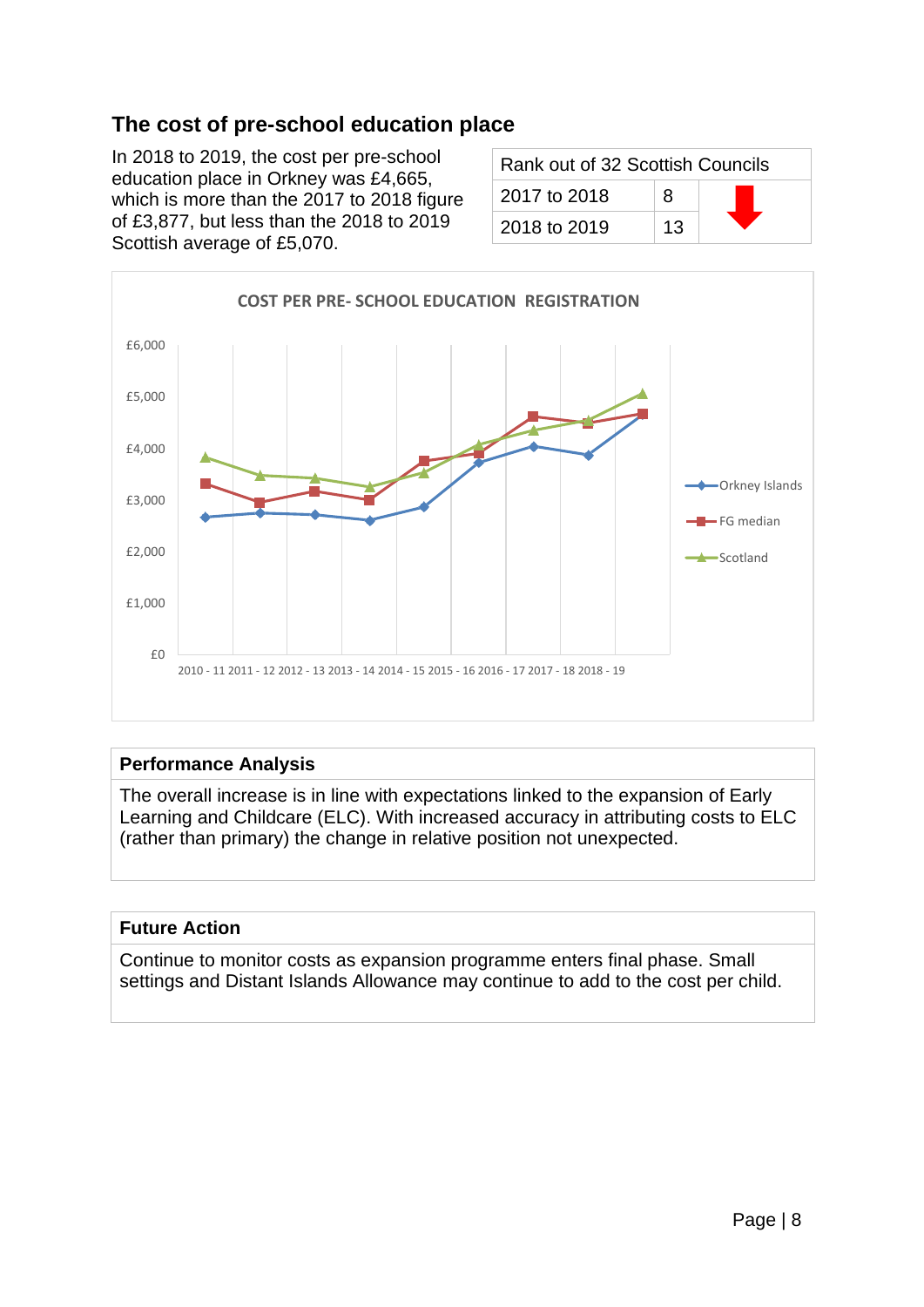## **Percentage of pupils gaining 5+ awards at level 5**

<span id="page-8-0"></span>In 2018 to 2019, 74% of secondary pupils in Orkney gained 5+ awards at level 5, which is better than the 2017 to 2018 figure of 68%, and the 2018 to 2019 Scottish average of 63%.

| Rank out of 32 Scottish Councils |   |  |
|----------------------------------|---|--|
| 2017 to 2018                     | 6 |  |
| 2018 to 2019                     | વ |  |



#### **Performance Analysis**

This is a very positive ranking position for Orkney, highlighting a consistent mature in results over the reporting period.

#### **Future Action**

Our link Education Scotland Attainment Advisor, Service Improvement Officers, Secondary Head Teachers and Teachers will track and monitor learners' progress to ensure this positive outcome is sustained.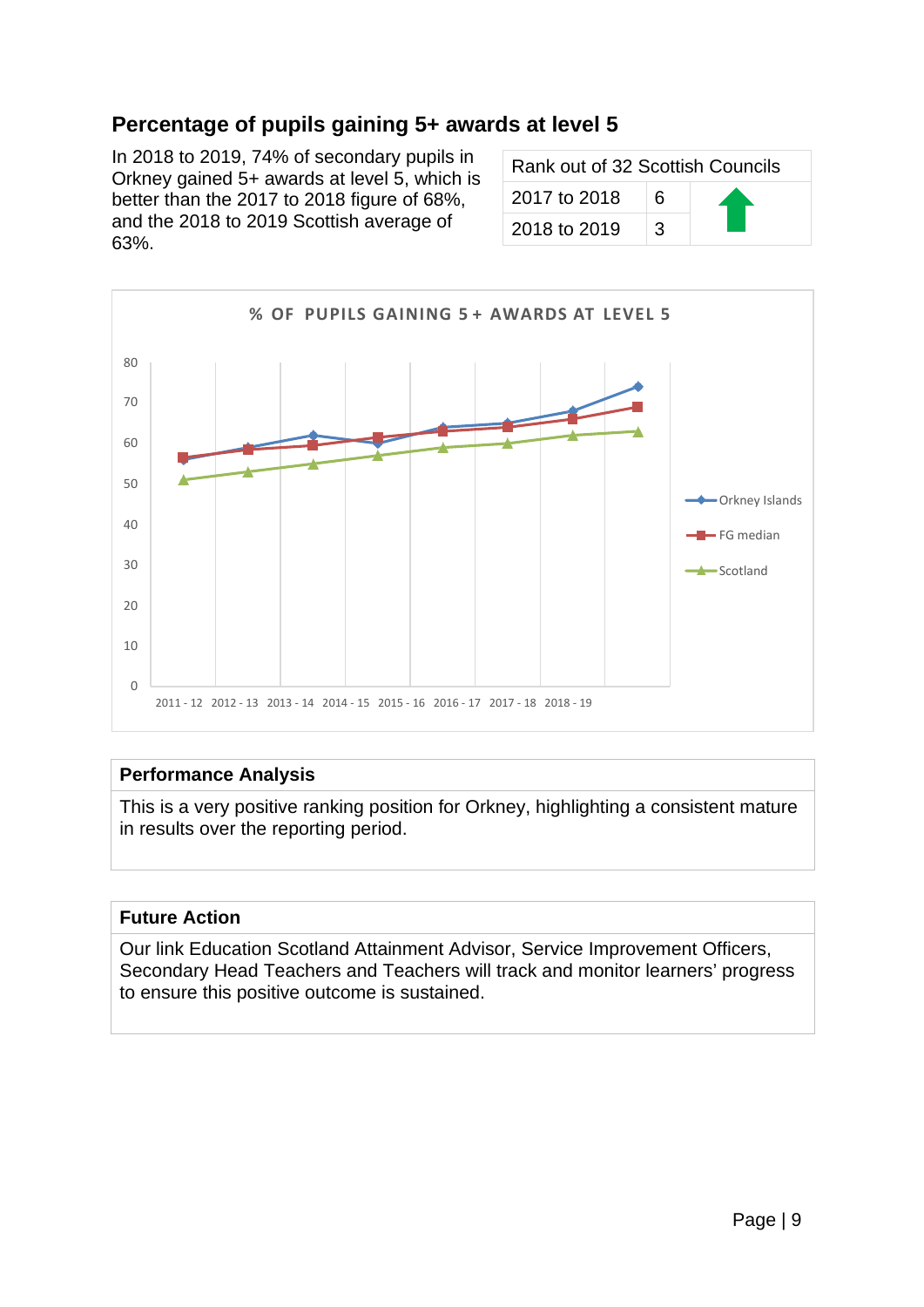## **Percentage of pupils gaining 5+ awards at level 6**

<span id="page-9-0"></span>In 2018 to 2019, 34% of secondary pupils in Orkney gained 5+ awards at level 6, which is better than the 2017 to 2018 figure of 33%, but not as good as the 2018 to 2019 Scottish average of 35%.

| Rank out of 32 Scottish Councils |    |  |
|----------------------------------|----|--|
| 2017 to 2018                     | 15 |  |
| 2018 to 2019                     | 14 |  |



#### **Performance Analysis**

Although the graph indicates a lack of consistency year on year, the trend indicates improvement in line with Scottish average.

#### **Future Action**

Our link Education Scotland Attainment Officer, Service Improvement Officers, Head Teachers and Teachers will identify why this area shows starkly different ranking from that of 5+ awards at national 5. Like all other areas consistent tracking, monitoring and target setting must be implemented.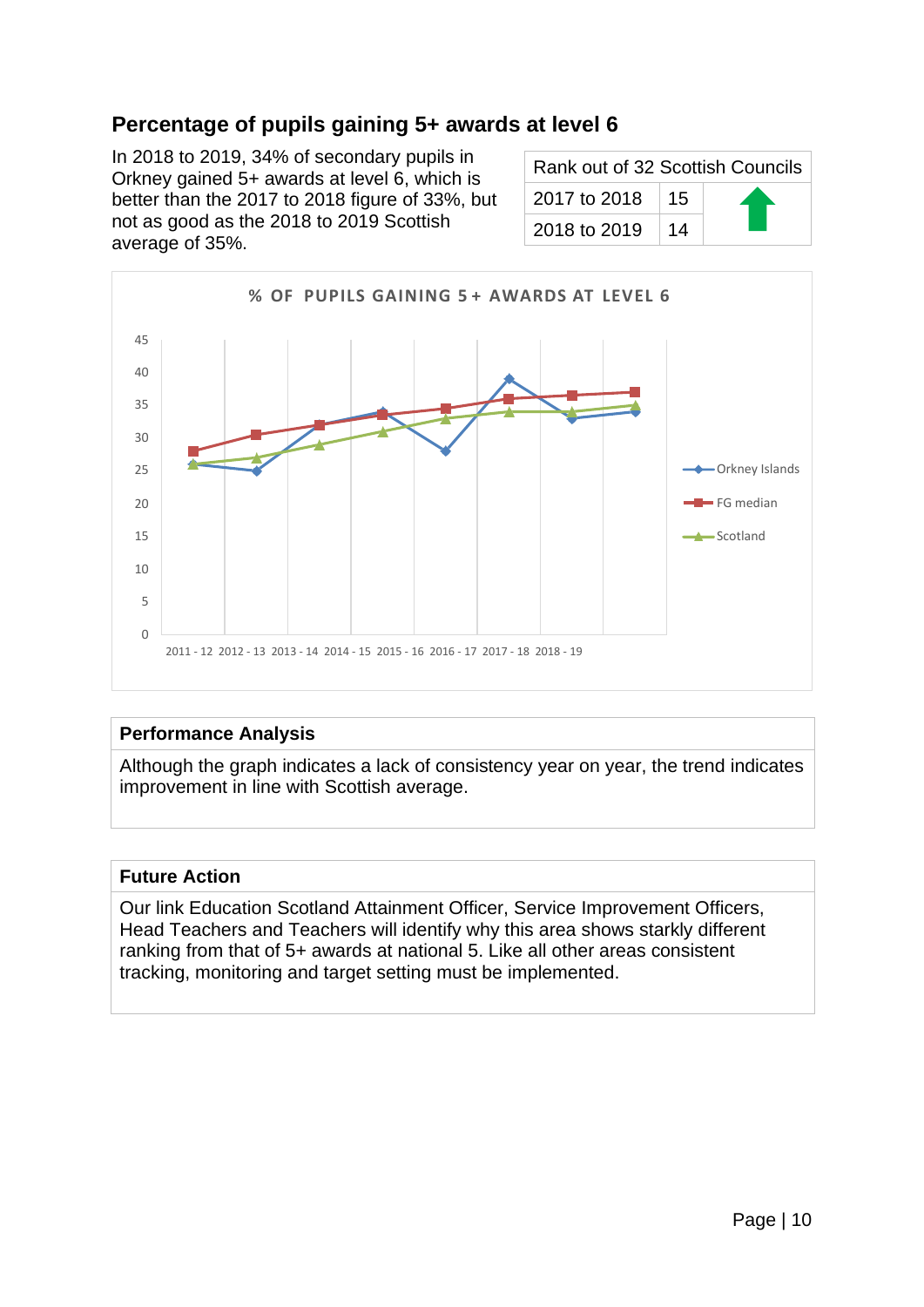## **The percentage of adults satisfied with local schools**

<span id="page-10-0"></span>In 2016 to 2019, 88.07% of adults were satisfied with local schools, which is not as good as the 2015 to 2018 figure of 91.33%, but better than the 2016 to 2019 Scottish average of 71.83%.

| Rank out of 32 Scottish Councils |  |  |
|----------------------------------|--|--|
| 2015 to 2018                     |  |  |
| 2016 to 2019                     |  |  |



#### **Performance Analysis**

Overall (slight downward) trend is in line with the Family Group Median and Scottish average. Orkney's schools continue to maintain a strong standing with the local communities.

#### **Future Action**

Through discussions with Parent Council Chairs, reflect on past successes and future challenges with respect to the standing of the school in the community.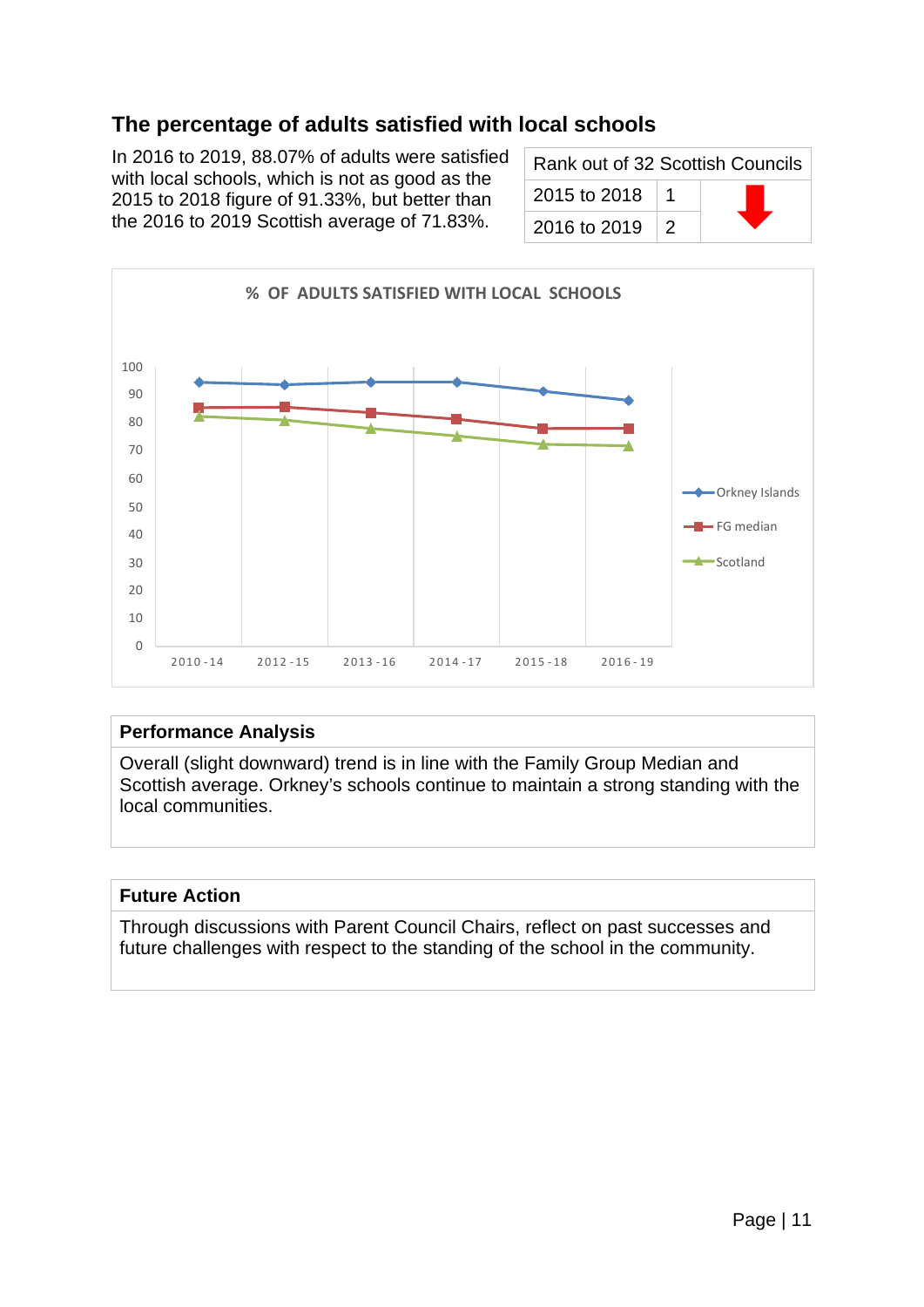## **The overall average total tariff**

<span id="page-11-0"></span>In 2018 to 2019, the overall average total tariff\* for Orkney pupils was 957, which is better than the 2017 to 2018 figure of 907, and the 2018 to 2019 Scottish average of 892.

| Rank out of 32 Scottish Councils |  |  |
|----------------------------------|--|--|
| 2017 to 2018   15                |  |  |
| 2018 to 2019   5                 |  |  |



\*The tariff score for a learner is the total number of tariff points for the awards they achieve, taking account of only their latest and best attainment in each subject. This means that, for example, if a pupil has a National 5 and a Higher in Mathematics, it is the points for the Higher award which are counted.

#### **Performance Analysis**

This is a very positive result for Orkney schools, showing a significant rise in ranking. There is a slight fluctuation in the result year on year which requires focus moving forward.

#### **Future Action**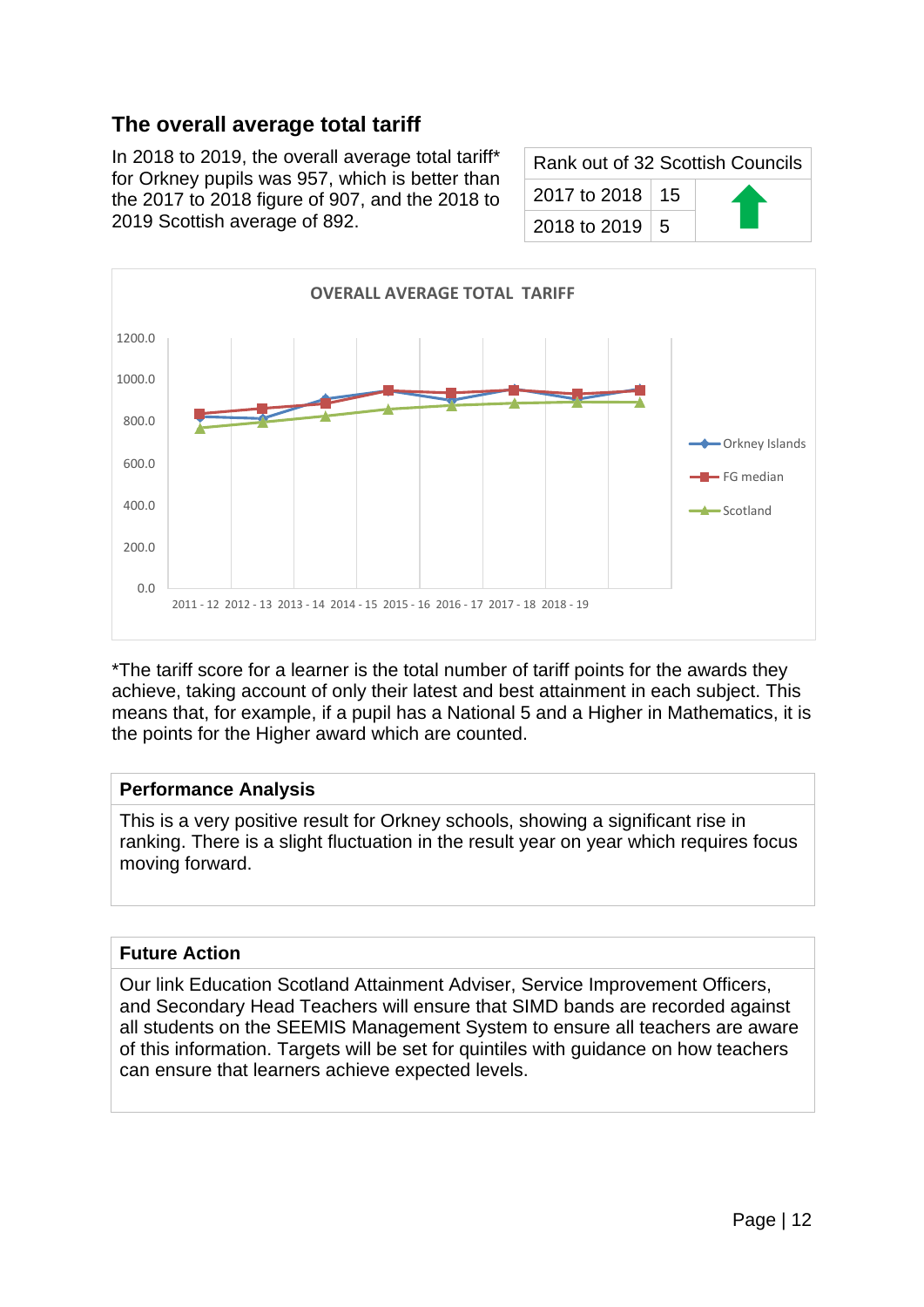<span id="page-12-0"></span>In 2018 to 2019, the average total tariff for Orkney pupils in SIMD quintile 2 was 895, which is better than the 2017 to 2018 figure of 868, and the 2018 to 2019 Scottish average of 740.

| Rank out of 32 Scottish Councils |   |  |  |
|----------------------------------|---|--|--|
| 2017 to 2018                     | 4 |  |  |
| 2018 to 2019                     | 4 |  |  |



#### **Performance Analysis**

Overall this is a very positive result for Orkney's leavers in this quintile area. As can be seen, Orkney consistently performs higher in this area than our comparators or national average figures.

#### **Future Action**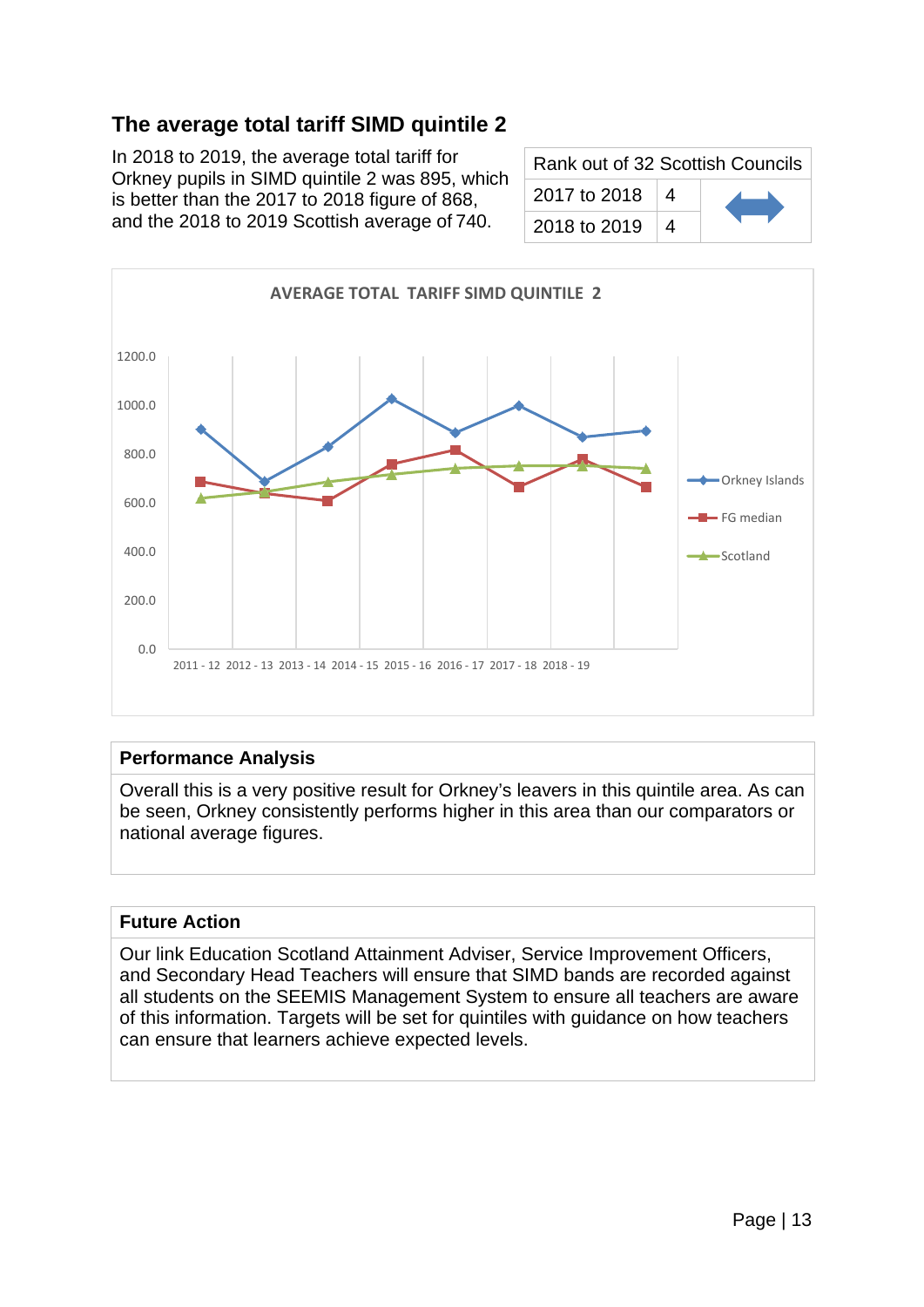<span id="page-13-0"></span>In 2018 to 2019, the average total tariff for Orkney pupils in SIMD quintile 3 was 948, which is better than the 2017 to 2018 figure of 825, and the 2018 to 2019 Scottish average of 872.

| Rank out of 32 Scottish Councils |  |  |
|----------------------------------|--|--|
| 2017 to 2018 27                  |  |  |
| 2018 to 2019   8                 |  |  |



#### **Performance Analysis**

This is a positive result for Orkney schools, showing a significant rise in ranking. The lack of consistency in this quintile requires focus moving forward.

#### **Future Action**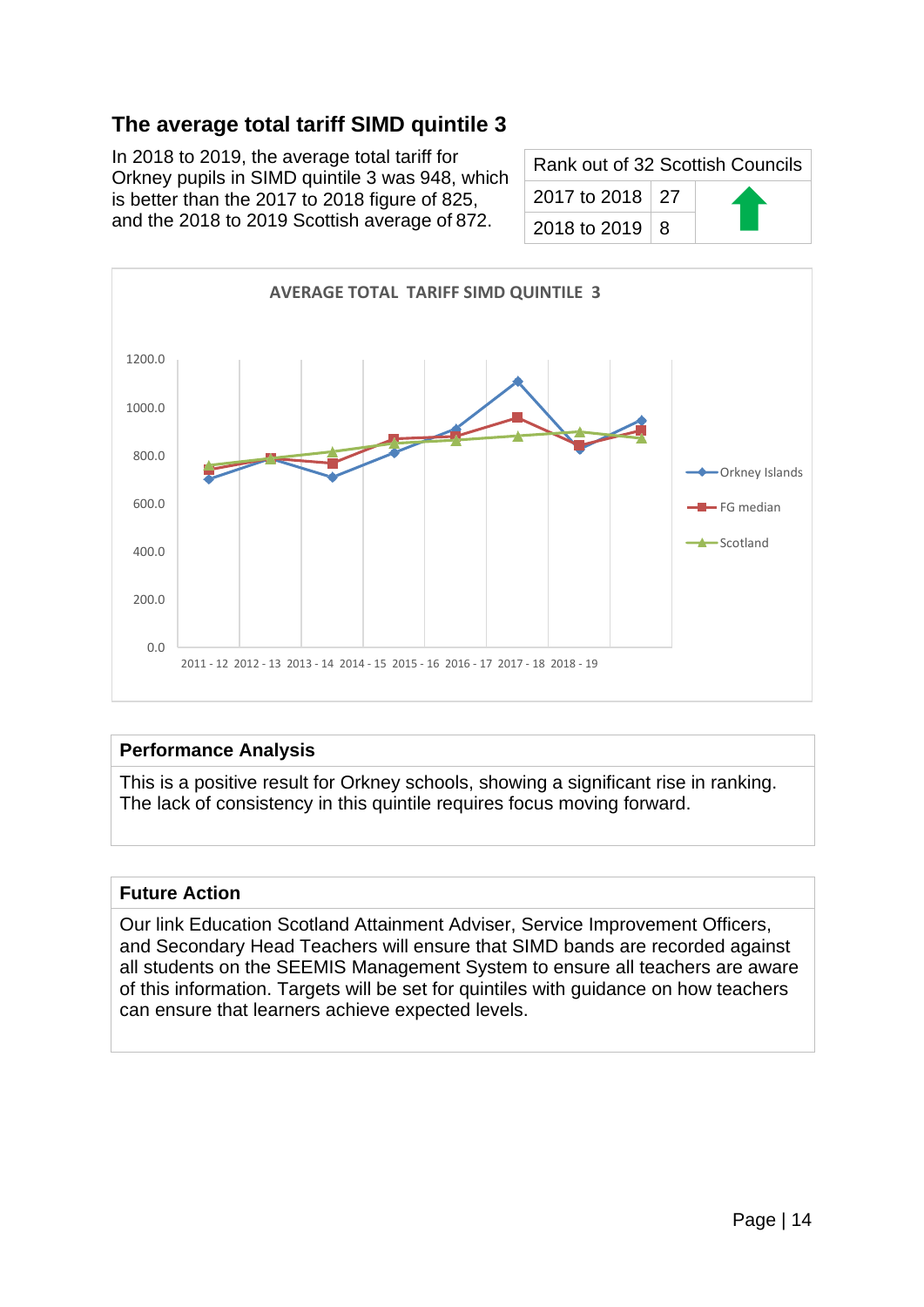<span id="page-14-0"></span>In 2018 to 2019, the average total tariff for Orkney pupils in SIMD quintile 4 was 952, which is better than the 2017 to 2018 figure of 936, but not as good as the 2018 to 2019 Scottish average of 1,013.

| Rank out of 32 Scottish Councils |            |  |
|----------------------------------|------------|--|
| 2017 to 2018 24                  |            |  |
| 2018 to 2019                     | $\vert 24$ |  |



#### **Performance Analysis**

This is a concerning result for the majority of our pupils which requires significant focus moving forward.

#### **Future Action**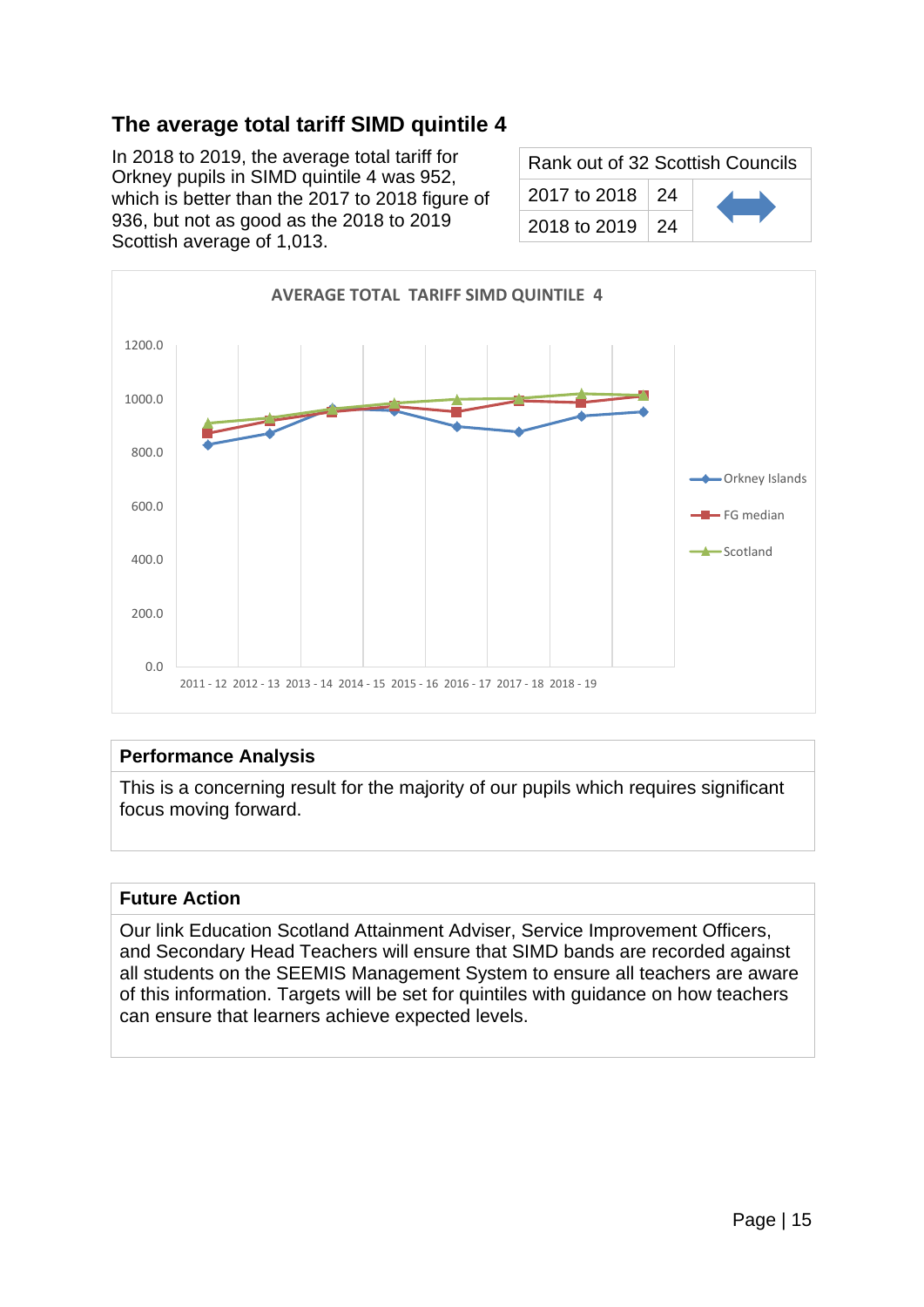<span id="page-15-0"></span>In 2018 to 2019, the average total tariff for Orkney pupils in SIMD quintile 5 was 1,206, which is not as good as the 2017 to 2018 figure of 1,227, but better that the 2018 to 2019 Scottish average of 1,193.

| Rank out of 32 Scottish Councils |    |  |
|----------------------------------|----|--|
| 2017 to 2018                     | 10 |  |
| 2018 to 2019                     | 12 |  |



#### **Performance Analysis**

Although showing a slight downward trend, this is an area that Orkney is performing slightly above the national average. This also requires focus moving forward.

#### **Future Action**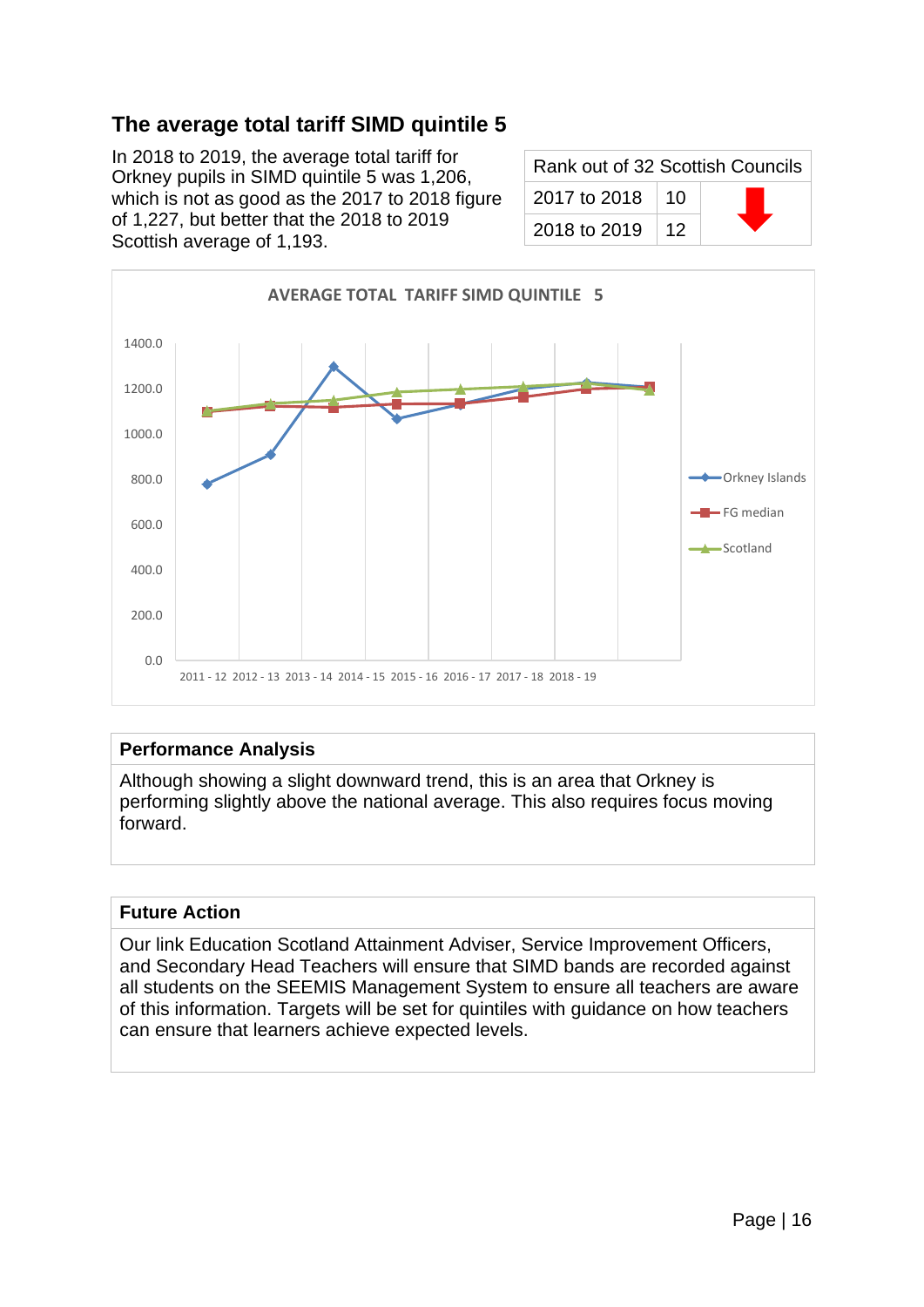## <span id="page-16-0"></span>**The percentage of P1, P4 and P7 pupils combined achieving expected Curriculum for Excellence level in literacy**

In 2018 to 2019, 61% of combined P1, P4 and P7 pupils in Orkney achieved the expected Curriculum for Excellence level in literacy, which is not as good as the Scottish average of 72%. This is the first year this information has been included in the LGBF data.

Rank out of 32 Scottish Councils 2018 to 2019 2018

#### **Performance Analysis**

This is a significantly concerning set of results for Orkney schools. The results from the Scottish National Standardised Assessments shows a much more positive picture than that submitted through professional judgement.

#### **Future Action**

Our link Education Scotland Attainment Adviser, Service Improvement Officers, Head Teachers and Teachers are working in collaboration to review pupil work against national benchmark data from the Scottish National Standardised Assessments to meet targets set by the Directorate for each of the 20 measures.

### <span id="page-16-1"></span>**The percentage of P1, P4 and P7 pupils combined achieving expected Curriculum for Excellence level in numeracy**

In 2018 to 2019, 72% of combined P1, P4 and P7pupils in Orkney achieved the expected Curriculum for Excellence level in numeracy, which is not as good as the Scottish average of 79%. This is the first year this information has been included in the LGBF data.

| Rank out of 32 Scottish Councils |    |
|----------------------------------|----|
| 2018 to 2019                     | 27 |

#### **Performance Analysis**

This is a significantly concerning set of results for Orkney schools. The results from the Scottish National Standardised Assessments shows a much more positive picture than that submitted through professional judgement.

#### **Future Action**

Our link Education Scotland Attainment Adviser, Service Improvement Officers, Head Teachers and Teachers are working in collaboration to review pupil work against national benchmark and data from the Scottish National Standardised Assessments to meet targets set by the Directorate for each of the 20 measures.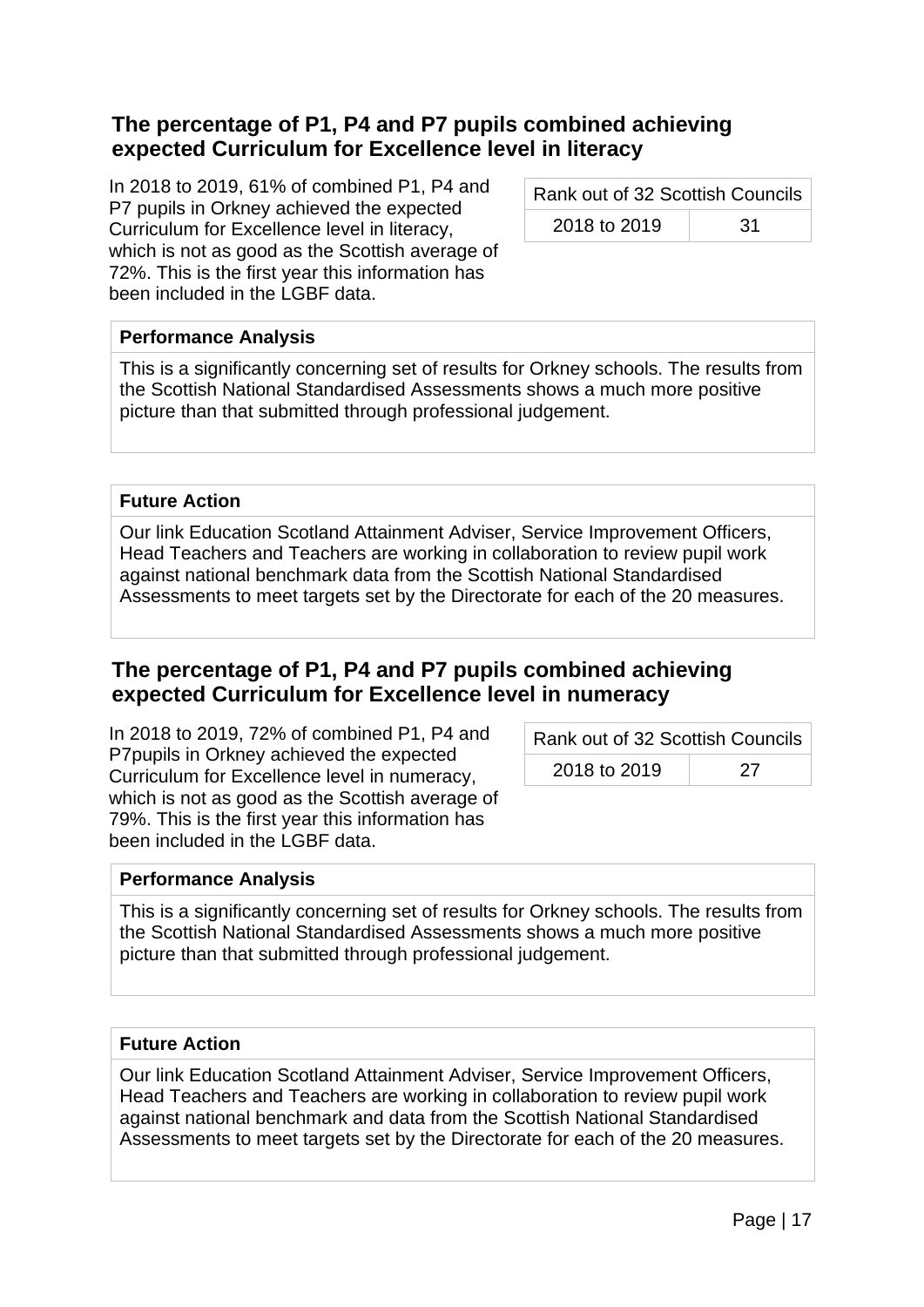## <span id="page-17-0"></span>**The percentage of early years provision which is graded good or better**

In 2018 to 2019, Orkney's funded early years provision which was graded good or better was 95.24%, which is better than the 2017 to 2018 figure of 90.00%, and the 2018 to 2019 Scottish average of 90.58%.

| Rank out of 32 Scottish Councils |  |  |
|----------------------------------|--|--|
| 2017 to 2018 21                  |  |  |
| 2018 to 2019   10                |  |  |



#### **Performance Analysis**

Performance of funded provision is consistently high. This currently includes school-based provision, childminders in partnership and the Private Day Care facility.

#### **Future Action**

Continue with the programme of learning, support and quality assurance provided by the Council's Early Years Team. Identify any provision 'at risk' and work with the practitioners and registered manager to bring about the necessary improvements.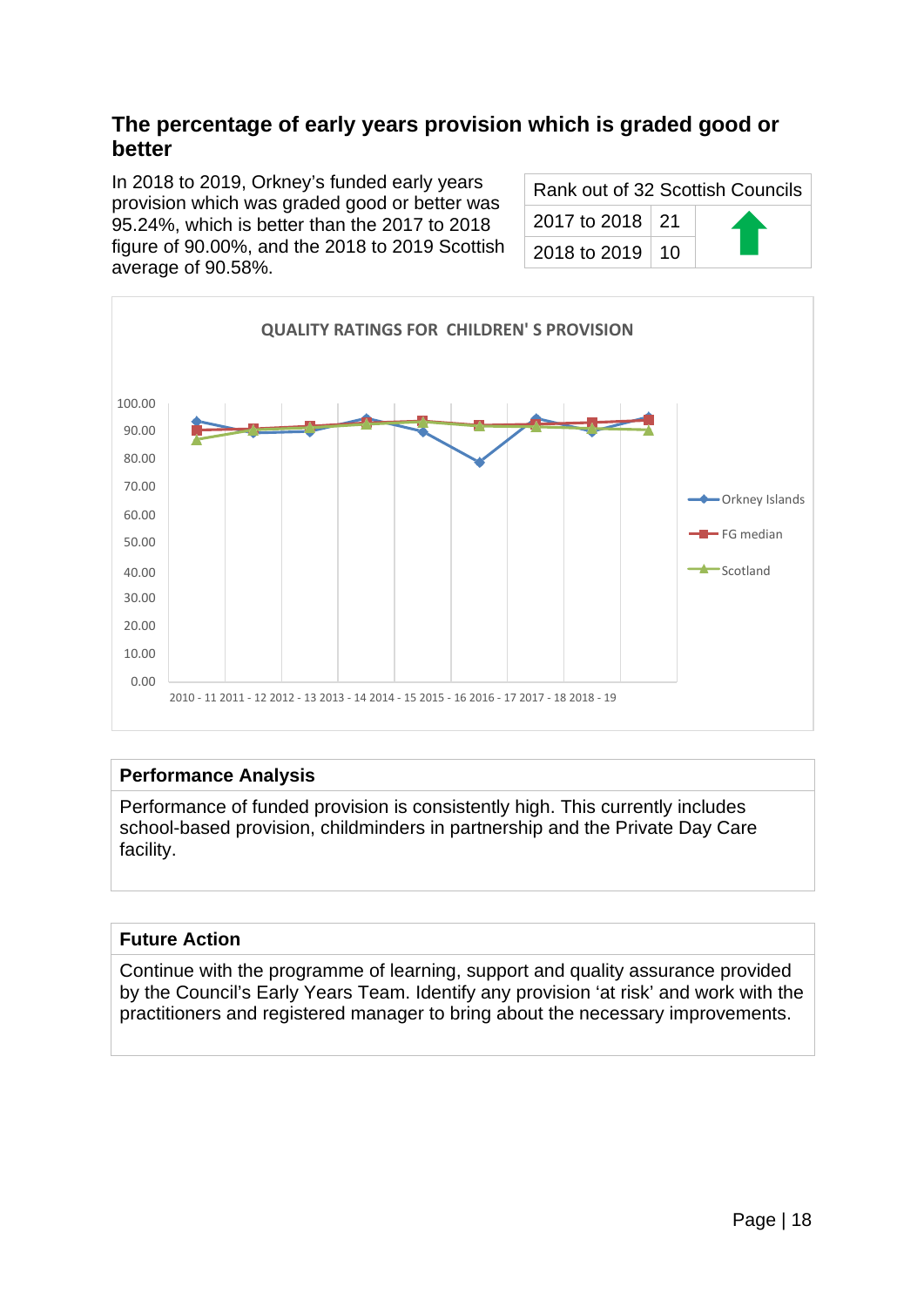## **School Attendance Rates (%)**

<span id="page-18-0"></span>In 2018 to 2019, the school attendance rate for pupils in Orkney was 93.83%, which is not as good as the 2016 to 2017 figure of 94.60%, but better than the 2018 to 2019 Scottish average of 92.95%.

| Rank out of 32 Scottish Councils |   |  |
|----------------------------------|---|--|
| 2016 to 2017                     | 5 |  |
| 2018 to 2019                     |   |  |



#### **Performance Analysis**

Following a period of improvement, the rate has fallen. Attendance in Orkney still significantly better than the Scottish average.

#### **Future Action**

Updated guidance on monitoring and responding to non-attendance has been produced. It will be important to monitor the impact of this, paying special attention to the difference made by authorised and non-authorised absences and any associated change in how 'school' is valued by pupils, parents and community.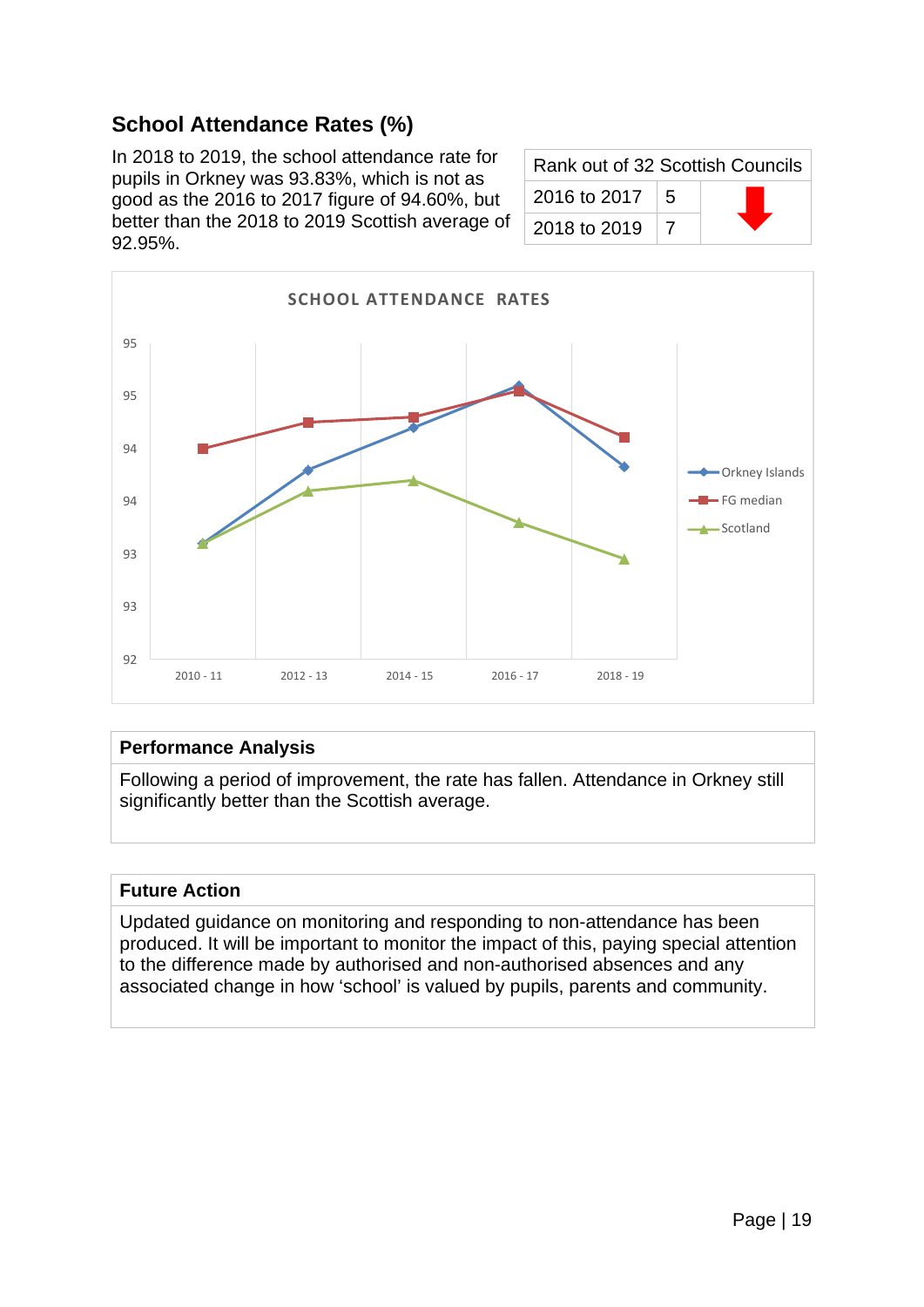## **Participation rates among 16 to 19-year-olds (per 100)**

<span id="page-19-0"></span>In 2018 to 2019, participation in learning, training or work among Orkney's 16 to 19-yearolds was 95.45%, which is slightly better than the 2017 to 2018 figure of 95.30%, and the 2018 to 2019 Scottish average of 91.56%.

| Rank out of 32 Scottish Councils |  |  |
|----------------------------------|--|--|
| 2017 to 2018 $\vert$ 5           |  |  |
| 2018 to 2019   5                 |  |  |



#### **Performance Analysis**

This is yet again a positive outcome for Orkney's young people, with an increasing trend.

#### **Future Action**

Partnership working has been established through a partner, school and third sector group to ensure that young people's participation in education, work and training is supported and monitored. This group will now meet quarterly.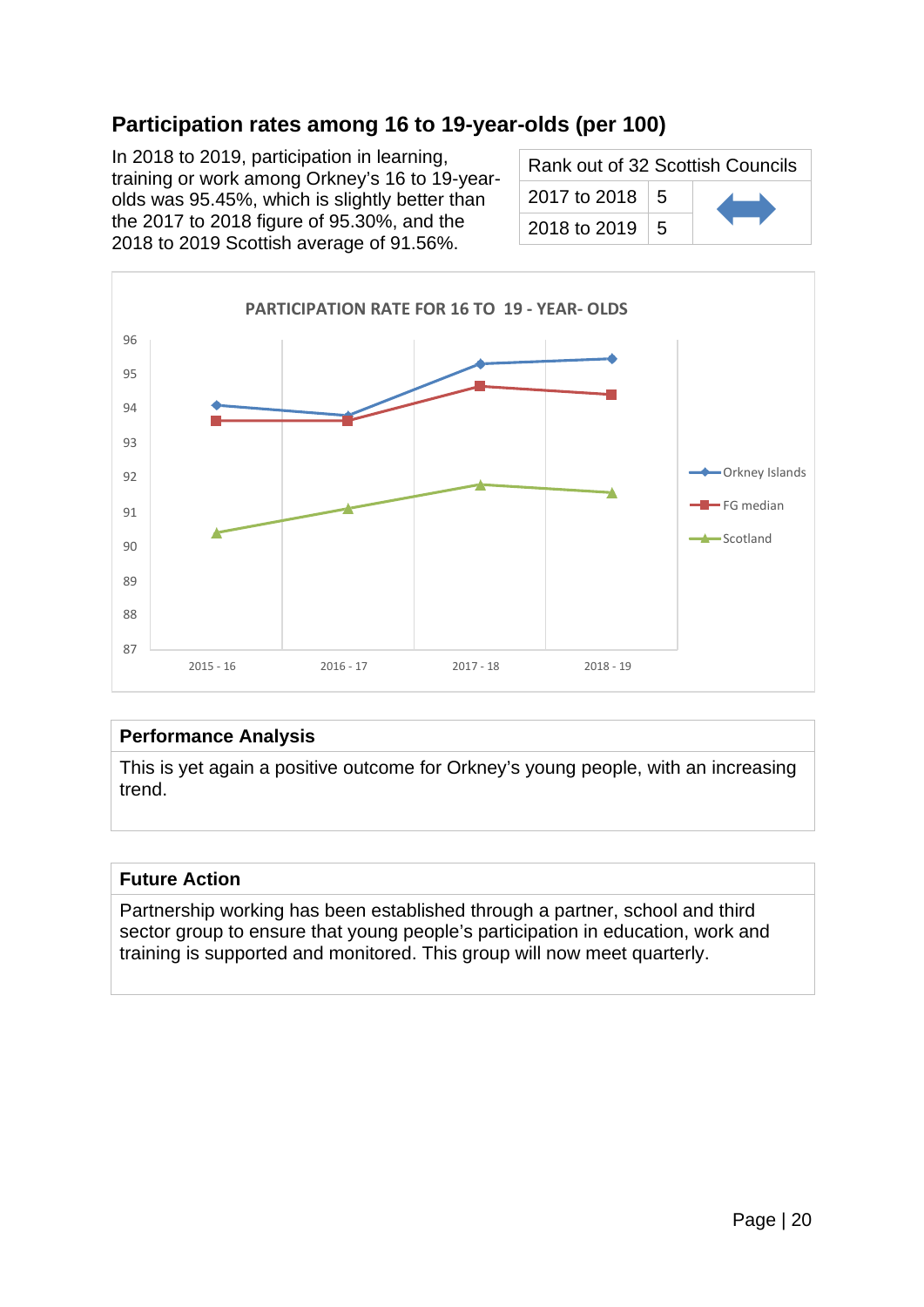## <span id="page-20-0"></span>**ADULT SOCIAL SERVICES**

## <span id="page-20-1"></span>**Home care costs per hour for people aged 65 or over**

In 2018 to 2019, the hourly cost of providing home care for people aged 65 or over in Orkney was £40.36, which is more than the 2017 to 2018 figure of £38.04, and the 2018 to 2019 Scottish average of £24.67.

| Rank out of 32 Scottish Councils |  |  |
|----------------------------------|--|--|
| 2017 to 2018   30                |  |  |
| 2018 to 2019   30                |  |  |



#### **Performance Analysis**

Homecare services are predominantly provided within the Council which will be different to many other Scottish councils. This means our costs are greater. It has not been possible for the service to be contracted out at scale due to the limited independent sector provision. However, work is planned as set out below.

#### **Future Action**

We are reviewing all the models of care as a priority over the next three years as described in the OHAC Strategic Plan.

We are looking to meet with third sector partners to look at the issues in providing care at home in Orkney and considering an alliance contracting framework.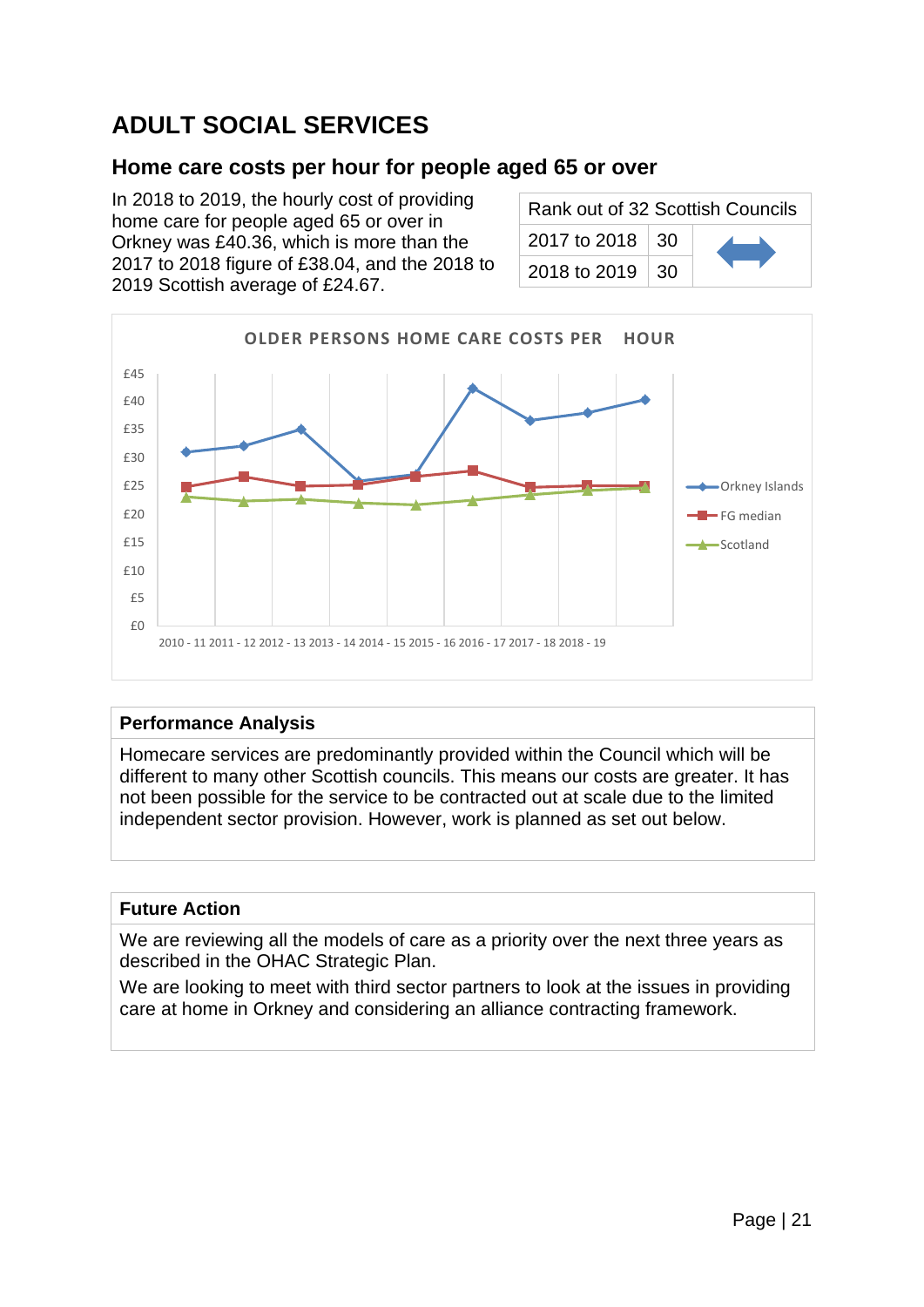## <span id="page-21-0"></span>**Self-directed support (direct payments + managed personalised budgets) spend on adults 18+ as a percentage of total social work spend on adults 18+**

In 2018 to 2019, 5.98% of Orkney's total social work spend went on self-directed support for adults aged 18 years and over, which is less than the 2017 to 2018 figure of 6.39%, and the 2018 to 2019 Scottish average of 7.30%.

| Rank out of 32 Scottish Councils |    |  |
|----------------------------------|----|--|
| 2017 to 2018                     | -8 |  |
| 2018 to 2019                     | 11 |  |



#### **Performance Analysis**

The graph shows that Orkney has had a steady rise in the spend on Direct Payments and managed personalised budgets, in line with the family group median. Orkney has also closed the gap in respect of performance against the Scottish average.

Given that we have a small market of external providers from the third and independent sector in comparison to other areas, this probably goes some way to explain the data – i.e. if there is a limited market, individuals are more likely not to see the benefits of direct payments.

#### **Future Action**

We have recently appraised the use of self-directed support in Orkney. The recommendations from the appraisal will be taken forward during 2020 to 2021.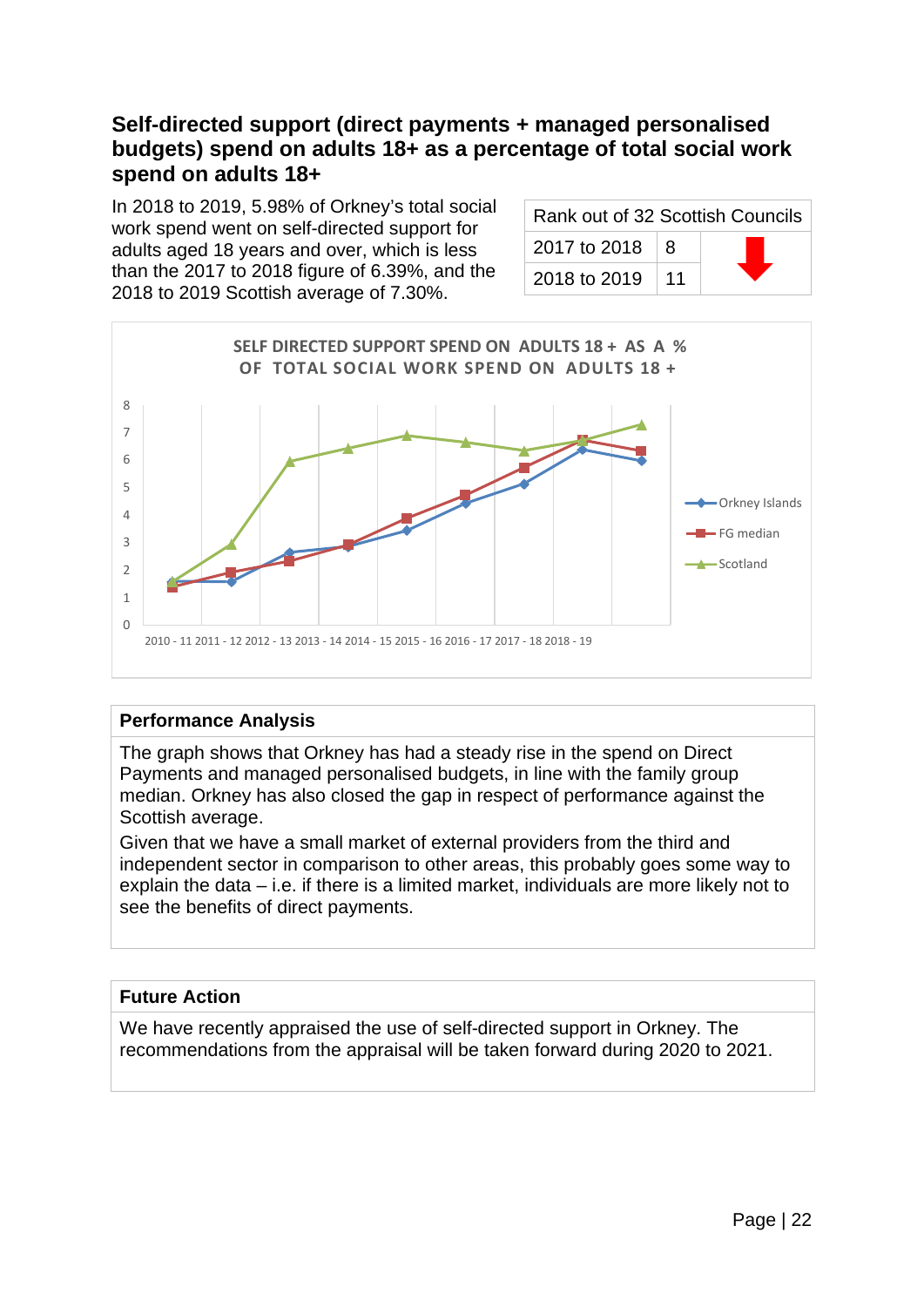### <span id="page-22-0"></span>**The percentage of people aged 65 and over with long-term care needs who are receiving personal care at home**

In 2018 to 2019, 72.00% of people with longterm care needs in Orkney were receiving care at home, which is more than the 2017 to 2018 figure of 67.54%, and the 2018 to 2019 Scottish average of 61.02%.

| Rank out of 32 Scottish Councils |  |  |
|----------------------------------|--|--|
| 2017 to 2018   7                 |  |  |
| 2018 to 2019   2                 |  |  |



#### **Performance Analysis**

Despite many capacity issues mainly with care at home, we have continued an upward trajectory. The challenge will be to continue with this positive trend given the aging workforce issues and low unemployment.

#### **Future Action**

There will be discussions held with all agencies providing care at home to look at how collectively we can work together in order to maintain this excellent trend. As mentioned earlier we are keen to look at alliance contracting with third sector partners.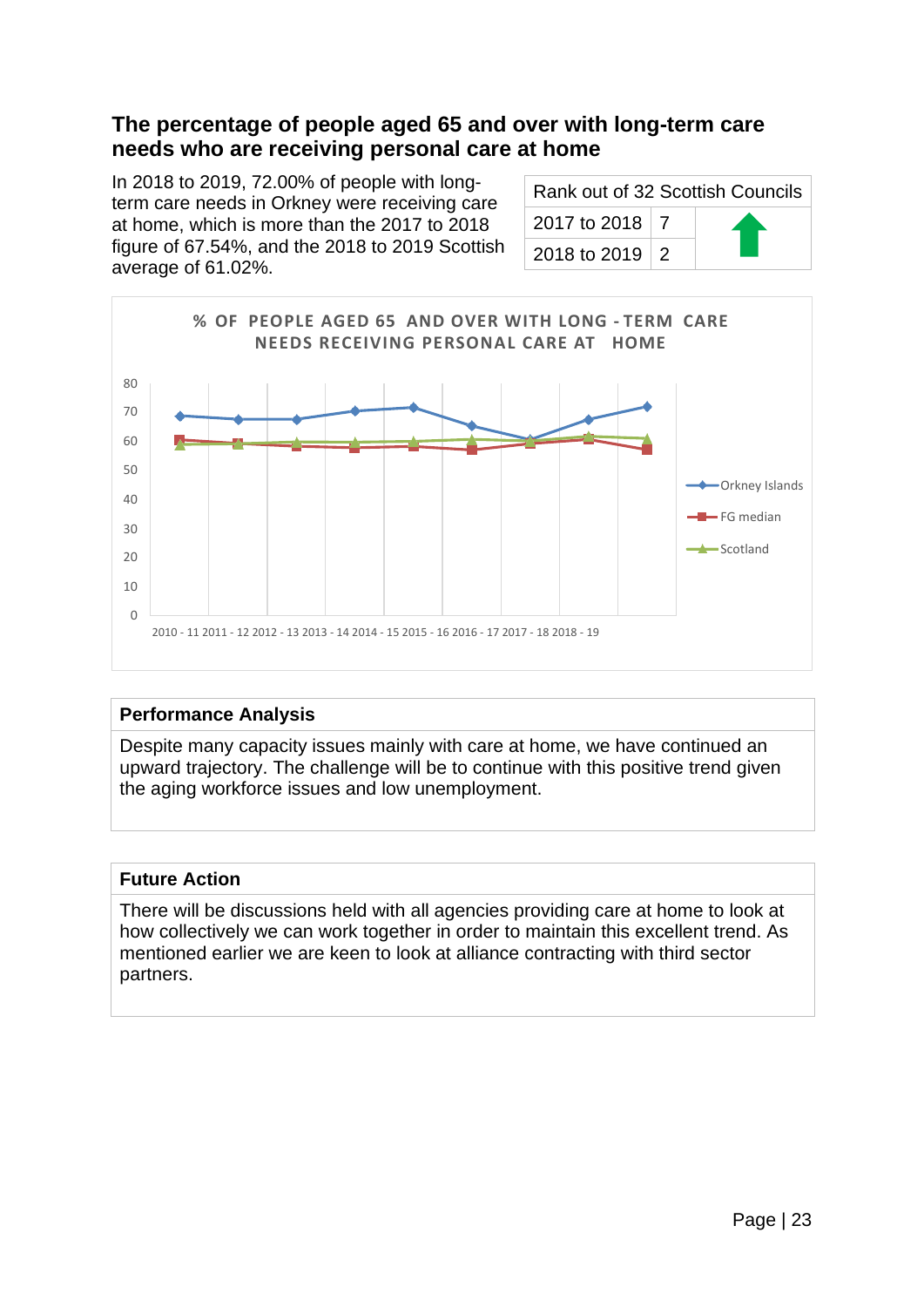## <span id="page-23-0"></span>**The percentage of adults supported at home who agree that their services and support had an impact in improving or maintaining their quality of life**

In 2017 to 2018, 96.57% of adults in Orkney who are supported at home agreed that their care had a positive impact on improving or maintaining their quality of life, which is better than the 2015 to 2016 figure of 86.68%, and the 2017 to 2018 Scottish average of 79.79%.

| Rank out of 32 Scottish Councils |  |  |
|----------------------------------|--|--|
| 2015 to 2016 9                   |  |  |
| 2017 to 2018   1                 |  |  |



#### **Performance Analysis**

This is an excellent position in relation to our performance in the national performance outcome.

#### **Future Action**

Identify with those using services what it is that contributes to this success in order that we can ensure maintained performance.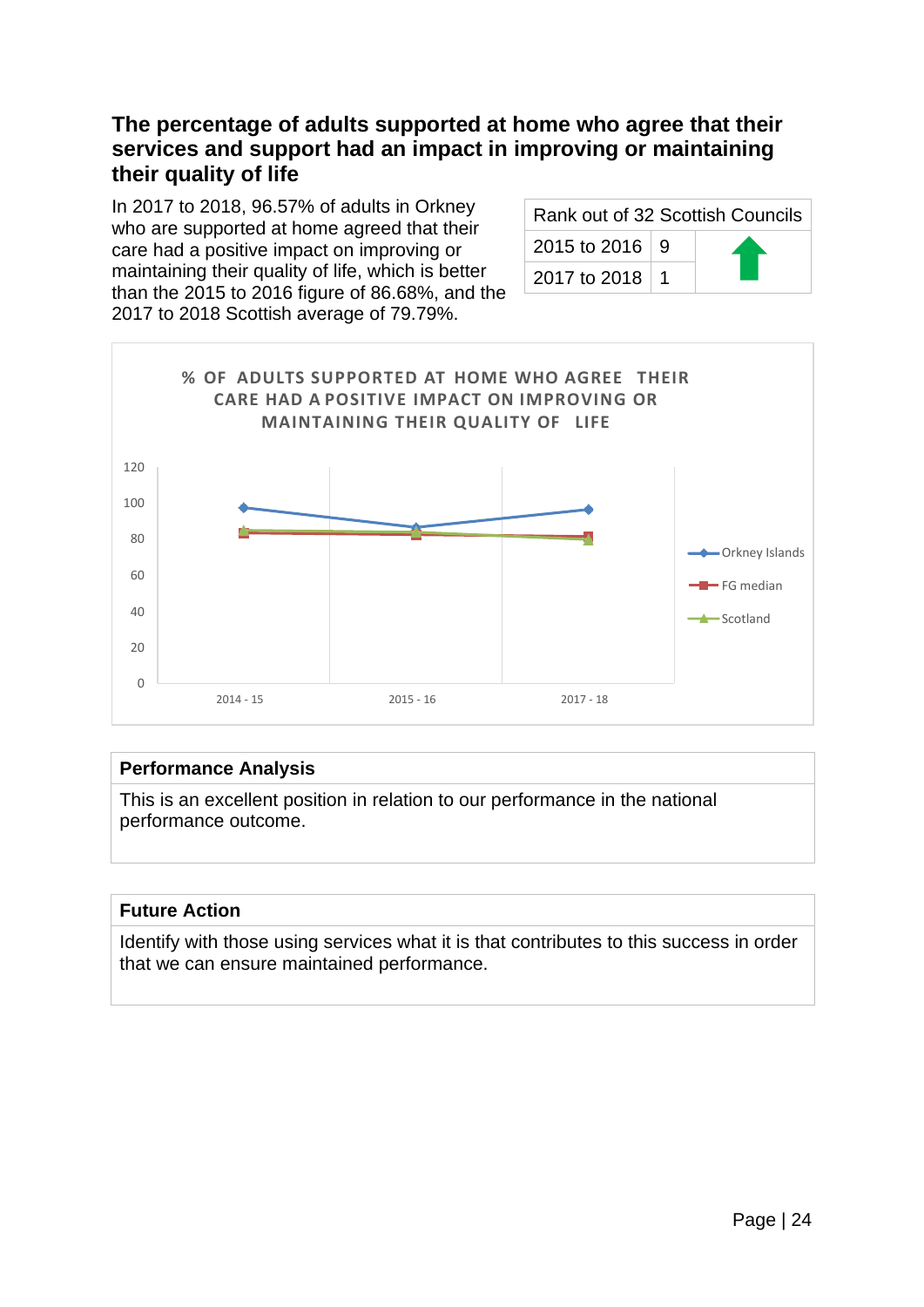## <span id="page-24-0"></span>**Percentage of adults supported at home who agree that they are supported to live as independently as possible**

In 2017 to 2018, 99.59% of adults supported at home agreed that they are supported to live as independently as possible, which is better than the 2015 to 2016 figure of 87.83%, and the 2017 to 2018 Scottish average of 81.13%.

| Rank out of 32 Scottish Councils |  |  |
|----------------------------------|--|--|
| 2015 to 2016 6                   |  |  |
| 2017 to 2018   1                 |  |  |



#### **Performance Analysis**

Again, a great position in relation to our performance, completely outranking both national and peer group performance.

#### **Future Action**

To continue to support people to be as independent as possible then we will need to look at different ways of working as we will not continue to grow our workforce to meet demands. We will need to watch performance as we adopt new models, including assistive technology.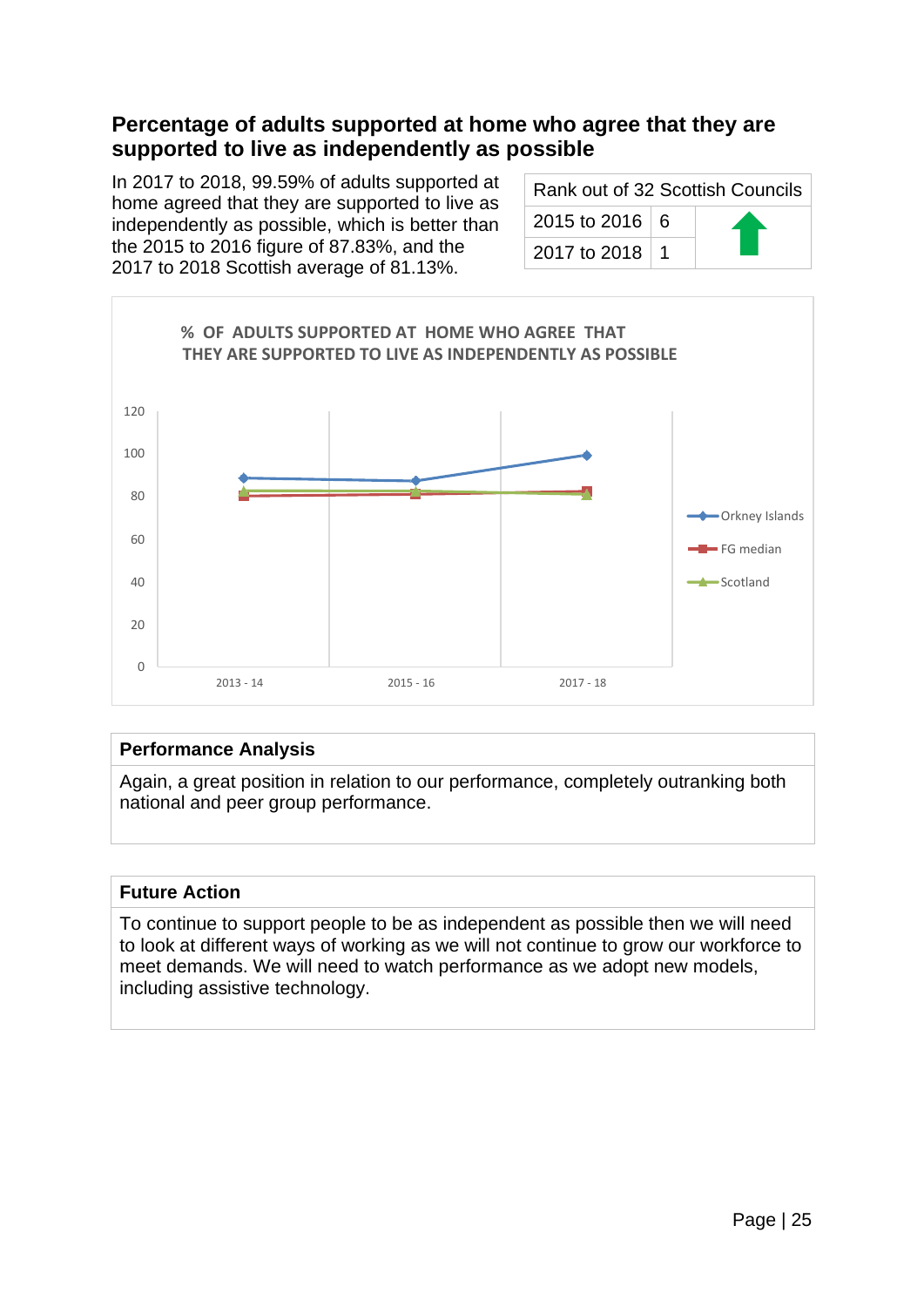## <span id="page-25-0"></span>**Percentage of adults supported at home who agree that they had a say in how their help, care or support was provided**

In 2017 to 2018, 83.34% of people supported at home agreed that they had a say in how their help, care or support was provided, which is better that the 2015 to 2016 figure of 74.13%, and the 2017 to 2018 Scottish average of 75.59%.

| Rank out of 32 Scottish Councils |  |  |
|----------------------------------|--|--|
| 2015 to 2016 31                  |  |  |
| 2017 to 2018 3                   |  |  |



#### **Performance Analysis**

Although third, we continue to perform better than the Scottish average and most in our family group.

#### **Future Action**

This, in some ways, should be the easiest outcome to show good performance, which we have, but maybe the 'good conversations' training we are delivering would actually help increased performance in this area.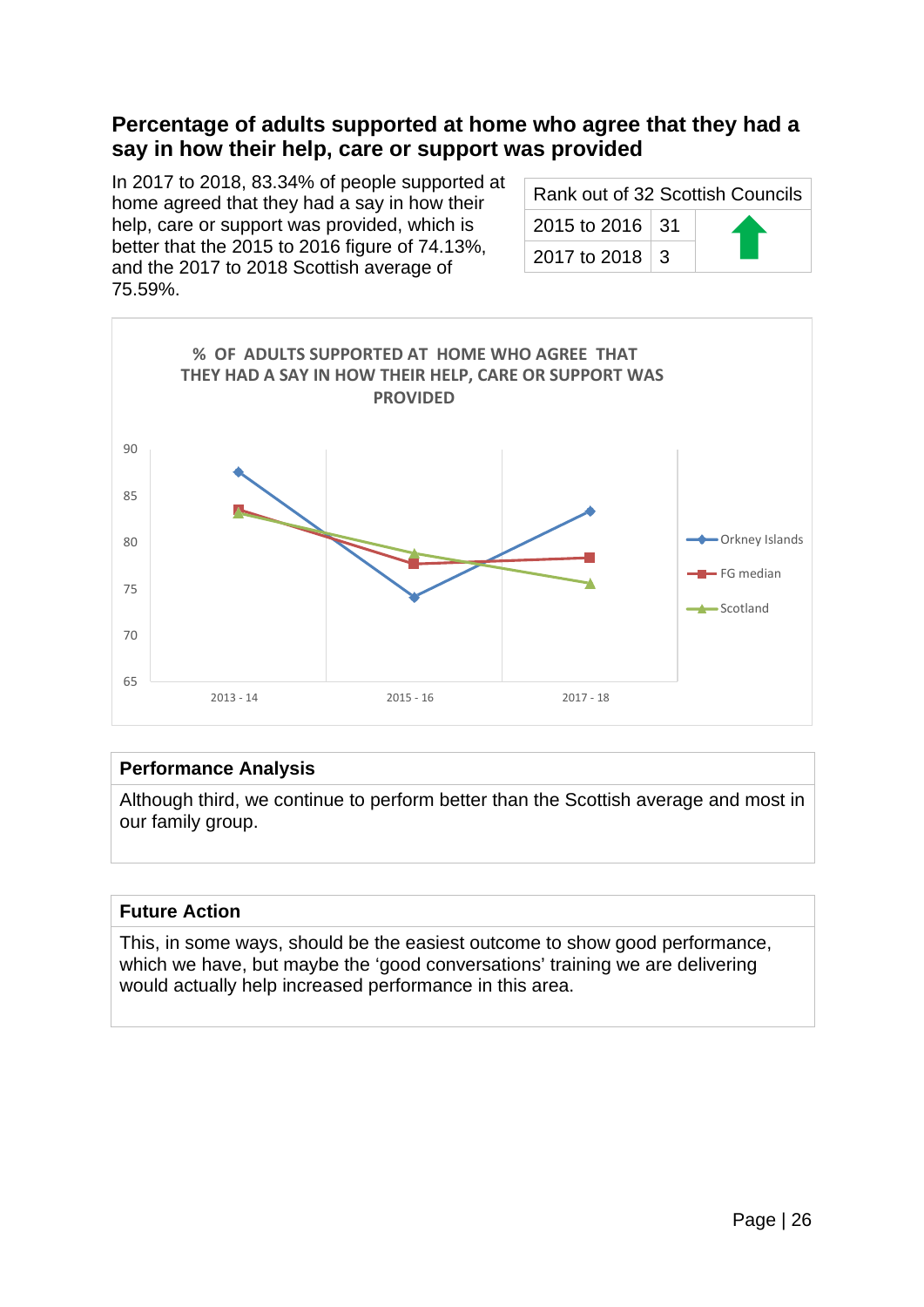## <span id="page-26-0"></span>**Percentage of carers who feel supported to continue in their caring role**

In 2017 to 2018, 48.89% of carers said they felt supported to continue in their caring role, which is better than the 2015 to 2016 figure of 48.64%, and the 2017 to 2018 Scottish average of 36.55%.

| Rank out of 32 Scottish Councils |                  |  |  |
|----------------------------------|------------------|--|--|
|                                  | 2015 to 2016 4   |  |  |
|                                  | 2017 to 2018   1 |  |  |



#### **Performance Analysis**

This is good performance again, if you only look where we are ranked, which is first. However, there can be little pride in only having 49% of carers advising they feel well supported to continue in their caring role.

This performance does not include young carers as the survey to establish performance in this area does not include children and young people.

#### **Future Action**

We are discussing through our strategic planning group how we can undertake local data capturing in this and indeed all nine national outcome areas to get good reliable data to support improvement.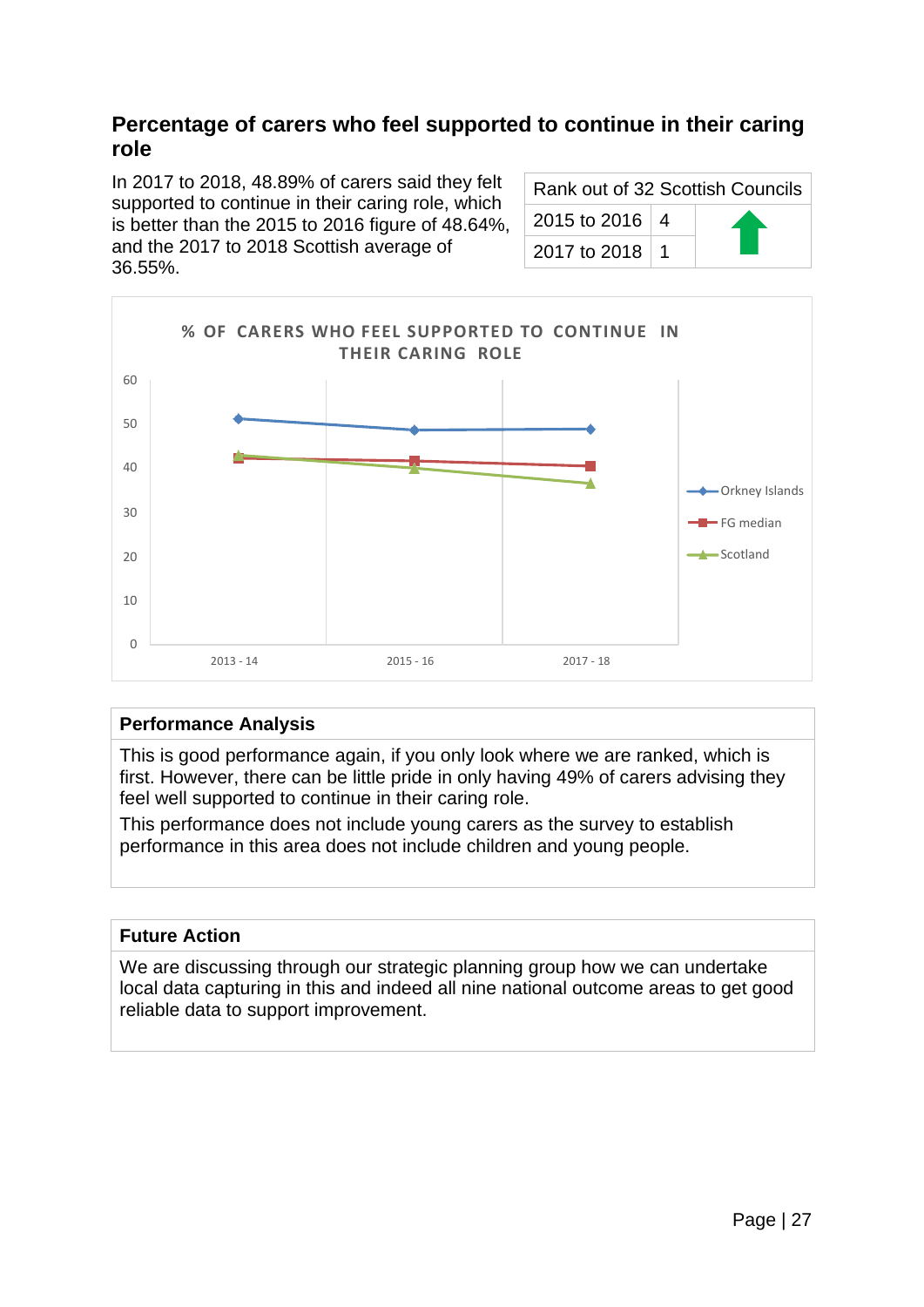## **Residential cost per week per resident for people aged 65 or over**

<span id="page-27-0"></span>In 2018 to 2019, the residential cost per week per resident for people in Orkney aged over 65 or over was £992, which was more than the 2017 to 2018 figure of £752, and significantly more than the 2018 to 2019 Scottish average of £381.

| Rank out of 32 Scottish Councils |  |  |
|----------------------------------|--|--|
| 2017 to 2018 31                  |  |  |
| 2018 to 2019   31                |  |  |



#### **Performance Analysis**

There are several reasons for the higher cost. Our residential care homes meet the needs of individuals with very high dependency as we have no nursing homes on the islands. Rarely are people placed on mainland Scotland. All our care homes are provided by the Council which have higher running costs often due to better staff terms and conditions than those offered by private care home providers on mainland Scotland. Additionally, we are now in the position of having to rely to some extent on agency staff which is more expensive both in salary but also in the need to provide accommodation. This is due to difficulty to recruit and higher levels of sickness.

#### **Future Action**

We will continue to closely monitor our costs, especially staff costs. We will ensure our reliance on agency staff is minimised by robust sickness management and innovative attempts to recruit.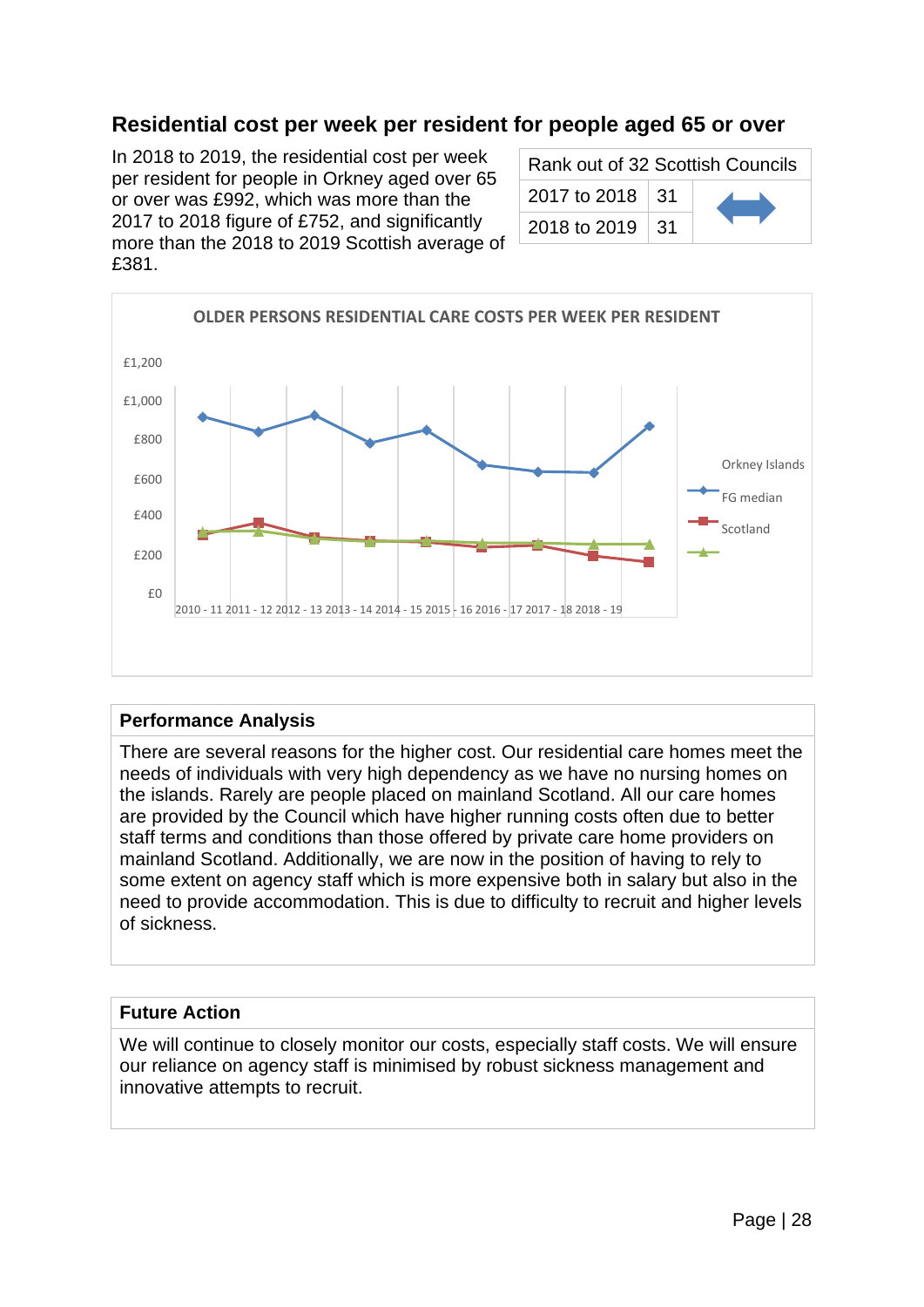## **Rate of readmission to hospital within 28 days per 1,000 discharges**

<span id="page-28-0"></span>In 2018 to 2019, there was a readmission rate to hospital within 28 days of 82.10 per 1,000 discharges, which is not as good as the 2017 to 2018 figure of 80.37, but better than the 2018 to 2019 Scottish average of 102.96.

| Rank out of 32 Scottish Councils |                |  |
|----------------------------------|----------------|--|
| 2017 to 2018                     | 4              |  |
| 2018 to 2019                     | $\overline{5}$ |  |



#### **Performance Analysis**

Although local performance remains positive, readmission rates require further analysis to build a picture of quality of care. Recent audit has highlighted some potential for improvement through greater emphasis on prevention and early intervention approaches.

#### **Future Action**

Routine multi-disciplinary review of readmissions will be embedded in 2020 to 2021 to build a continuous quality improvement approach around this indicator.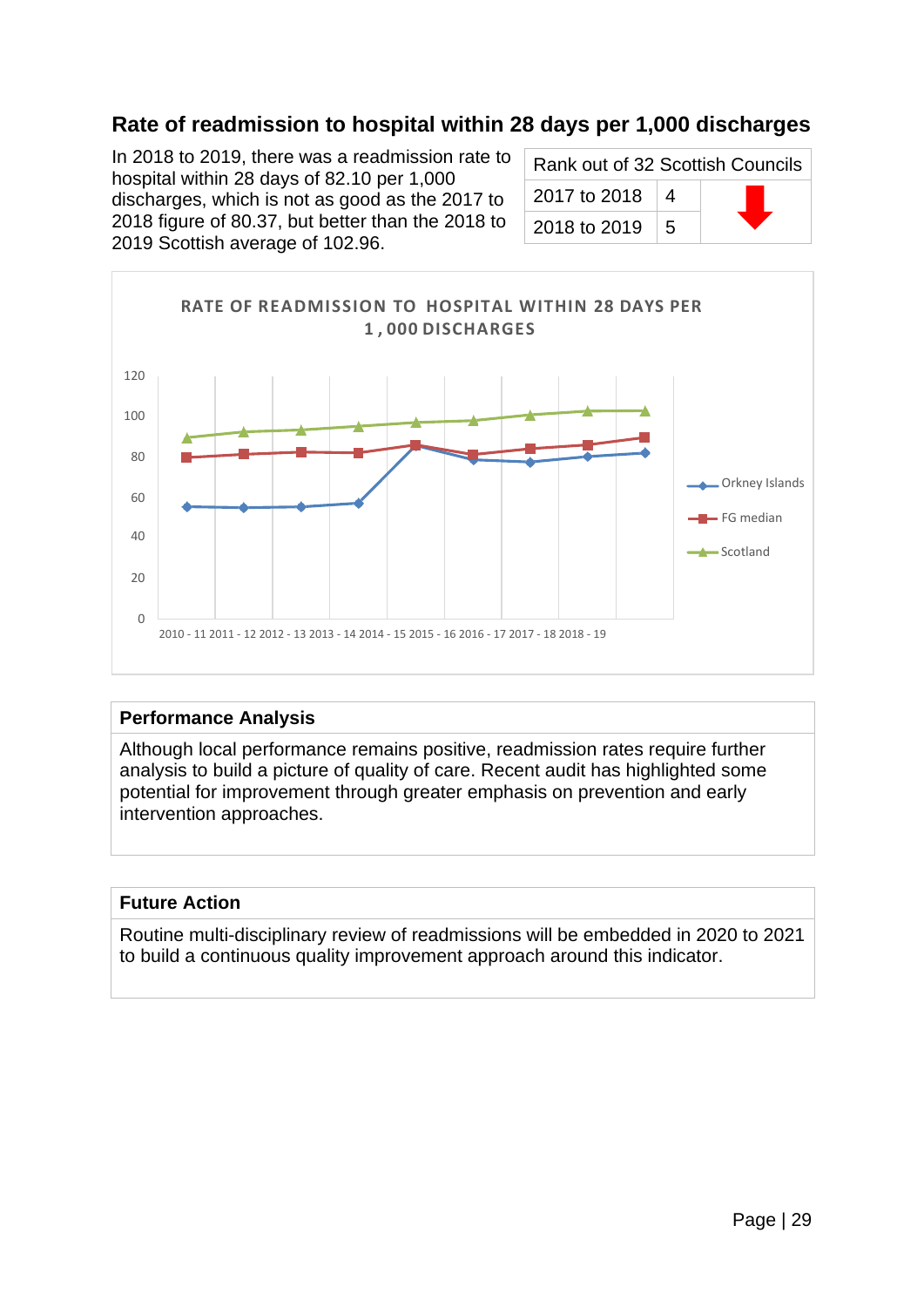## <span id="page-29-0"></span>**Proportion of care services graded 'good' or better in Care Inspectorate inspections**

In 2018 to 2019, 75.68% of care services were graded good or better in Care Inspectorate reports, which is not as good as the 2017 to 2018 figure of 80.00%, or the 2018 to 2019 Scottish average of 82.17.

| Rank out of 32 Scottish Councils |  |  |  |
|----------------------------------|--|--|--|
| 2017 to 2018 25                  |  |  |  |
| 2018 to 2019 27                  |  |  |  |



#### **Performance Analysis**

We are aware of service issues in a particular area last year, which has resulted in a percentage drop in overall terms. Steps have been taken to rectify the matters.

#### **Future Action**

We will ensure that those Council services managed by OHAC with grades less than good develop action plans to not only meet any recommendations but also are sufficient to improve the grade.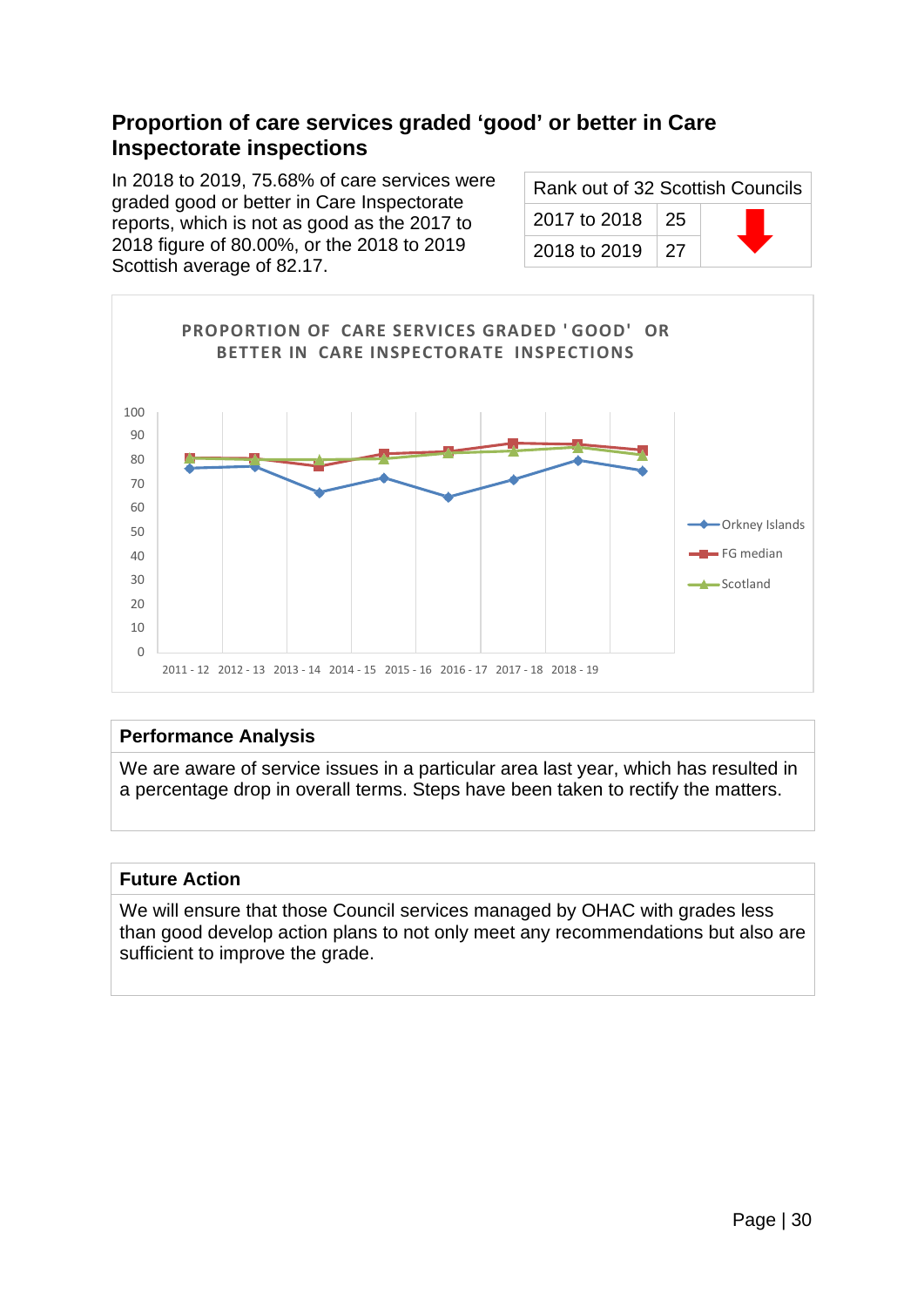## <span id="page-30-0"></span>**Number of days people spend in hospital when they are ready to be discharged, per 1,000 population (75+)**

In 2018 to 2019, the number of days people spent in hospital when they were ready to be discharged, per 1,000 population (75+), was 110.87, which is better than the 2017 to 2018 figure of 381.02, and the 2018 to 2019 Scottish average of 792.66.

| Rank out of 32 Scottish Councils |  |  |
|----------------------------------|--|--|
| 2017 to 2018   10                |  |  |
| 2018 to 2019   2                 |  |  |



#### **Performance Analysis**

Increased collaborative working and a focus on reducing delays resulted in an improvement in this area.

#### **Future Action**

This work forms part of the remit of the Unscheduled Care Delivery Group which is seeking to improve whole system flow and timely discharge is a key priority for 2020 to 2021 as recent performance over winter 2019 to 2020 has not been so positive.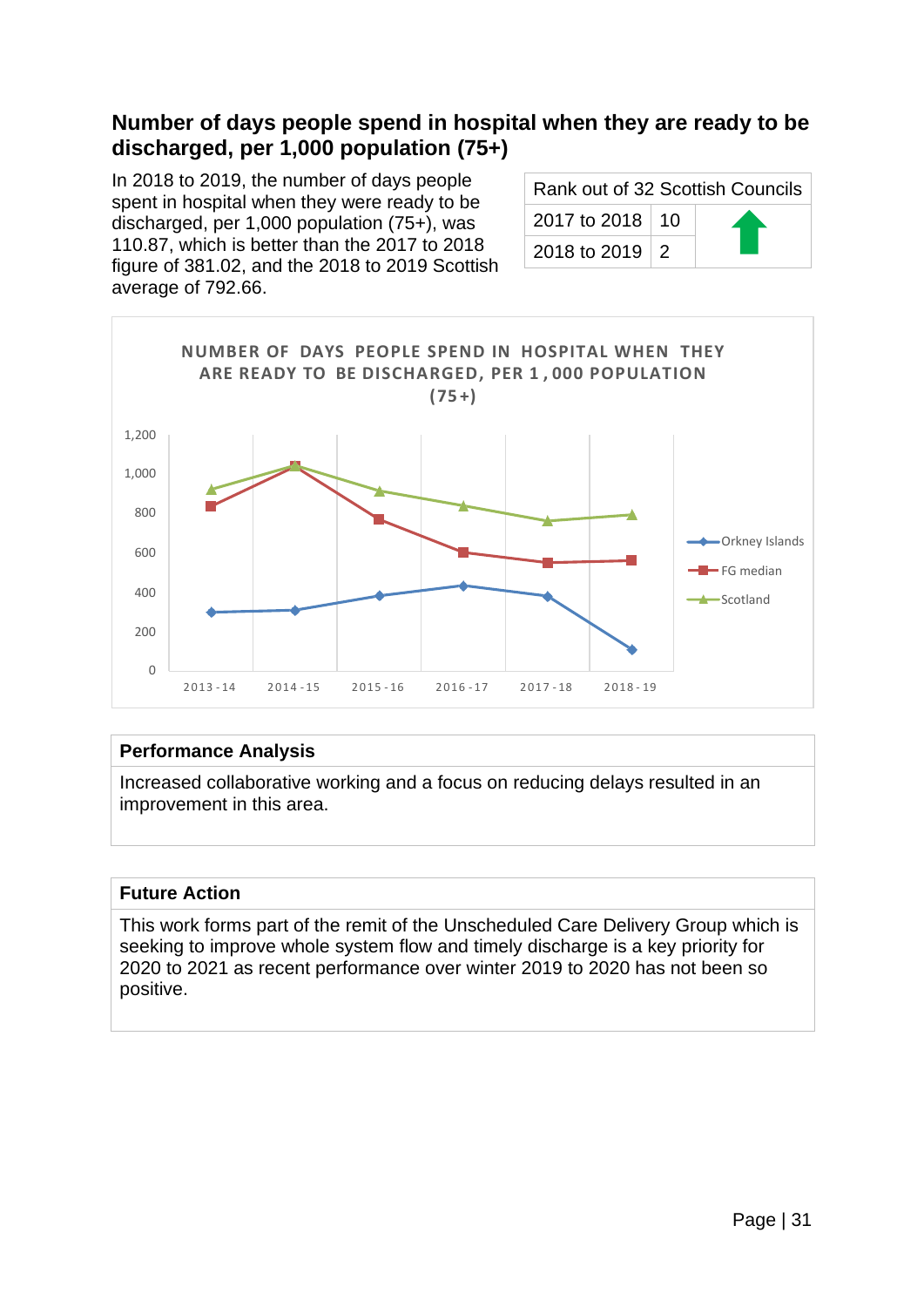## <span id="page-31-0"></span>**CULTURE AND LEISURE**

## <span id="page-31-1"></span>**Cost per attendance at sports facilities**

In 2018 to 2019, the cost per attendance at sports facilities in Orkney was £1.08, which is less than the 2017 to 2018 figure of £1.09, and the 2018 to 2019 Scottish average of £2.62.

| Rank out of 32 Scottish Councils |    |  |
|----------------------------------|----|--|
| 2017 to 2018                     | -3 |  |
| 2018 to 2019                     | 4  |  |



#### **Performance Analysis**

Overall, the cost per visit continues to reduce. Comparing this data element to C&L5a (satisfaction) indicates that the services continue to provide good value for money.

#### **Future Action**

Continue to look at ways to reduce the cost of the service as part of the Council's overall approach to budget management.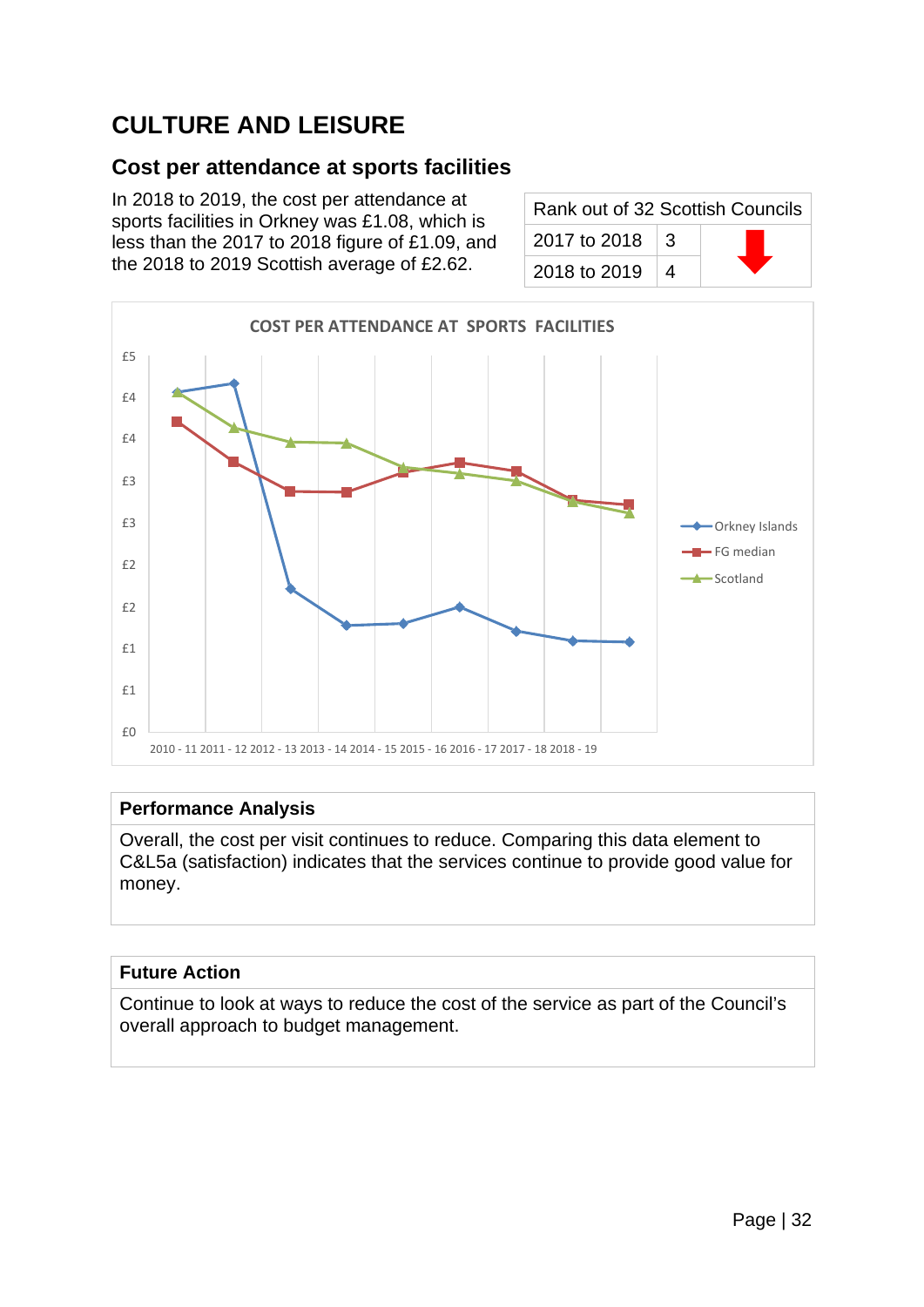## <span id="page-32-0"></span>**Cost per library visit**

In 2018 to 2019, the cost per library visit in Orkney was £0.31, which is less than the 2017 to 2018 figure of £2.70, and the 2018 to 2019 Scottish average of £2.05.

| Rank out of 32 Scottish Councils |  |
|----------------------------------|--|
| 2017 to 2018   16                |  |
| 2018 to 2019   1                 |  |



#### **Performance Analysis**

Overall, the cost per visit has seen a dramatic fall since 2010 due to a number of cost-saving and efficiency measures that have been introduced. When compared to C&L5a (satisfaction) the overall picture is a high-quality service which offers good value for money.

#### **Future Action**

Continue to look at ways to ensure service is effective and efficient as part of the Council's overall approach to budget management.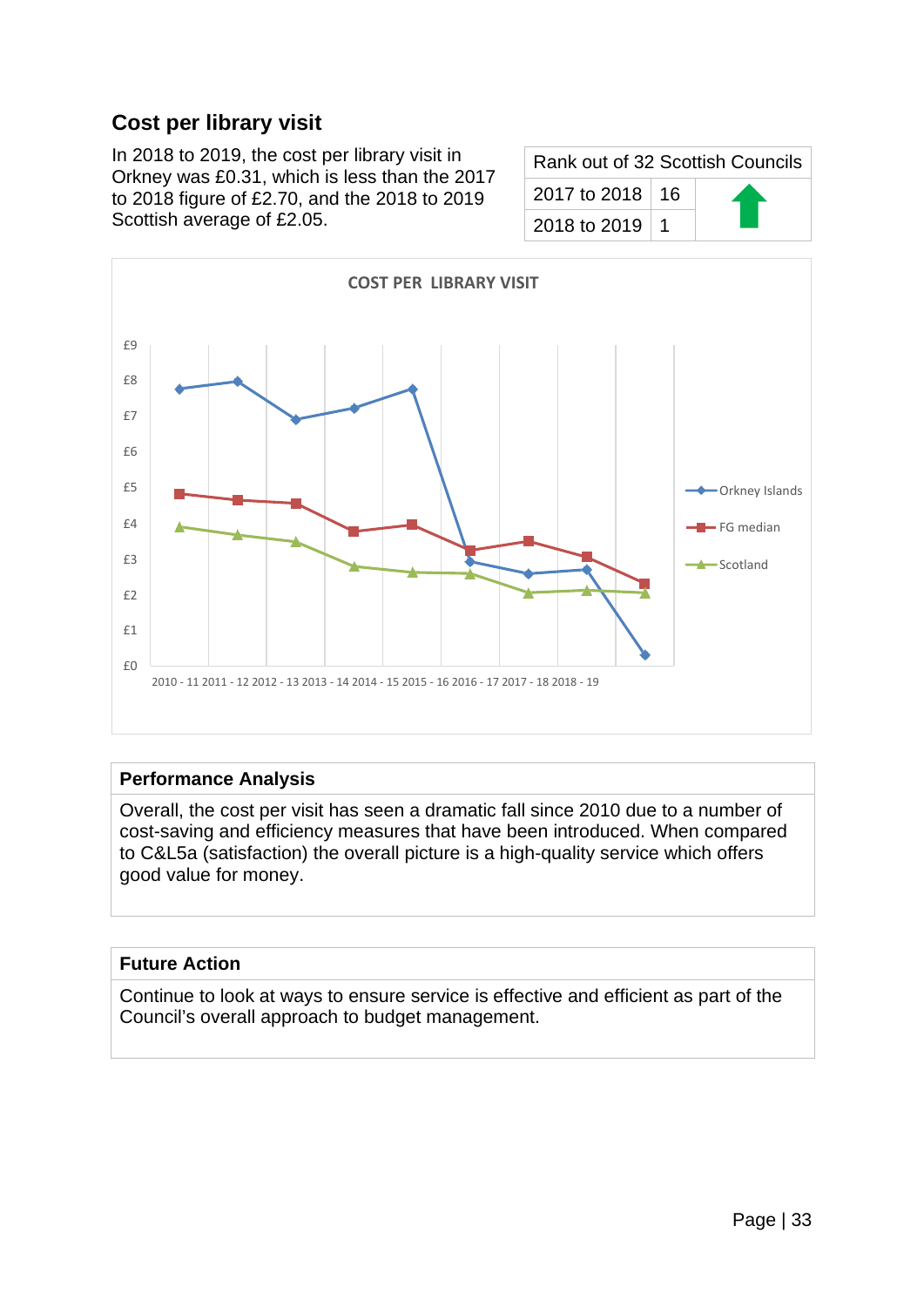## **Cost of museums per visit**

<span id="page-33-0"></span>In 2018 to 2019, the cost of museums per visit in Orkney was £6.41, which is more than the 2017 to 2018 figure of £4.91, and the 2018 to 2019 Scottish average of £3.48.

| Rank out of 32 Scottish Councils |             |  |
|----------------------------------|-------------|--|
| 2017 to 2018                     | ∣ 19        |  |
| 2018 to 2019                     | $\sqrt{24}$ |  |



#### **Performance Analysis**

While the overall picture and trend is for reducing costs, the additional and temporary burden of managing the Scapa Flow Visitor Centre project is leading to significant overrun in expenditure.

#### **Future Action**

Continue to review both short-term (project-based) costs and underlying (baseline) costs as part of the Council's overall approval for budget management.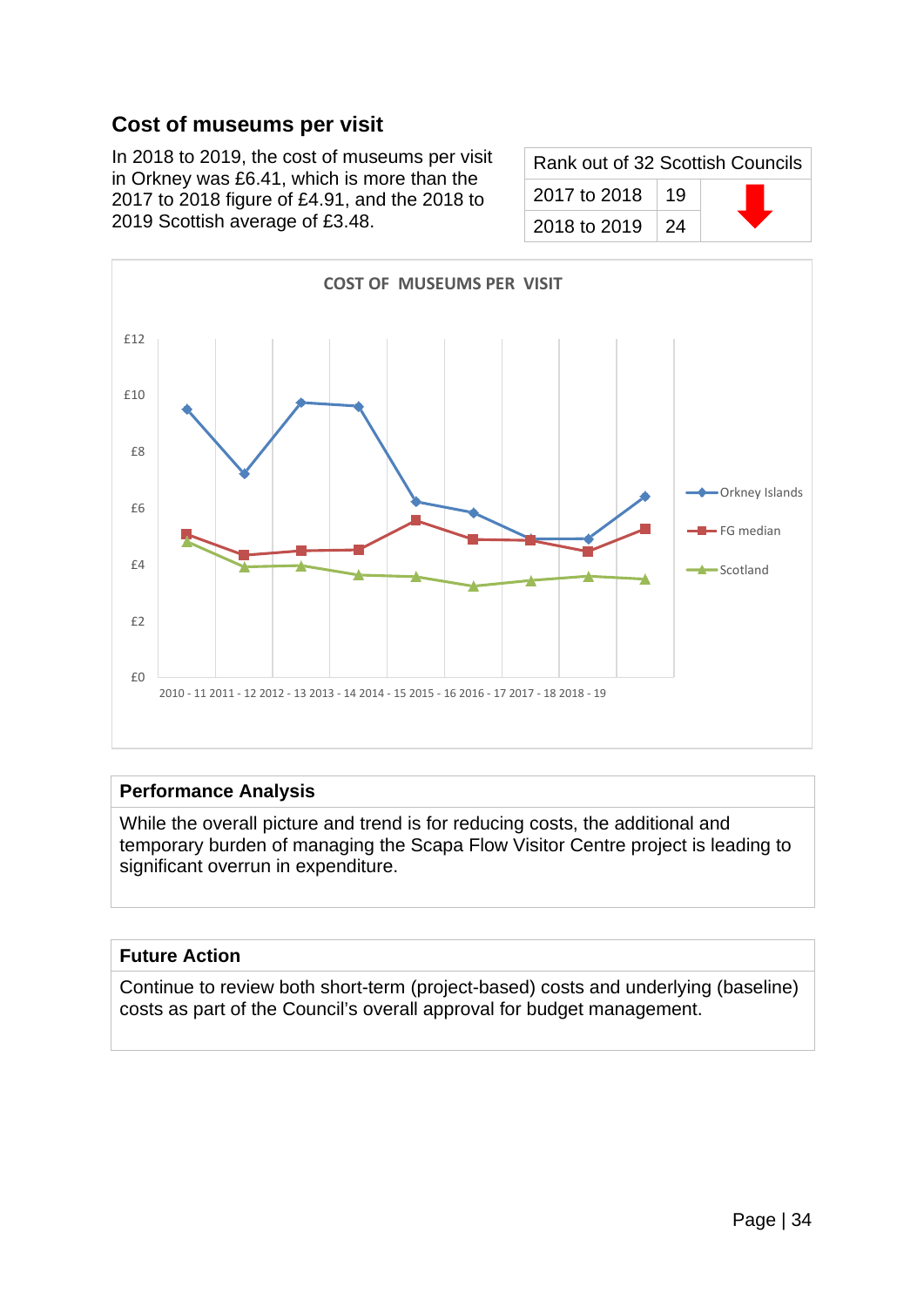## **Cost of parks and open spaces per 1,000 population**

<span id="page-34-0"></span>In 2018 to 2019, the cost of parks and open spaces per 1,000 population in Orkney was £14,781, which is less than the 2017 to 2018 figure of £16,720, and the 2018 to 2019 Scottish average of £20,174.

| Rank out of 32 Scottish Councils |  |
|----------------------------------|--|
| 2017 to 2018   11                |  |
| 2018 to 2019   10                |  |



#### **Performance Analysis**

The overall (downward) trend mirrors the Scottish average. Comparing this trend with the satisfaction figures (C&L5b) indicates that more is needed to be done in order to provide value for money in this service area.

#### **Future Action**

As part of the Council's overall approach to budget management, consideration of satisfaction and value for money need to be factored in.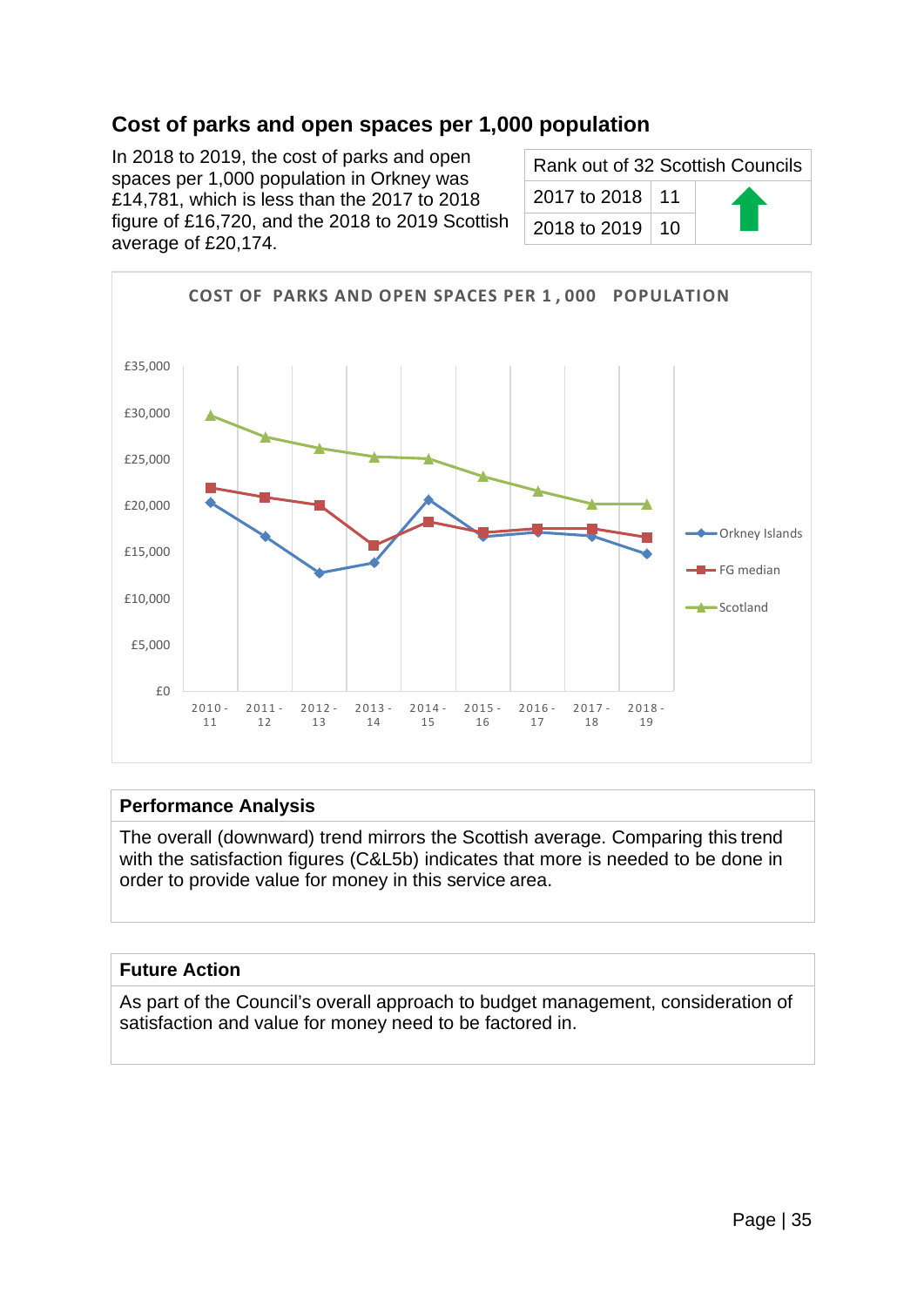## **Percentage of adults satisfied with libraries**

<span id="page-35-0"></span>In 2016 to 2019, 91.00% of adults in Orkney were satisfied with libraries, which is not quite as good as the 2015 to 2018 figure of 93.33%, but better than the 2016 to 2019 Scottish average of 72.37%.

| Rank out of 32 Scottish Councils |  |  |
|----------------------------------|--|--|
| 2015 to 2018                     |  |  |
| 2016 to 2019                     |  |  |



#### **Performance Analysis**

The percentage of adults satisfied with libraries remains high. When compared to C&L2 (cost per visit), the overall picture is of a high-quality service which offers good value for money.

#### **Future Action**

Continue to look at ways to ensure service is effective and efficient as part of the Council's overall approach to budget management.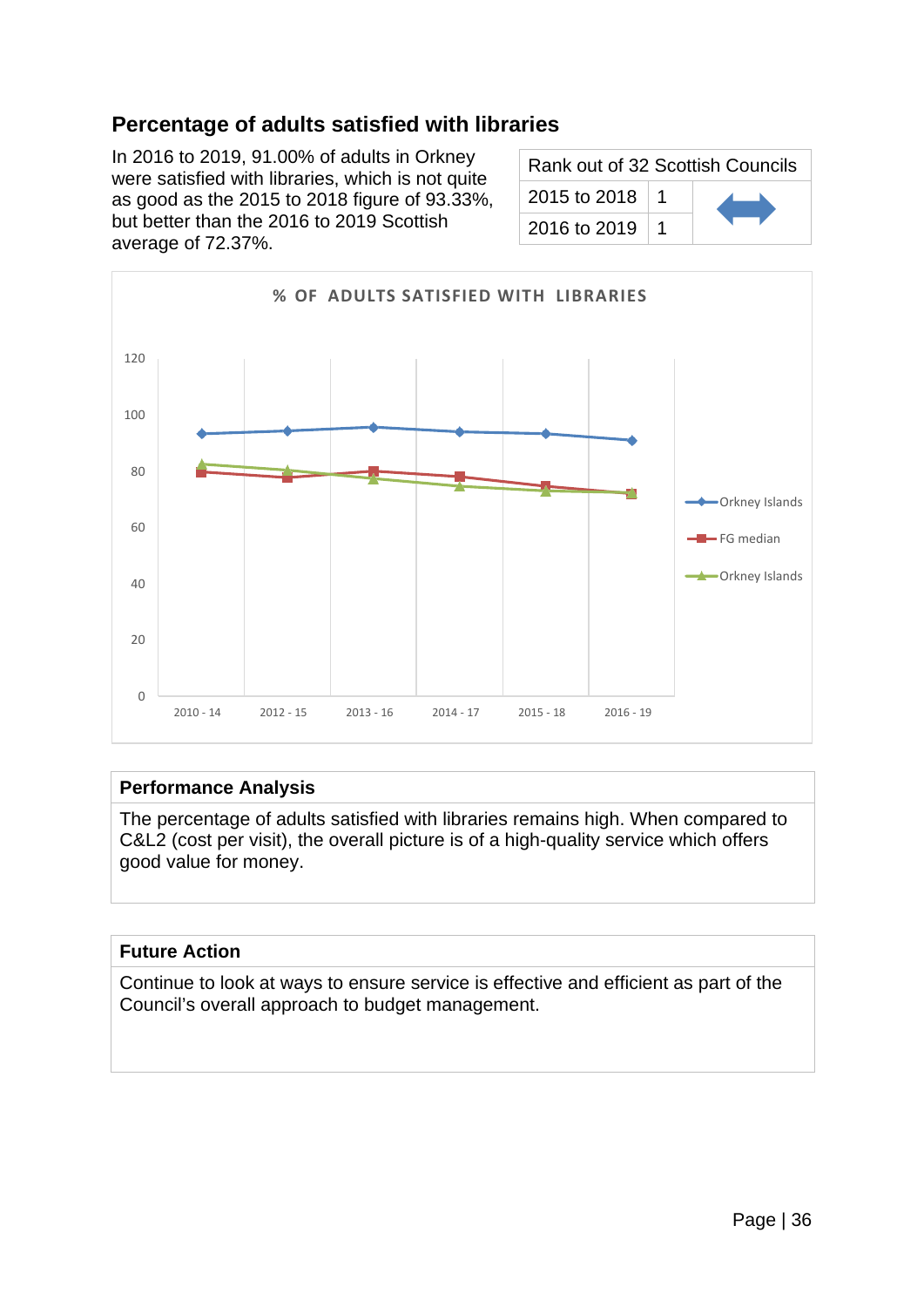## **Percentage of adults satisfied with parks and open spaces**

In 2016 to 2019, 78.13% of adults in Orkney were satisfied with parks and open spaces, which is not as good as the 2015 to 2018 figure of 88.00%, or the 2016 to 2019 Scottish average of 84.83%.

| Rank out of 32 Scottish Councils |    |  |
|----------------------------------|----|--|
| 2015 to 2018                     | 12 |  |
| 2016 to 2019                     | 29 |  |



#### **Performance Analysis**

The overall (downward) trend mirrors the Scottish average. Comparing this trend with the cost figures (C&L4) indicates that more is needed to be done in order to provide value for money in this service area.

### **Future Action**

As part of the Council's overall approach to budget management, consideration of satisfaction and value for money need to be factored in.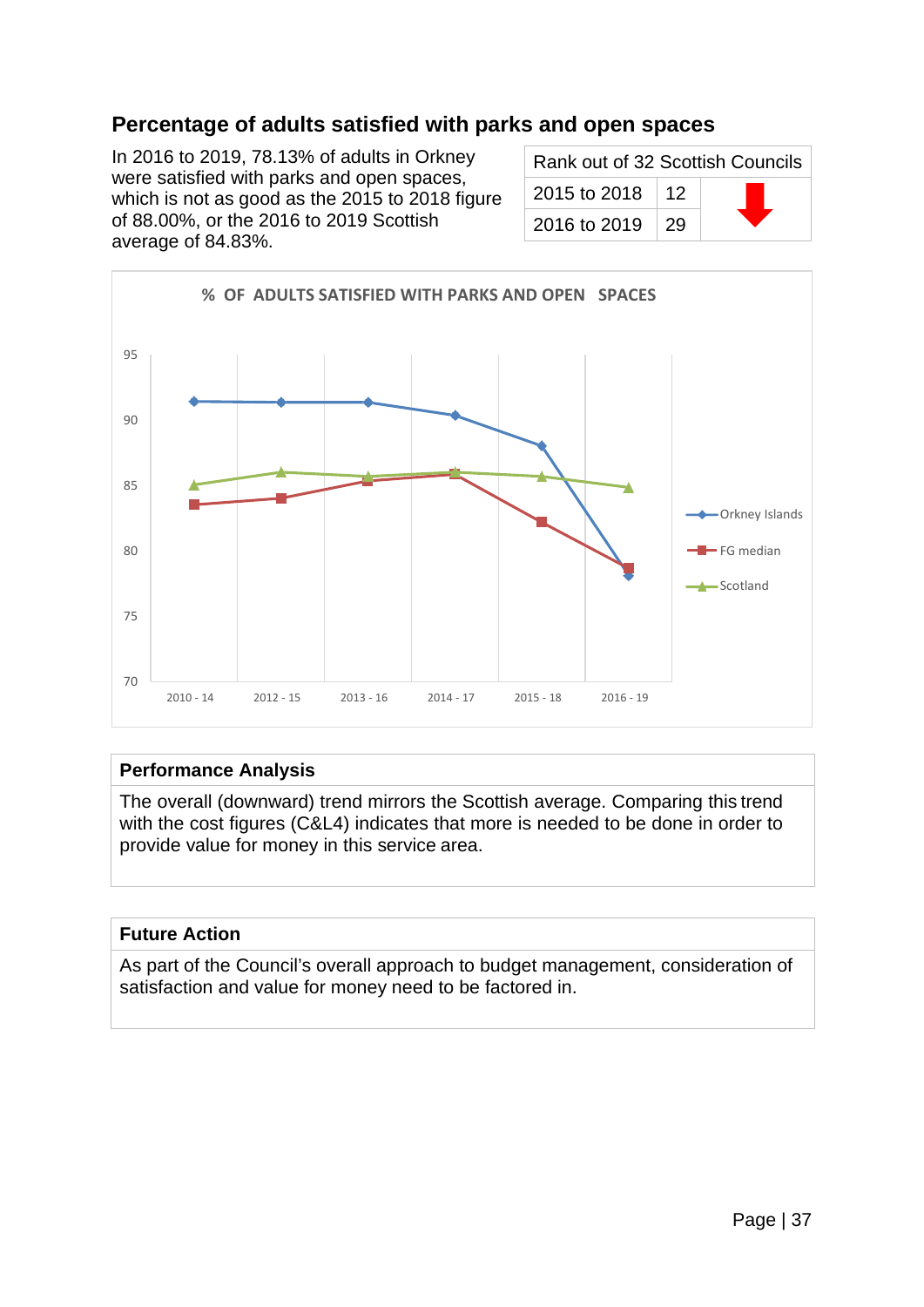## **Percentage of adults satisfied with museums and galleries**

In 2016 to 2019, 85.80% of adults in Orkney were satisfied with museums and galleries, which is not as good as the 2015 to 2018 figure of 90.33%, but better than the 2016 to 2019 Scottish average of 69.30%.

| Rank out of 32 Scottish Councils |   |  |
|----------------------------------|---|--|
| 2015 to 2018                     |   |  |
| 2016 to 2019                     | З |  |



#### **Performance Analysis**

Overall trend mirrors the national (downward) trend. Site-specific feedback, however, remains positive.

#### **Future Action**

As part of the forward planning in relation to setting the budget for museums and galleries, it will be important to better understand any discrepancy between this data set and the positive feedback captured at individual sites.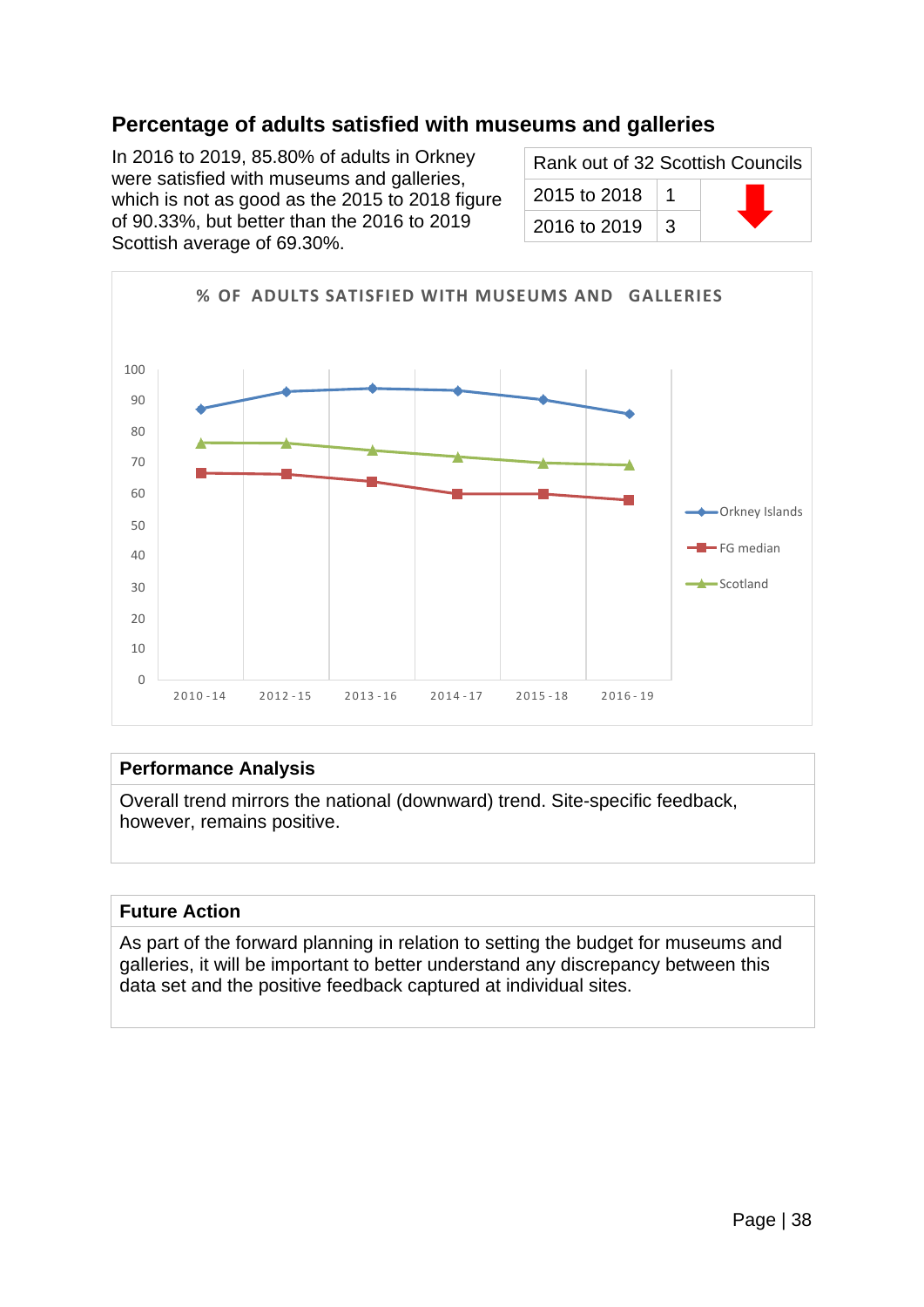# **Percentage of adults satisfied with leisure facilities**

In 2016 to 2019, 87.27% of adults in Orkney were satisfied with leisure facilities, which is not as good as the 2015 to 2018 figure of 90.00%, but better than the 2016 to 2019 Scottish average of 71.43%.

| Rank out of 32 Scottish Councils |               |  |
|----------------------------------|---------------|--|
| 2015 to 2018                     | 2             |  |
| 2016 to 2019                     | $\mathcal{P}$ |  |



#### **Performance Analysis**

Overall, satisfaction shows a slight reduction, which mirrors the national trend. Comparing this data element to C&L1 indicates that the services continue to provide good value for money.

#### **Future Action**

Continue to look at ways to reduce the cost of the service as part of the Council's overall approach to budget management.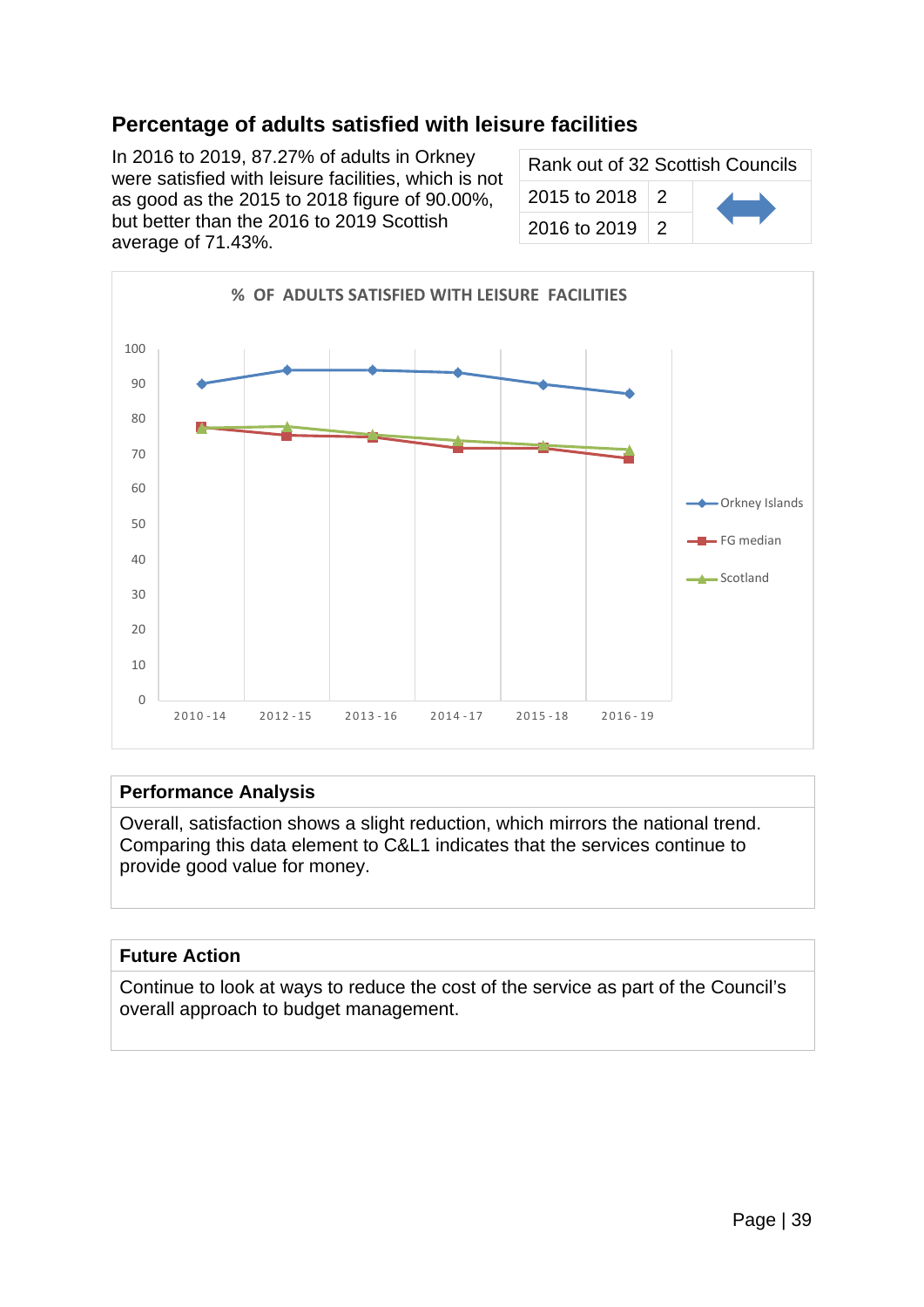# **ECONOMIC DEVELOPMENT**

### **Percentage of unemployed people assisted into work from Council operated/funded employability programmes**

In 2018 to 2019, 5.67% of unemployed people were assisted into work from Council operated/funded employability programmes, which is more than the 2017 to 2018 figure of 4.00%, but less than the 2018 to 2019 Scottish average of 12.59%.

| Rank out of 32 Scottish Councils |  |  |
|----------------------------------|--|--|
| 2017 to 2018 28                  |  |  |
| 2018 to 2019   25                |  |  |



### **Performance Analysis**

Orkney has seen an increase in the number of people supported into work from Council funded / operated employability programmes since 2016 to 2017. We are now in line with other councils in our family group, although still significantly below the Scottish average. This is due in part to Orkney's low unemployment rates and the availability of national employability scheme places allocated to Orkney.

#### **Future Action**

The Scottish Government has created the No-One Left Behind funding stream which incorporates various funds with which local authorities previously had no direct involvement. No-One Left Behind will be administered by local authorities and will increase over the coming years. We will likely see an increase in the number of people supported by Council funded / operated employability programmes as No-One Left Behind is rolled out.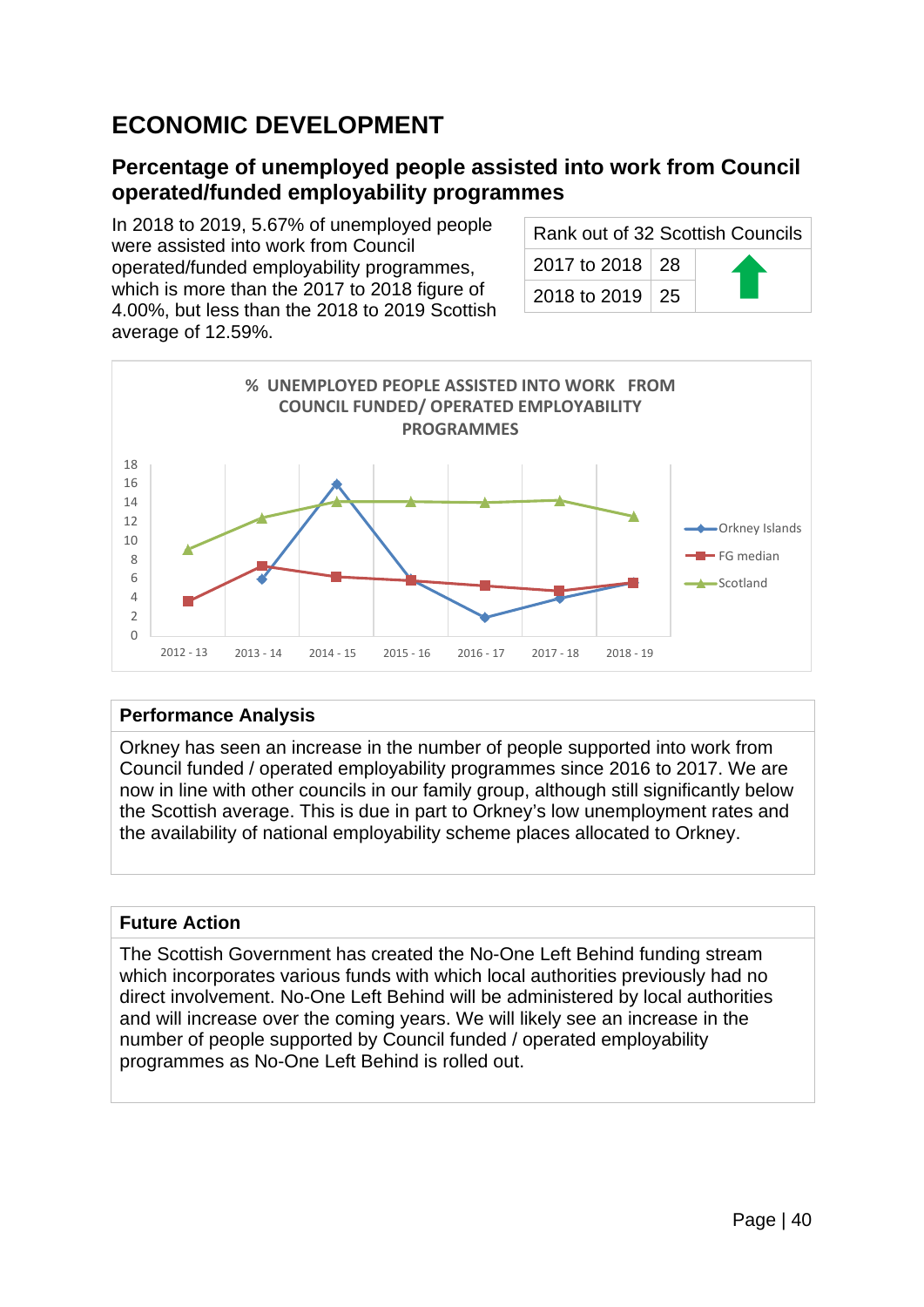# **Cost of planning and building standards per planning application**

In 2018 to 2019, the cost per planning application in Orkney was £4,409, which is more than the 2017 to 2018 figure of £4,349, but less than the 2018 to 2019 Scottish average of £4,439.

| Rank out of 32 Scottish Councils |      |  |
|----------------------------------|------|--|
| 2017 to 2018                     | ∣ 15 |  |
| 2018 to 2019                     | ⊺ 16 |  |



#### **Performance Analysis**

Being an island authority, site inspections required for planning or building warrant applications will often involve long periods of officer time for individual applications, and often requiring flights or ferries. That impacts the 'per application' cost.

#### **Future Action**

We will continue to provide an efficient a service as possible within the constraints noted above.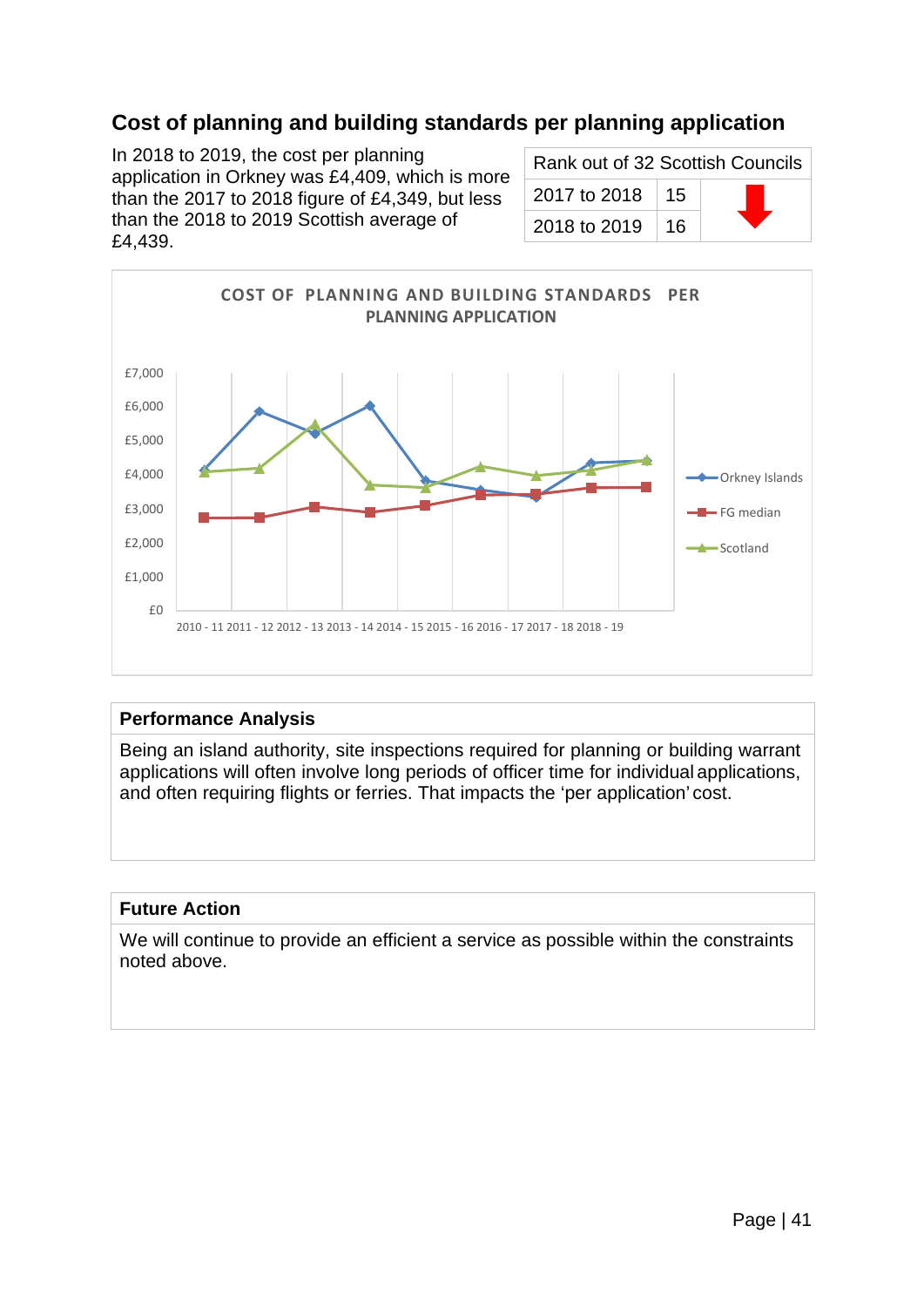### **Average time per business and industry planning application (weeks)**

In 2018 to 2019, the average time per business and industry planning application in Orkney was 8.6 weeks, which is less than the 2017 to 2018 figure of 8.92 weeks, and the 2018 to 2019 Scottish average of 9.09 weeks.

| Rank out of 32 Scottish Councils |  |  |
|----------------------------------|--|--|
| 2017 to 2018   17                |  |  |
| 2018 to 2019   12                |  |  |



#### **Performance Analysis**

Given the relatively small number of cases dealt with in Orkney, one or two individual complex applications, which result in additional time required for determination, can affect the overall average figure. Performance was maintained and compares favourably to the Scottish average.

#### **Future Action**

We will work towards maintaining performance and continue to provide an efficient a service as possible.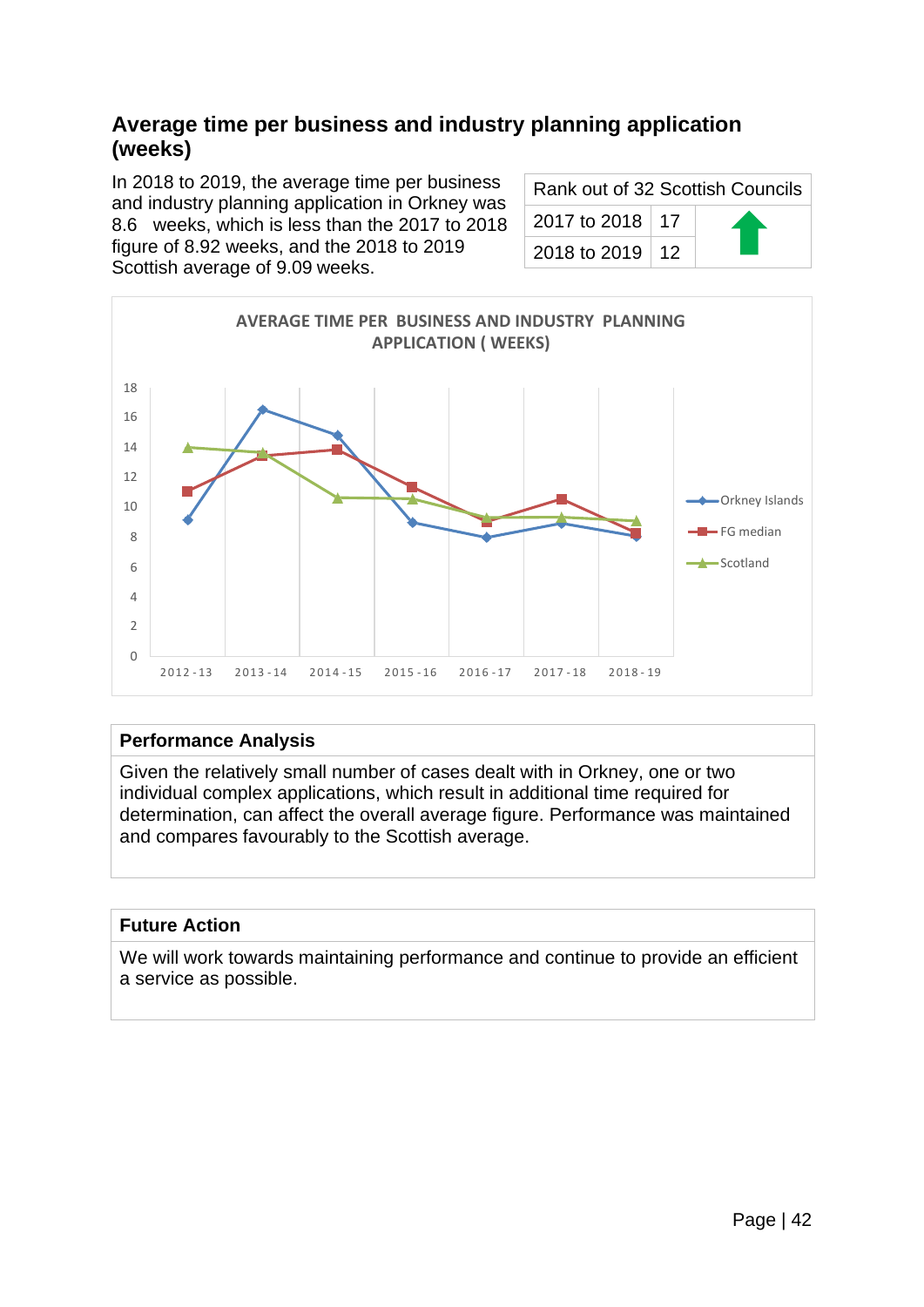### **Percentage of procurement spent on local enterprises**

In 2018 to 2019, 47.69% of Council procurement was spent on local enterprises, which more than the 2017 to 2018 figure of 40.96%, and more than 2018 to 2019 Scottish average of 28.71%.

| Rank out of 32 Scottish Councils |  |  |
|----------------------------------|--|--|
| 2017 to 2018 $\vert$ 3           |  |  |
| 2018 to 2019   2                 |  |  |



#### **Performance Analysis**

All Officers in the Council are aware of the need to support local enterprises as far as possible, while working within the legal framework that procurement must comply with. As a result, opportunities are taken to encourage the establishment of local frameworks and lotting of contracts, where that is appropriate, to encourage local enterprises to bid for Council contracts, as well as encouraging local enterprises to apply for Scotland Excel and other frameworks. An annual Meet the Buyer event is held to publicise the Council's future contracts in partnership with Orkney Business Gateway and the Supplier Development Programme. Our Sustainable Procurement Policy outlines our strategic approach.

#### **Future Action**

Work will continue to seek opportunities to support local enterprises as outlined above.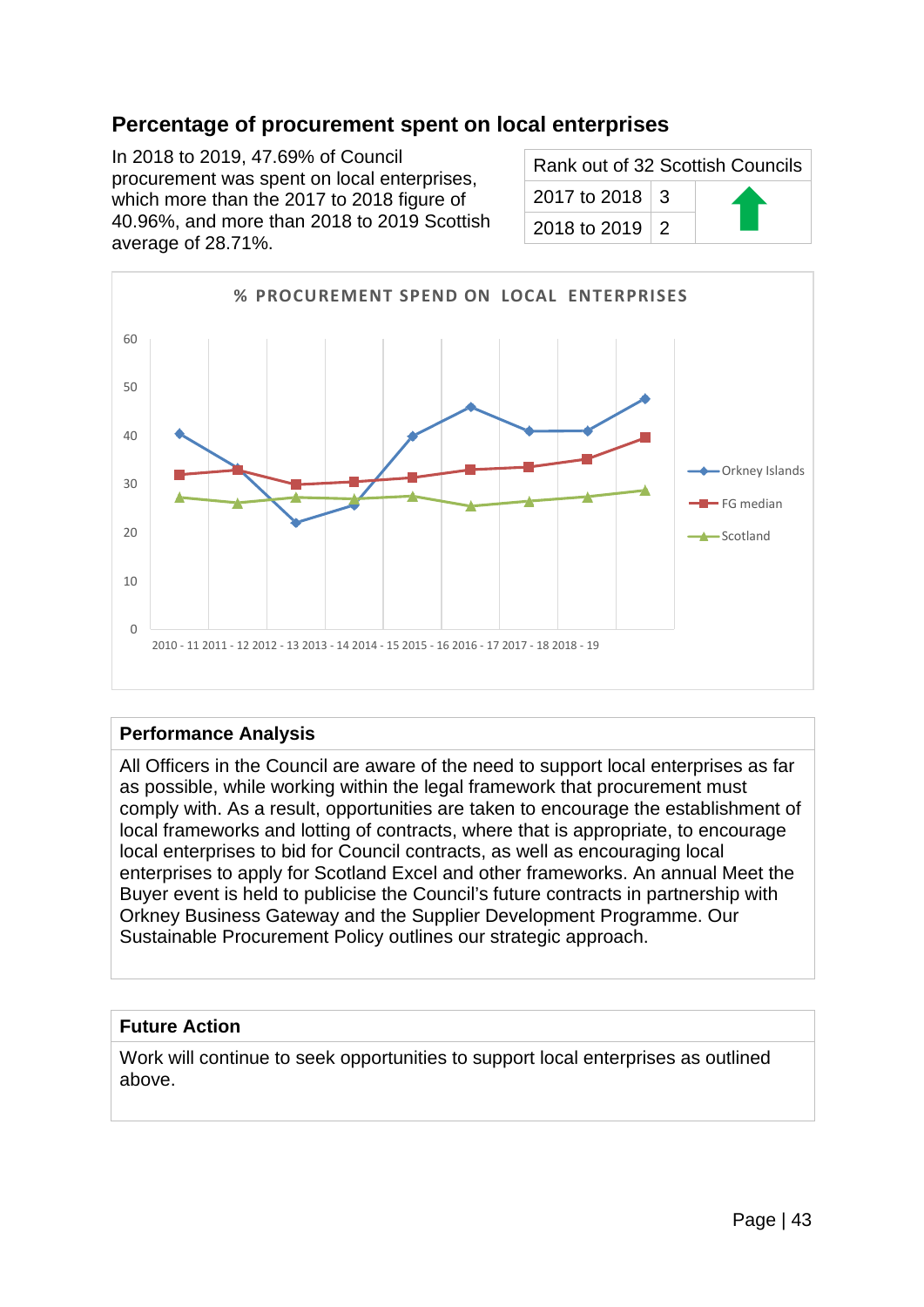## **Number of business gateway start-ups per 10,000 population**

In 2018 to 2019, the number of business gateway start-ups in Orkney per 10,000 population was 19.83, which is less than the 2017 to 2018 figure of 21.82, but more than the 2018 to 2019 Scottish average of 16.70.

| Rank out of 32 Scottish Councils |                 |  |
|----------------------------------|-----------------|--|
| 2017 to 2018                     | -9              |  |
| 2018 to 2019                     | 12 <sup>°</sup> |  |



#### **Performance Analysis**

The number of start-ups supported by Business Gateway in 2018 to 2019 was five fewer than the previous year, but against a backdrop of low general business investment across the country it remains a positive level of new start activity consistently above the Scottish average.

#### **Future Action**

Economic Development and its Business Gateway service will continue to offer support in the same manner, and as the most widely recognised provider of business support in Orkney, with continuing positive feedback, we are reassured that external factors are most likely be contributing to the change in this statistic.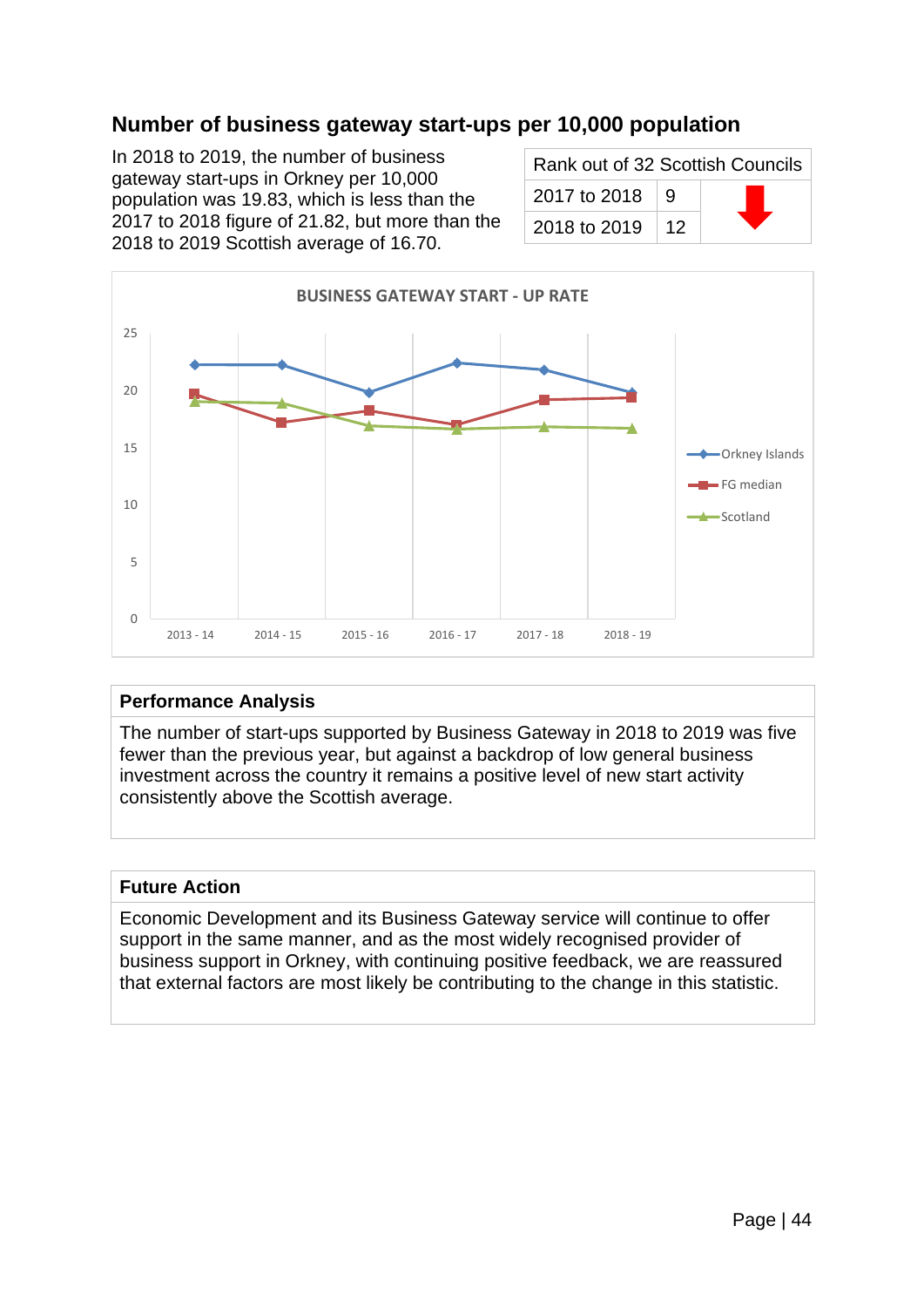# **Investment in economic development and tourism per 1,000 population**

In 2018 to 2019, investment in economic development and tourism per 1,000 population in Orkney was £144,975, which is less than the 2017 to 2018 figure of £159,792, but more than the 2018 to 2019 Scottish average of £102,086.

| Rank out of 32 Scottish Councils |  |  |
|----------------------------------|--|--|
| 2017 to 2018 28                  |  |  |
| 2018 to 2019   26                |  |  |



### **Performance Analysis**

The main variation over previous years relates to capital investment programmes such as Kirkwall Townscape Heritage Initiative (KTHI), which has since concluded, and LEADER projects. In addition, allocation of Economic Development grants is demand led and expenditure does not map onto the year of award. The Orkney tourism investment figures derive from Council budget allocated to Campsites and Hostels and the annual tourism budget allocated to marketing and spending of this tourism element marginally increased last year. There have been no tourismspecific capital projects in recent years.

### **Future Action**

Orkney will continue to seek sources of external funding for Economic Development and Regeneration and associated expenditure, including that for tourism, will also be subject to Orkney Islands Council budget setting.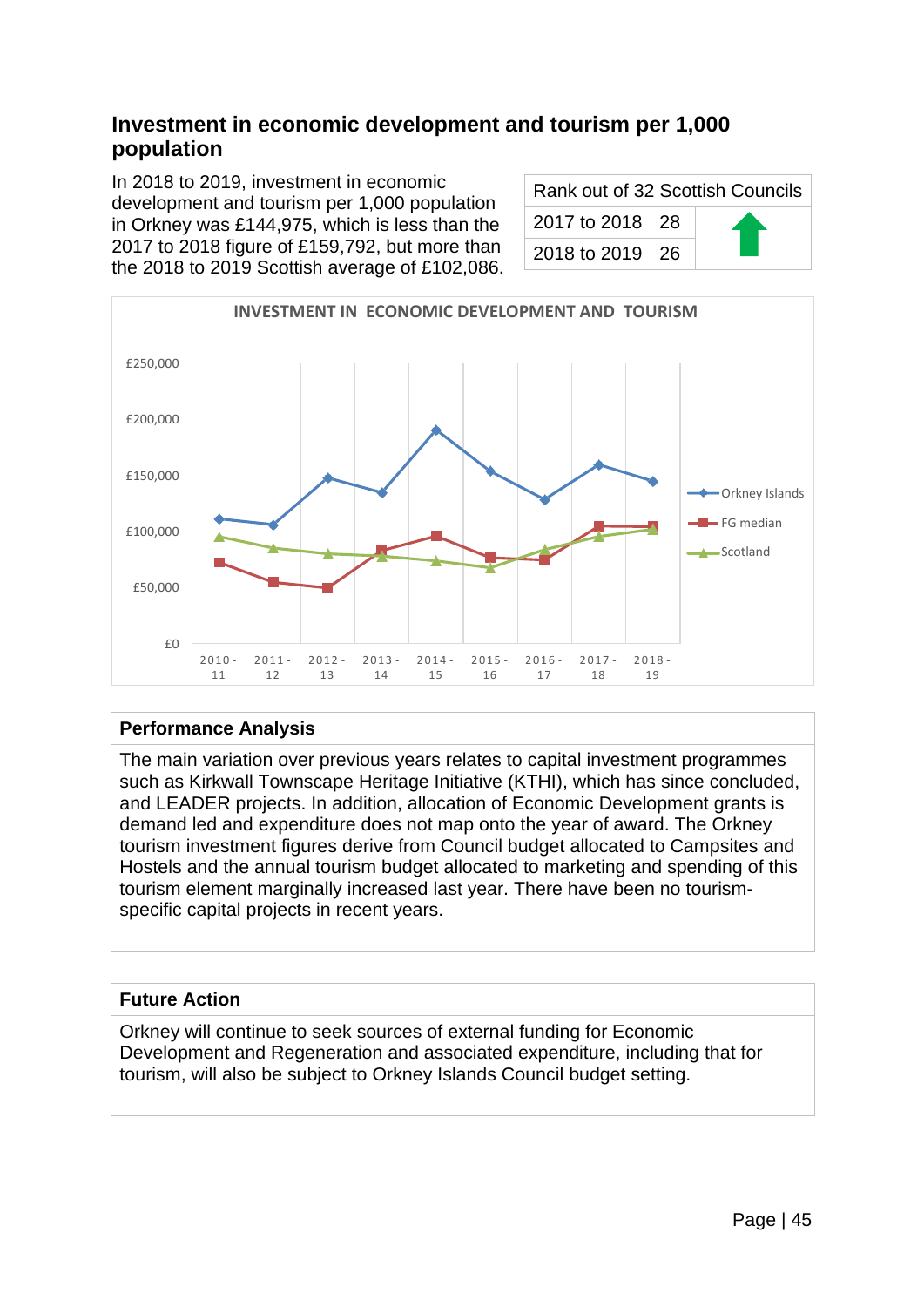# **Proportion of properties receiving superfast broadband**

In 2018 to 2019, 62.50% of properties in Orkney were receiving superfast broadband, which is not as good as the 2017 to 2018 figure of 66.34%, and the 2018 to 2019 Scottish average of 92.01%.

| Rank out of 32 Scottish Councils |  |  |
|----------------------------------|--|--|
| 2017 to 2018 32                  |  |  |
| 2018 to 2019   32                |  |  |



#### **Performance Analysis**

We await details of the Scottish Government's R100 programme.

#### **Future Action**

We are actively pursuing alternative technologies to improve connectivity in Orkney.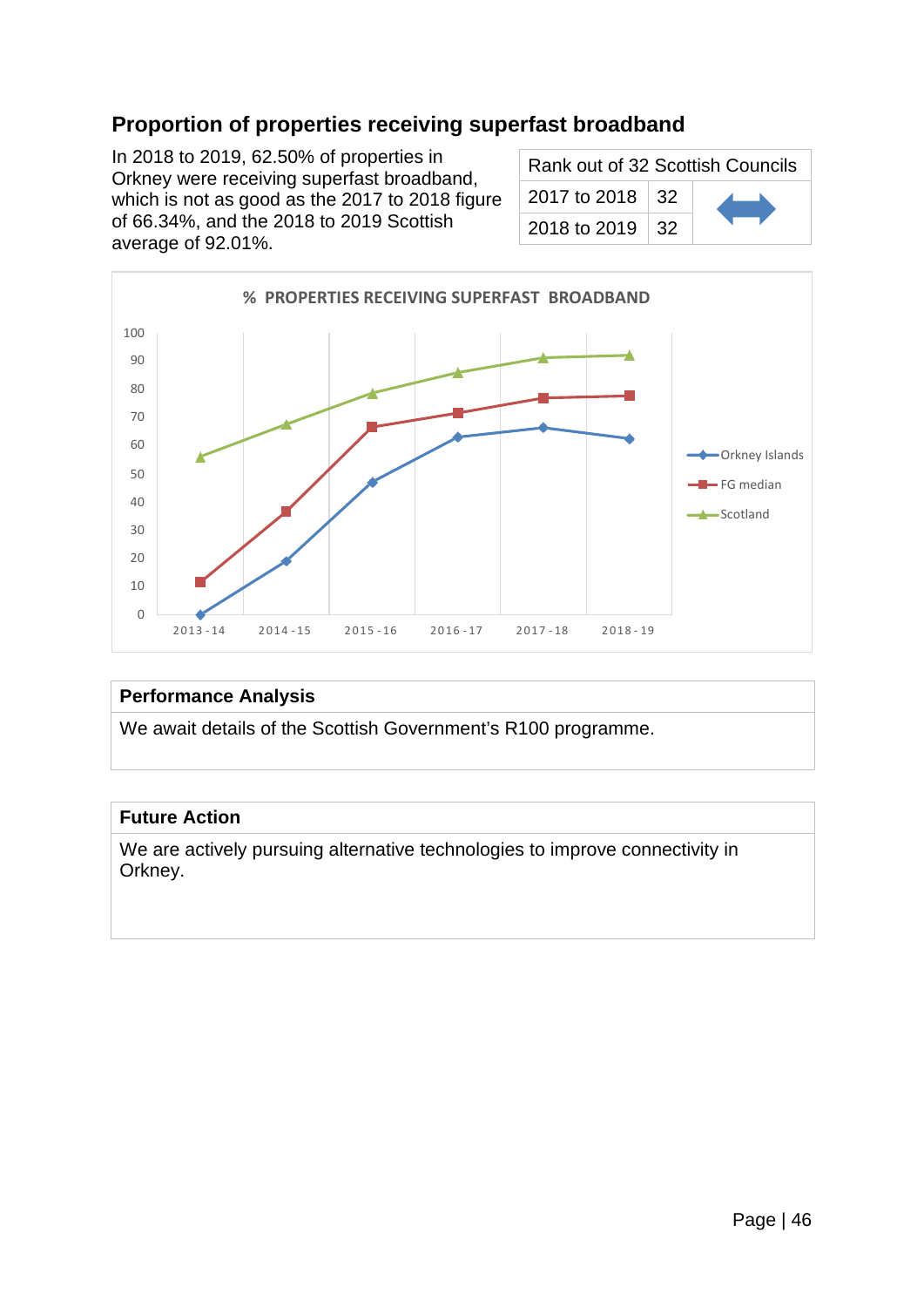### **Town vacancy rates**

In 2018 to 2019, the town vacancy rate in Orkney was 3.79%, which is better than the 2016 to 2017 figure of 6.94% (the 2017 to 2018 figure is not available), and the 2018 to 2019 Scottish average of 10.00%.

| Rank out of 32 Scottish Councils |  |  |
|----------------------------------|--|--|
| 2016 to 2017   8                 |  |  |
| 2018 to 2019   3                 |  |  |



#### **Performance Analysis**

The Orkney Town vacancy rate continues to remain low reflecting a relatively vibrant picture compared to other areas in Scotland.

#### **Future Action**

There remains a Council commitment, delivered through the Economic Development Service and its budget, to support The Kirkwall Business Improvement District (BID) and the Stromness Community Business Forum; Stromness Community Council; and Stromness Community Group to invest in town centre initiatives.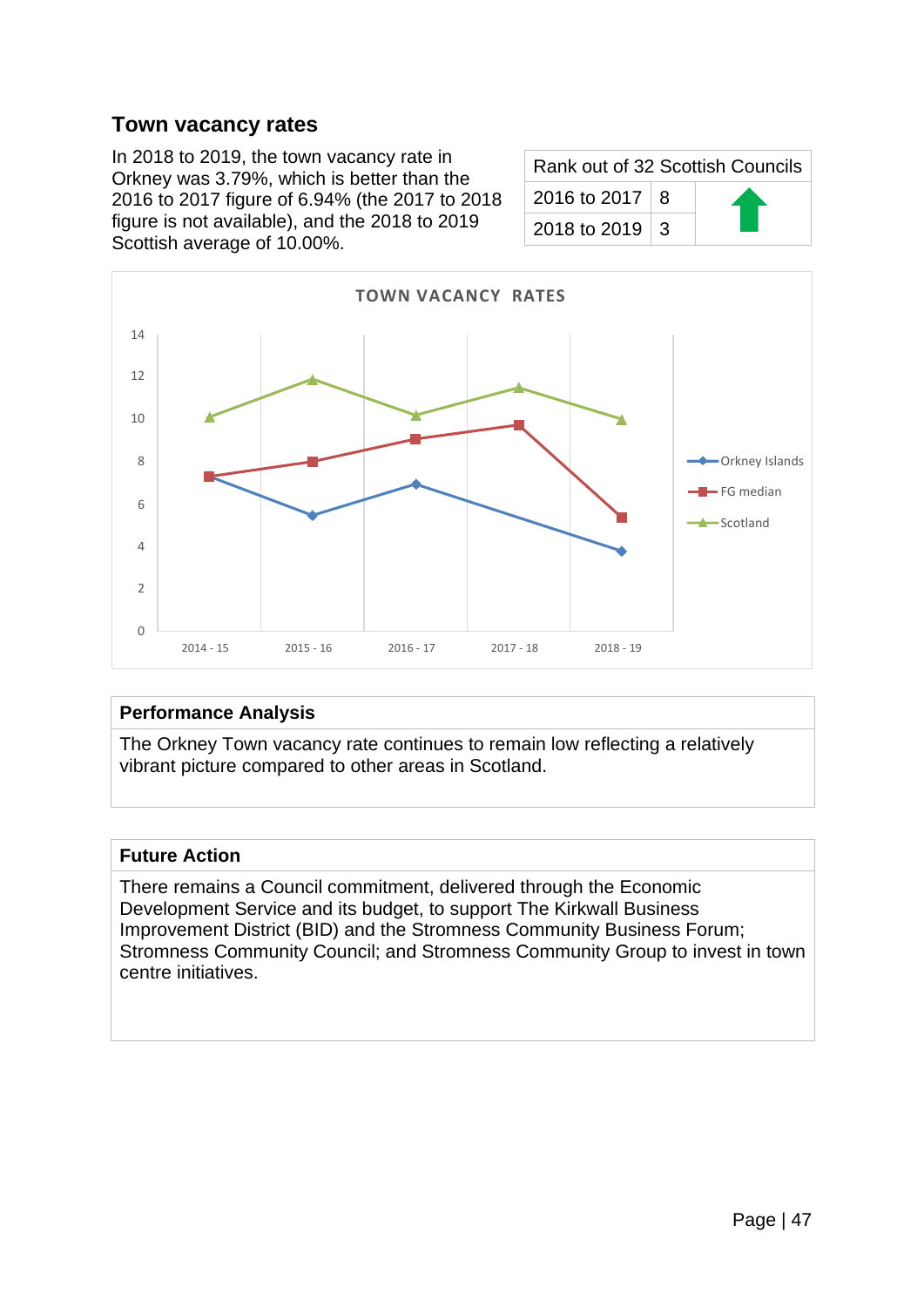## **Immediately available employment land as a percentage of total land allocated for employment purposes in the local development plan**

In 2018 to 2019, 7.30% of land allocated for employment purposes in the local development plan was immediately available, which is the same as the 2017 to 2018 figure, but less than the 2018 to 2019 Scottish average of 37.38%.

| Rank out of 32 Scottish Councils |     |  |
|----------------------------------|-----|--|
| 2017 to 2018                     | -27 |  |
| 2018 to 2019                     | -29 |  |



### **Performance Analysis**

There is other land that is formally allocated for business and industry that is free from major constraints with 7.30% serviced, as well as Local Development Plan policies that support appropriate business and industrial development. The servicing requirements for employment land can be considered proactively when required.

### **Future Action**

There remains Council commitment to have employment land that is business ready.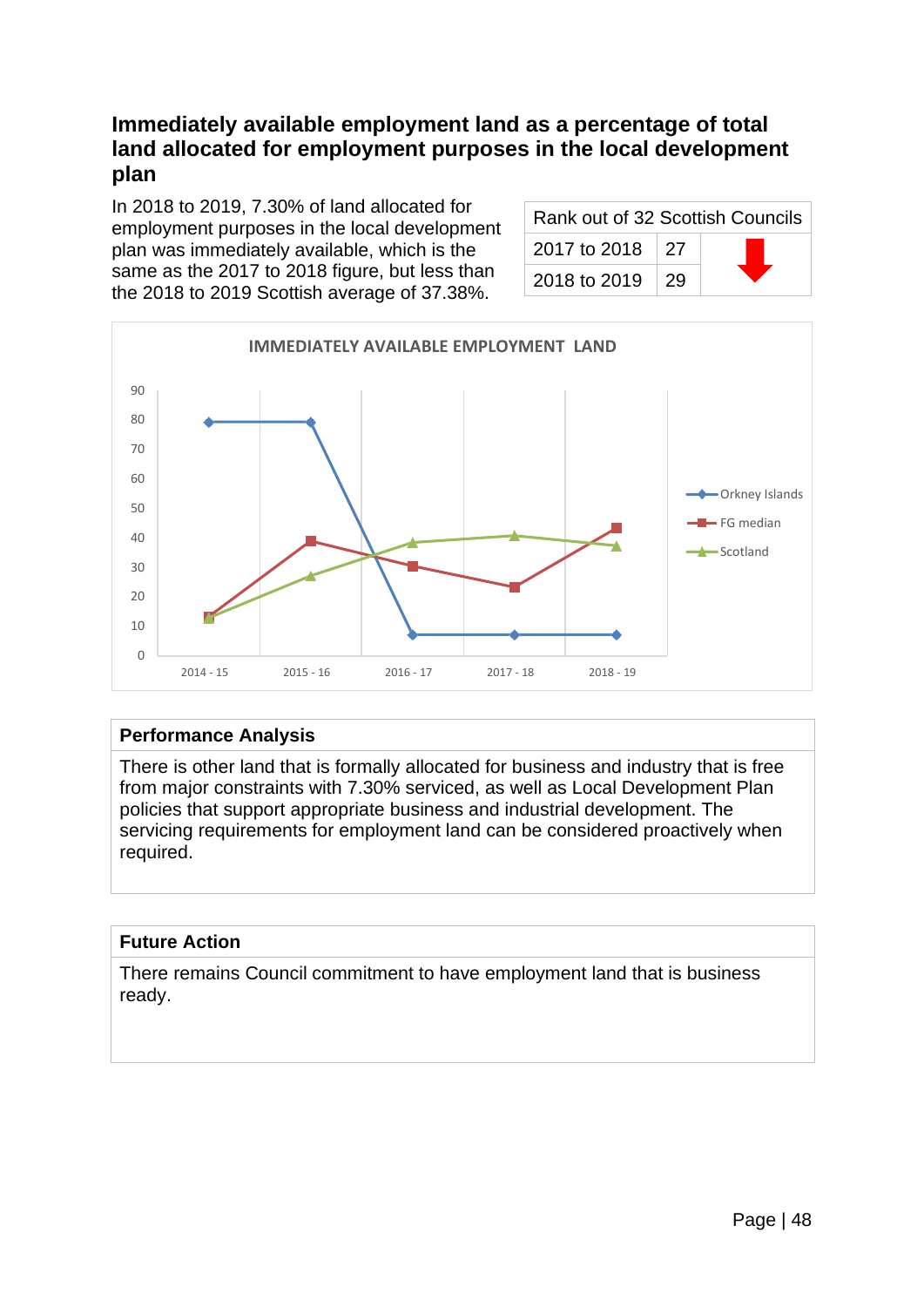# **ENVIRONMENTAL SERVICES**

## **Net cost of waste collection per premise**

In 2018 to 2019, the net cost of waste collection per premise in Orkney was £62.67, which is more than the 2017 to 2018 figure of £48.91, but less than the 2018 to 2019 Scottish average of £67.45.

| Rank out of 32 Scottish Councils |    |  |
|----------------------------------|----|--|
| 2017 to 2018                     | 3  |  |
| 2018 to 2019                     | 19 |  |



### **Performance Analysis**

Due to the geographical nature of Orkney and the large number of islands from which waste must be collected, costs are high and continue to increase as the number of households increase. Final out-turn at the end of 2018 to 2019 was much higher than in previous years (£160k more than 2017 to 2018), due to some internal labour recharges and other financial rearrangements and this resulted in a higher cost per property calculation with a resulting slide down the table as other authorities' costs will presumably have only increased in line with inflation.

### **Future Action**

The key planned change is a fundamental review of waste strategy in terms of collection, processing and disposal. This forms part of a current Capital Programme Project process (CPA) to develop a new "integrated waste facility", processing waste on Orkney to avoid disposal costs. (Part of a review of the waste collection and disposal service within the Medium-Term Resource Strategy cycle).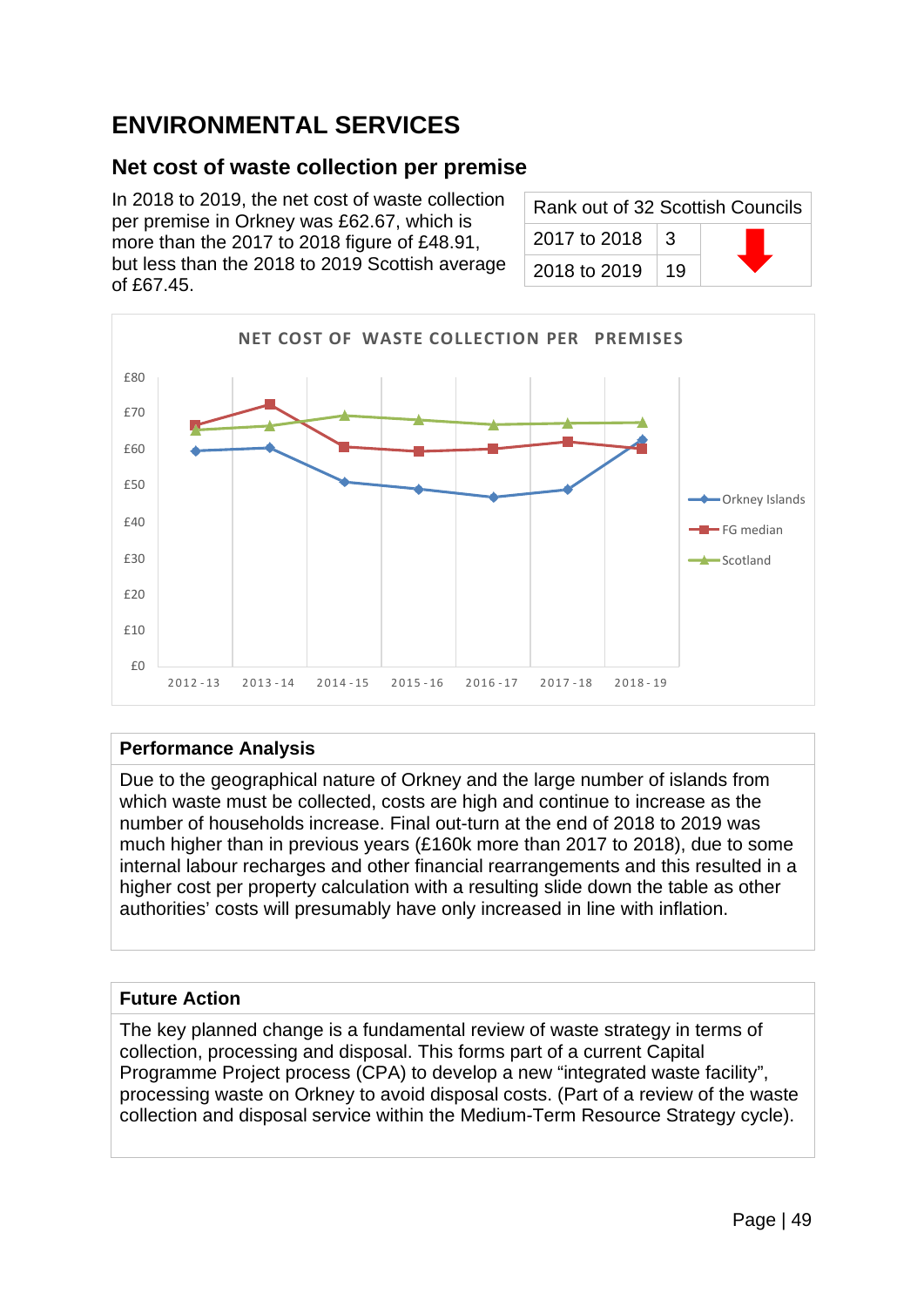# **Net cost of waste disposal per premise**

In 2018 to 2019, the net cost of waste disposal per premise in Orkney was £148.11, which more than the 2017 to 2018 figure of £144.12, and the 2018 to 2019 Scottish average of £97.29.

| Rank out of 32 Scottish Councils |     |  |
|----------------------------------|-----|--|
| 2017 to 2018   30                |     |  |
| 2018 to 2019                     | 30. |  |



#### **Performance Analysis**

The Council's cost for disposal is always going to be higher than the average given the transport costs (i.e. over water to Shetland). The actual "gate fee" Shetland Islands Council charge is comparable to a mainland equivalent – it is the added transport costs that make the overall cost one of the highest in Scotland.

#### **Future Action**

The key planned change is a fundamental review of waste strategy in terms of collection, processing and disposal. This forms part of a current Capital Programme Project process (CPA) to develop a new "integrated waste facility", processing waste on Orkney to avoid disposal costs. (Part of a review of the waste collection and disposal service within the Medium-Term Resource Strategy cycle).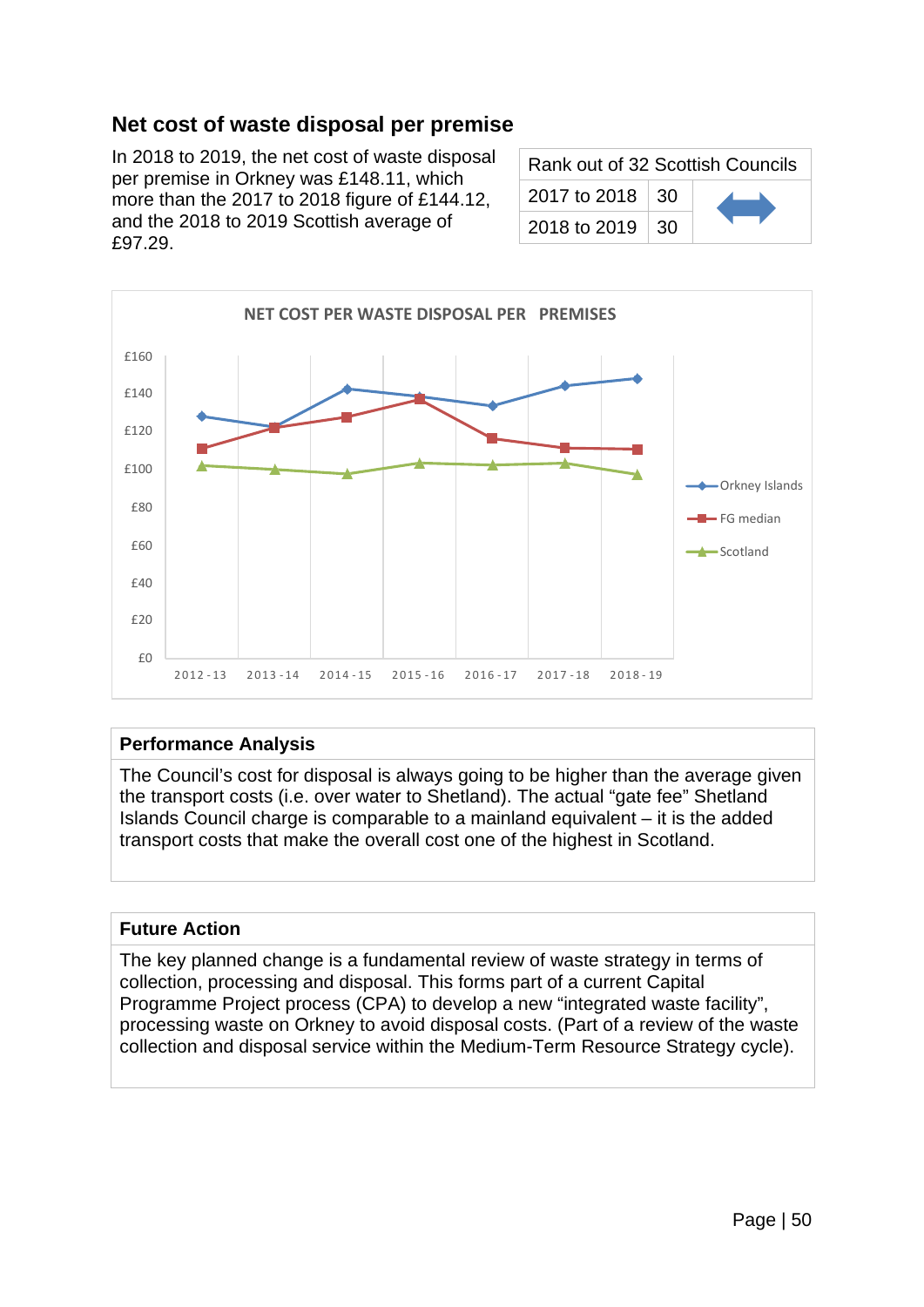# **Net cost of street cleaning per 1,000 population**

In 2018 to 2019, the net cost of street cleaning per 1,000 population in Orkney was £13,565, which is less than the 2017 to 2018 figure of £13,895, and the 2018 to 2019 Scottish average of £14,880.

| Rank out of 32 Scottish Councils |  |  |
|----------------------------------|--|--|
| 2017 to 2018   20                |  |  |
| 2018 to 2019   20                |  |  |



### **Performance Analysis**

The cleaning functions include manual and mechanical sweeping, power washing and treatment of algae growth and moss. Many of these operations are done out of hours or at weekends, sometimes associated with more intense activities around the tourism season or periodic public events. This is an overtime burden and a significant cost making our performance higher than the average.

#### **Future Action**

As part of the 2020 to 2021 budget process this function has been reviewed and an efficiency target set to remove the out of hours operations and reduce expectation by lowering the frequency of sweeping operations. This would reduce the overall cost and improve performance.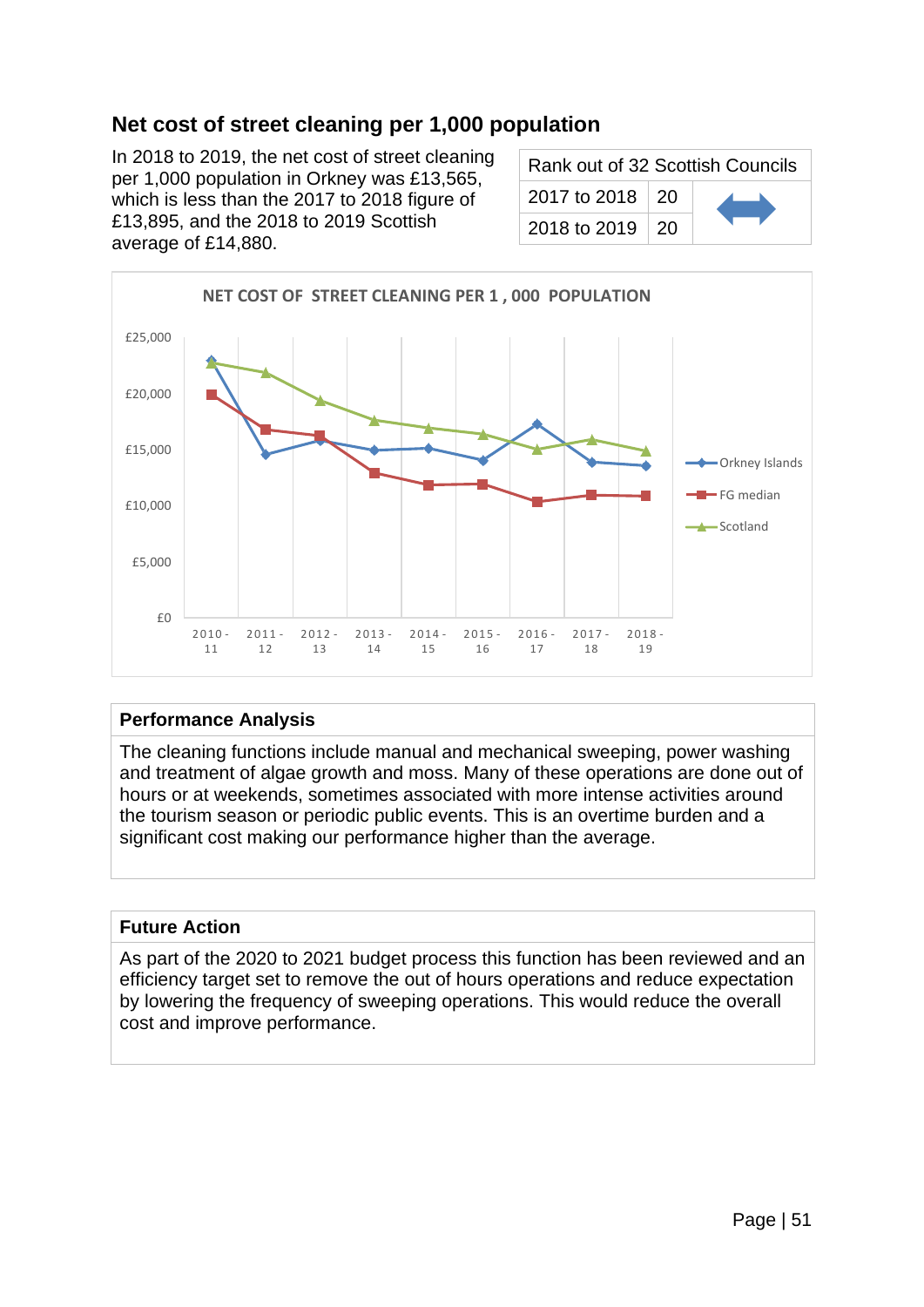## **Street cleanliness score**

In 2018 to 2019, the street cleanliness score in Orkney was 100%, which is better than the 2017 to 2018 figure of 98.21%, and the 2018 to 2019 Scottish average of 92.80%.

| Rank out of 32 Scottish Councils |  |  |
|----------------------------------|--|--|
| 2017 to 2018                     |  |  |
| 2018 to 2019                     |  |  |



### **Performance Analysis**

Consistently over many years Orkney has been of the cleanest places in Scotland and has been ranked number one out of all 32 Scottish local authorities. This is, in part, reflective of a comprehensive cleansing regime in terms of attending many areas on a frequent basis, many out of hours and at weekends. It is not to say that Orkney is free of litter and detritus, but in comparison with other local authorities it is a top performer.

#### **Future Action**

Given the pressures on the roads budget the Council will consider proposals to reduce the out of hours aspect of cleansing operations. This may impact on overall cleanliness scores in future years, noting that the regime of measurement will change from the LEAMS (Local Environmental Audit and Management System) to a more comprehensive COPLAR (Code of Practice on Litter and Refuse) system, once the data has been collected/migrated.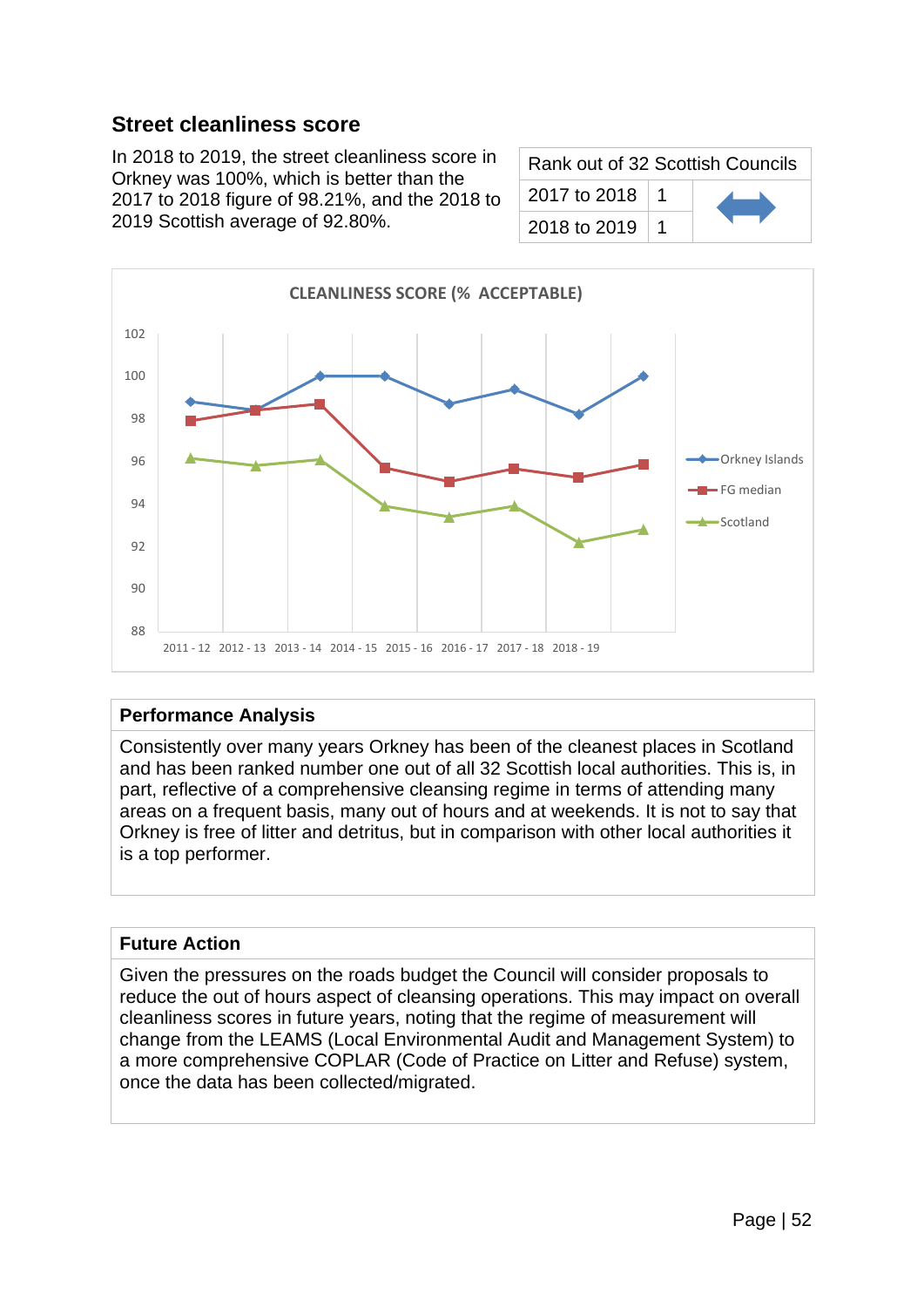# **Cost of maintenance per kilometre of roads**

In 2018 to 2019, the cost of maintenance per kilometre of roads in Orkney was £5,127, which is less than the 2017 to 2018 figure of £6,808, and the 2018 to 2019 Scottish average of £9,417.

| Rank out of 32 Scottish Councils |  |  |
|----------------------------------|--|--|
| 2017 to 2018   8                 |  |  |
| 2018 to 2019   4                 |  |  |



#### **Performance Analysis**

The cost of maintenance also reflects the fact that Orkney Islands Council is also a high performer in terms of the percentage of its A, B, C or unclassified network needing attention. We are significantly better than the Scottish average for all these categories. This is not necessarily a true position as Orkney's traffic volumes are less, therefore deterioration levels are slower compared with mainland Scotland authorities.

#### **Future Action**

This high performance is unsustainable given the progressive impact reductions, and increased labour and material costs, in the roads budget. This will ultimately result in the deterioration of the road network. Asset reports to committee (Roads Asset Management Plan, Roads Management and Maintenance Plan, Annual Status and Options Reports) highlight that current investment levels are less than "steady state" requirements, therefore over time the network will deteriorate significantly. In the Capital Programme there are proposals for an investment in the roads network to address structural issues, if supported by Elected Members. However, an increase in the budget will be required to maintain the steady state.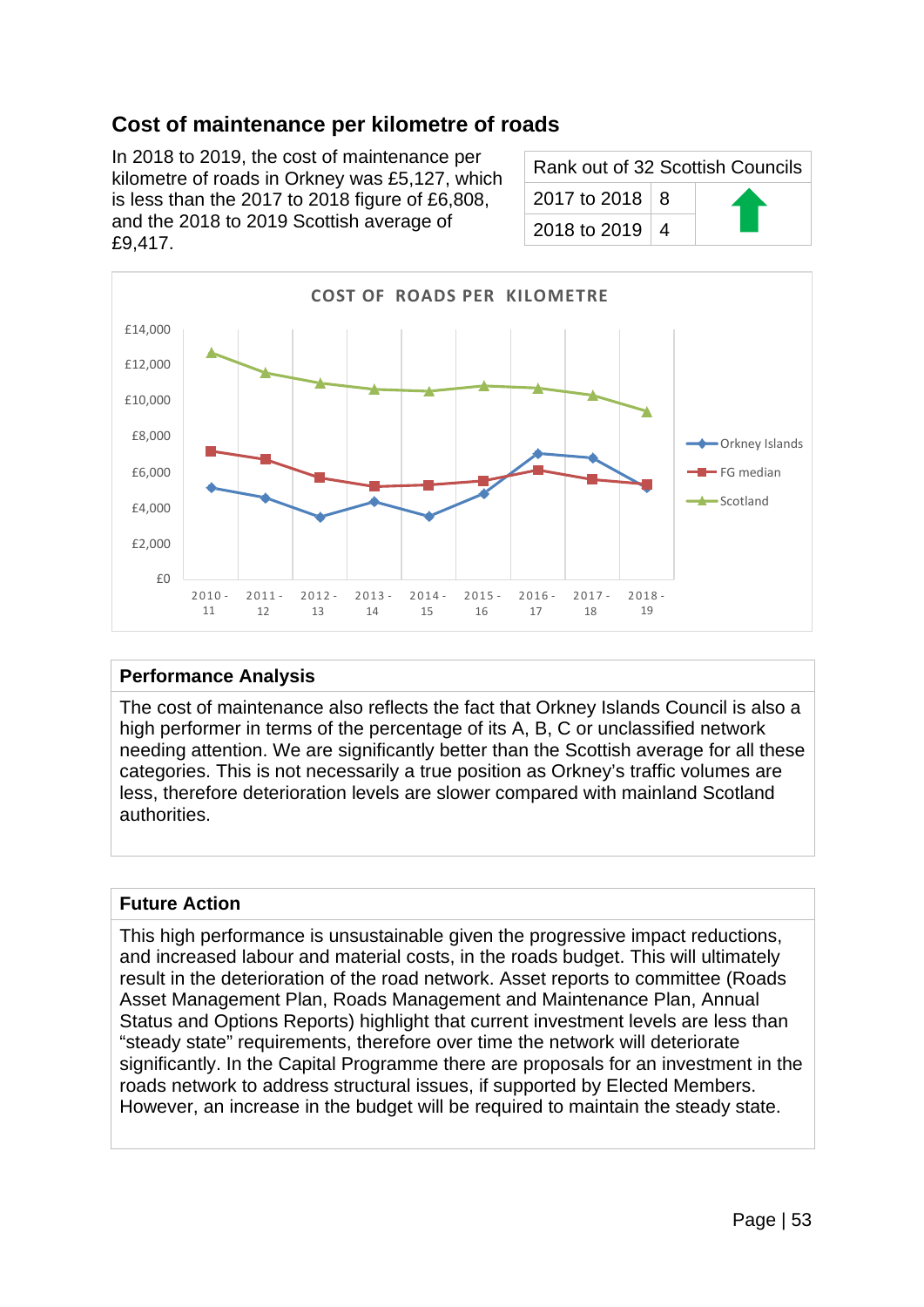## **Percentage of A class roads that should be considered for maintenance treatment**

In 2017 to 2019, 24.66% of class A roads in Orkney should have been considered for maintenance treatment, which is more than the 2016 to 2018 figure of 22.39%, but less than the 2017 to 2019 Scottish average of 30.03%.

| Rank out of 32 Scottish Councils |    |  |
|----------------------------------|----|--|
| 2016 to 2018                     |    |  |
| 2017 to 2019                     | 11 |  |



#### **Performance Analysis**

Although the ranking has dropped, this is a positive performance, well below other Scottish local authority performances. It should be noted it is, however, progressively worsening. The current treatment via "surface dressing" does protect the carriageway from water ingress but does not address progressive structural deterioration. Investment levels are well below the asset plan assessment through the Roads Asset Management Plan, Roads Management and Maintenance Plan and Annual Status and Options Reports.

### **Future Action**

To address the possible structural failure issues that will arise in future years the Capital Programme proposals include investment in the roads network for Elected Members to consider. Without increased budget the network will continue to deteriorate.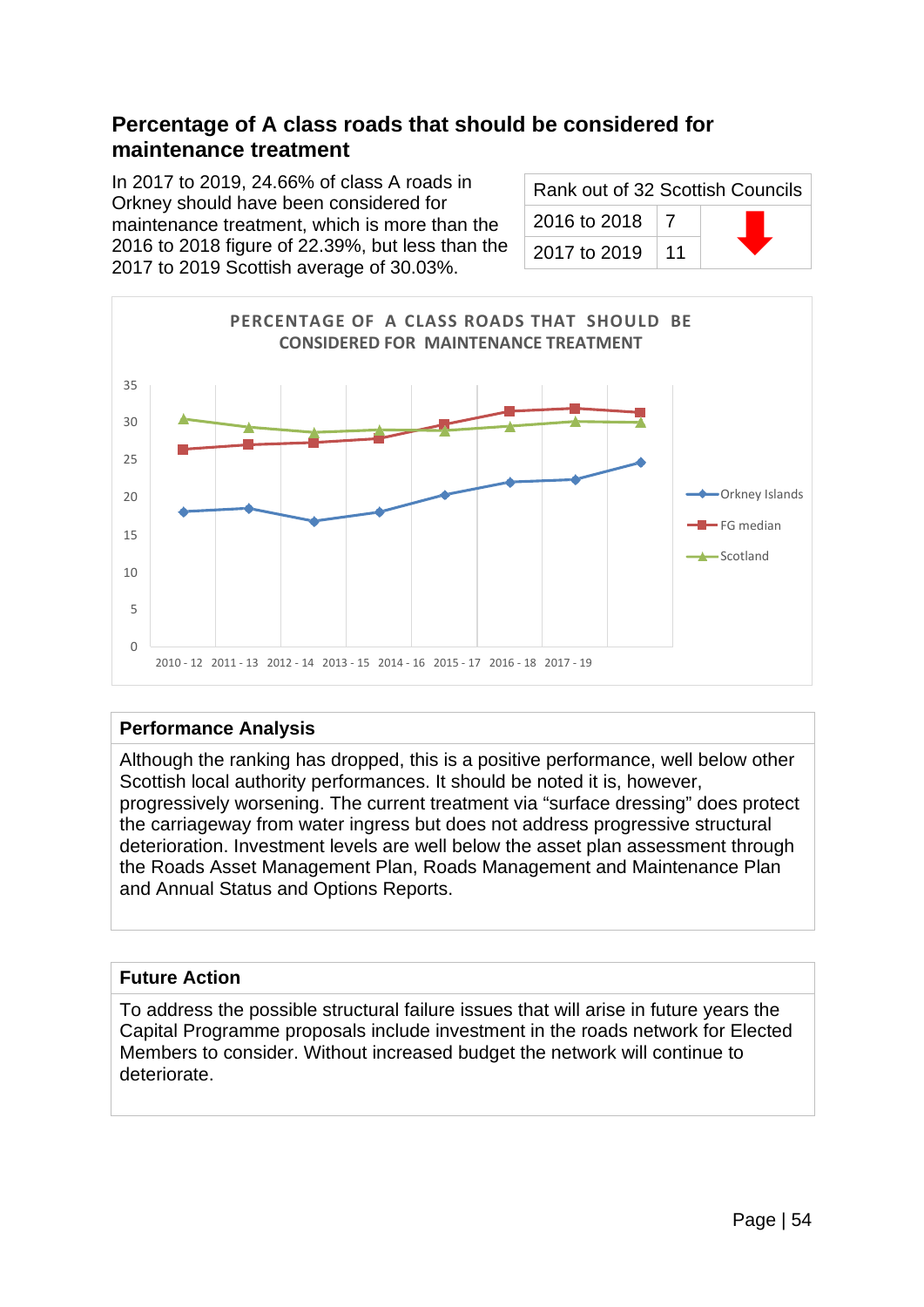## **Percentage of B class roads that should be considered for maintenance treatment**

In 2017 to 2019, 23.31% of class B roads in Orkney should have been considered for maintenance treatment, which is more than the 2016 to 2018 figure of 20.92%, but less than the 2017 to 2019 Scottish average of 35.71%.

| Rank out of 32 Scottish Councils |          |  |
|----------------------------------|----------|--|
| 2016 to 2018                     | $\Delta$ |  |
| 2017 to 2019                     | 8        |  |



#### **Performance Analysis**

The ranking has again dropped although this is still a positive performance well below other Scottish local authority performances. It should be noted it is however progressively worsening. The current treatment via "surface dressing" does protect the carriageway from water ingress but does not address progressive structural deterioration. Investment levels are well below the asset plan assessment through the Roads Asset Management Plan, Roads Management and Maintenance Plan and Annual Status and Options Reports.

### **Future Action**

To address the possible structural failure issues that will arise in future years the Capital Programme proposals include investment in the roads network for Elected Members to consider. With labour and material costs rising, an increased budget will be required to maintain the steady state.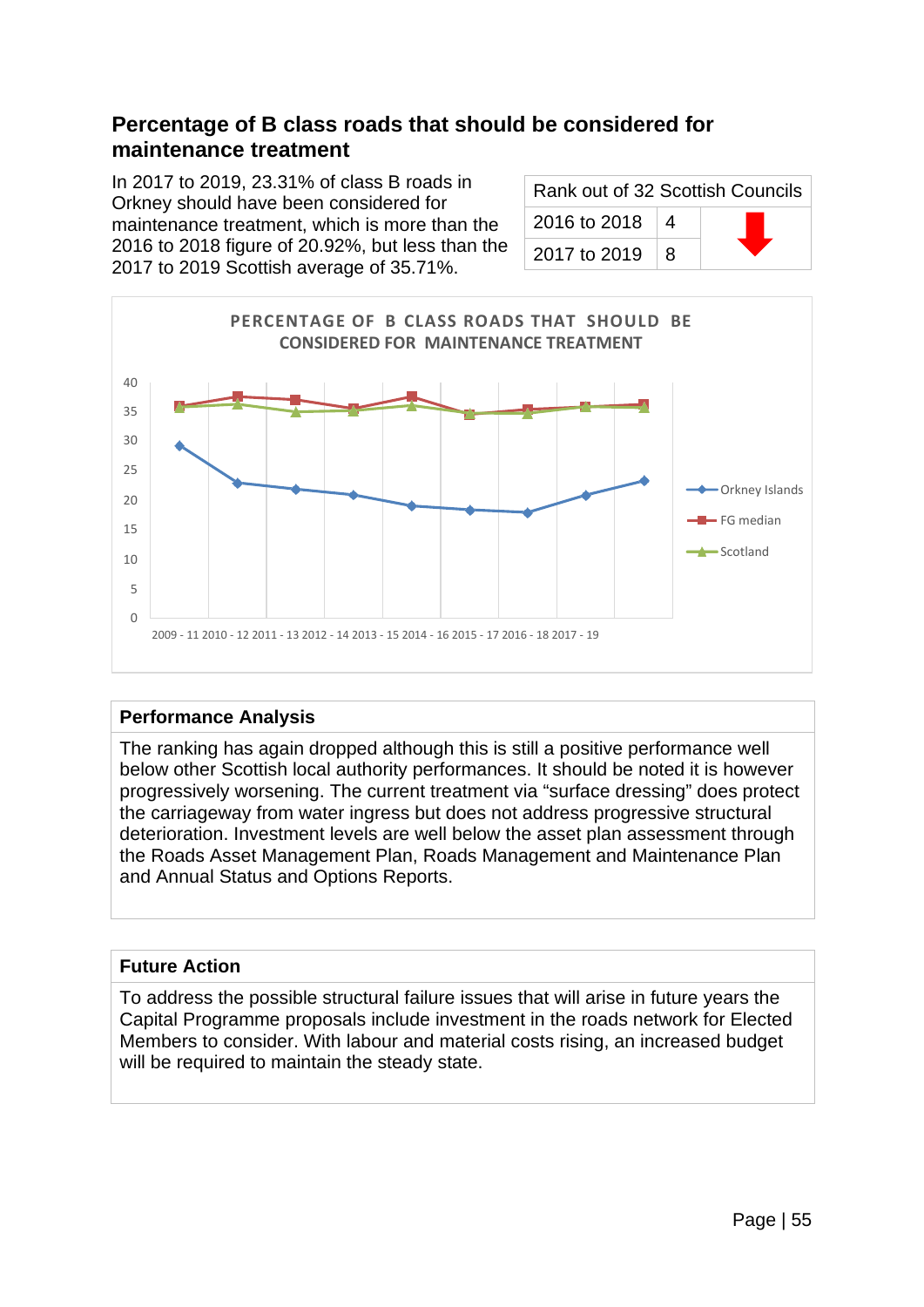## **Percentage of C class roads that should be considered for maintenance treatment**

In 2017 to 2019, 15.26% of class C roads in Orkney should have been considered for maintenance treatment, which is less than the 2016 to 2018 figure of 16.24%, and the 2017 to 2019 Scottish average of 36.25%.

| Rank out of 32 Scottish Councils |                 |  |
|----------------------------------|-----------------|--|
| 2016 to 2018 2                   |                 |  |
| 2017 to 2019                     | $\vert 2 \vert$ |  |



#### **Performance Analysis**

Maintaining our ranking is a positive performance and still well below other Scottish local authority performances. It should be noted levels of investment are maintaining the "steady state". The current treatment via "surface dressing" does protect the carriageway from water ingress but does not address progressive structural deterioration. Investment levels are well below the asset plan assessment through the Roads Asset Management Plan, Roads Management and Maintenance Plan and Annual Status and Options Reports.

#### **Future Action**

To address the possible structural failure issues that will arise in future years the Capital Programme proposals include investment in the roads network for Elected Members to consider. With labour and material costs rising an increased budget will be required to maintain the steady state.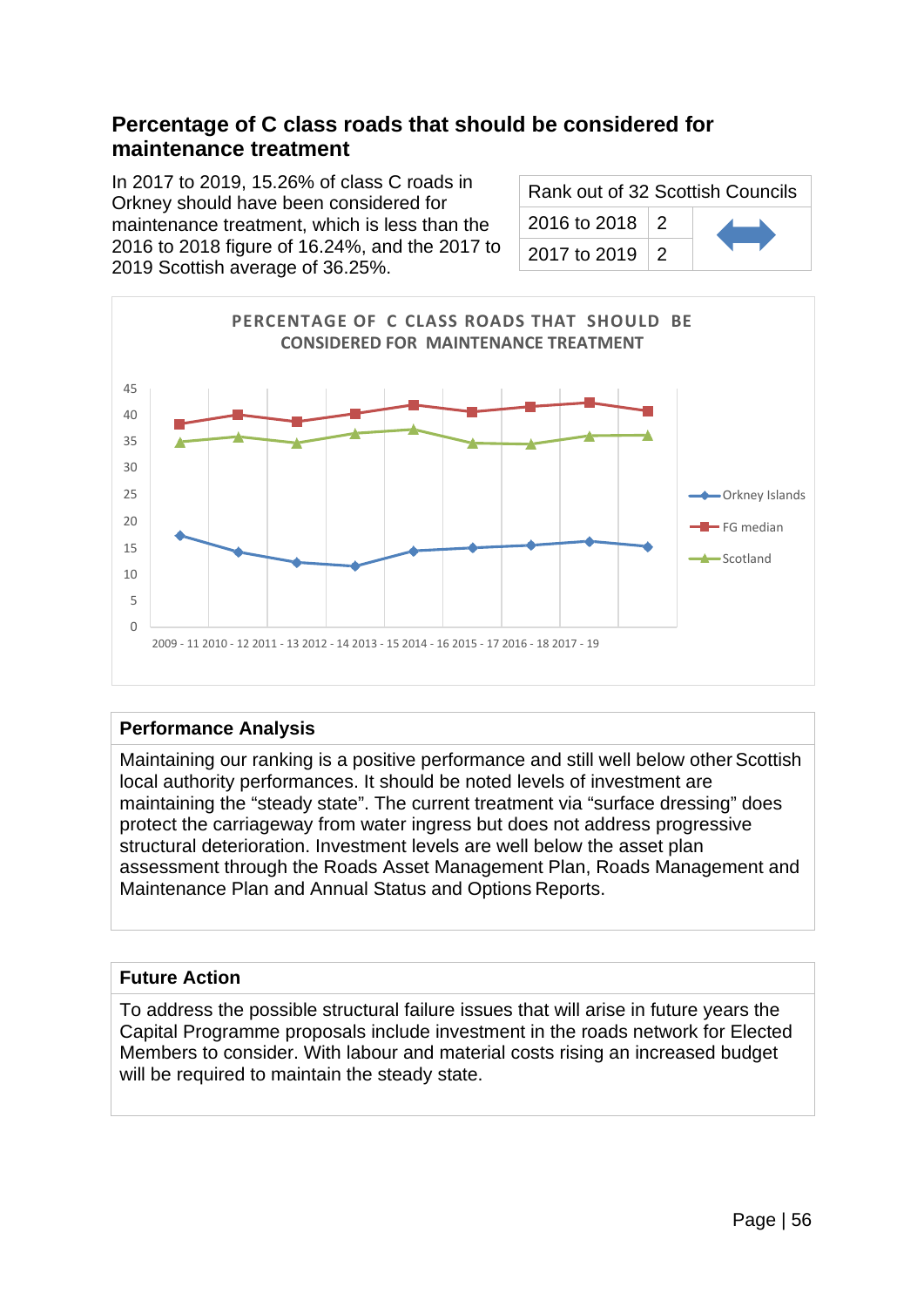## **Percentage of unclassified roads that should be considered for maintenance treatment**

In 2015 to 2019, 19.51% of unclassified roads in Orkney should have been considered for maintenance treatment, which is less than the 2014 to 2018 figure of 19.61%, and the 2015 to 2019 Scottish average of 38.25%.

| Rank out of 32 Scottish Councils |  |  |
|----------------------------------|--|--|
| 2014 to 2018   1                 |  |  |
| 2015 to 2019                     |  |  |



#### **Performance Analysis**

The ranking has remained the same which is a positive performance well below other Scottish local authority performances. It should be noted levels of investment are maintaining the "steady state". The current treatment via "surface dressing" does protect the carriageway from water ingress but does not address progressive structural deterioration. Investment levels are well below the asset plan assessment through the Roads Asset Management Plan, Roads Management and Maintenance Plan and Annual Status and Options Reports.

### **Future Action**

To address the possible structural failure issues that will arise in future years the Capital Programme proposals include investment in the roads network for Elected Members to consider. With labour and material costs rising an increased budget will be required to maintain the steady state.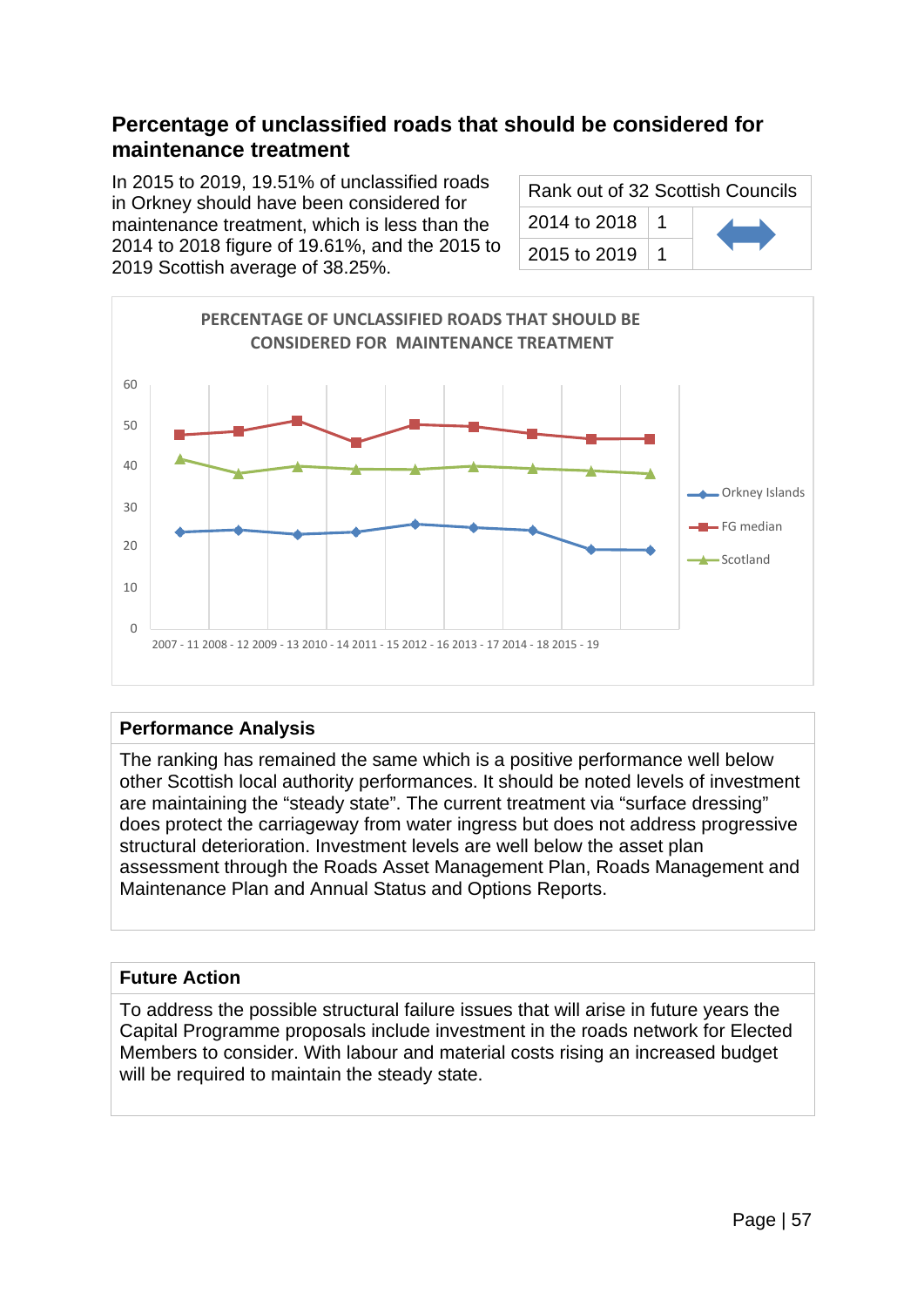# **Cost of trading standards and environmental health per 1,000 population**

In 2018 to 2019, the cost of trading standards and environmental health per 1,000 population in Orkney was £34,610, which is less than the 2017 to 2018 figure of £35,015, but more than the 2018 to 2019 Scottish average of £20,884.

| Rank out of 32 Scottish Councils |  |  |
|----------------------------------|--|--|
| 2017 to 2018 29                  |  |  |
| 2018 to 2019 29                  |  |  |



#### **Performance Analysis**

In all Scottish councils there is a minimum level of core service required to provide the Environmental Health Service and Trading Standards Service. Despite Orkney's low population base, we still provide a good level of environmental health and trading standards services to Orkney's consumers, to our diverse business types, and across our dispersed geography. This has an adverse impact on our costs as there are no economies of scale.

#### **Future Action**

Trading Standards and Environmental Health will continue to provide an efficient a service as possible within the constraints outlined above.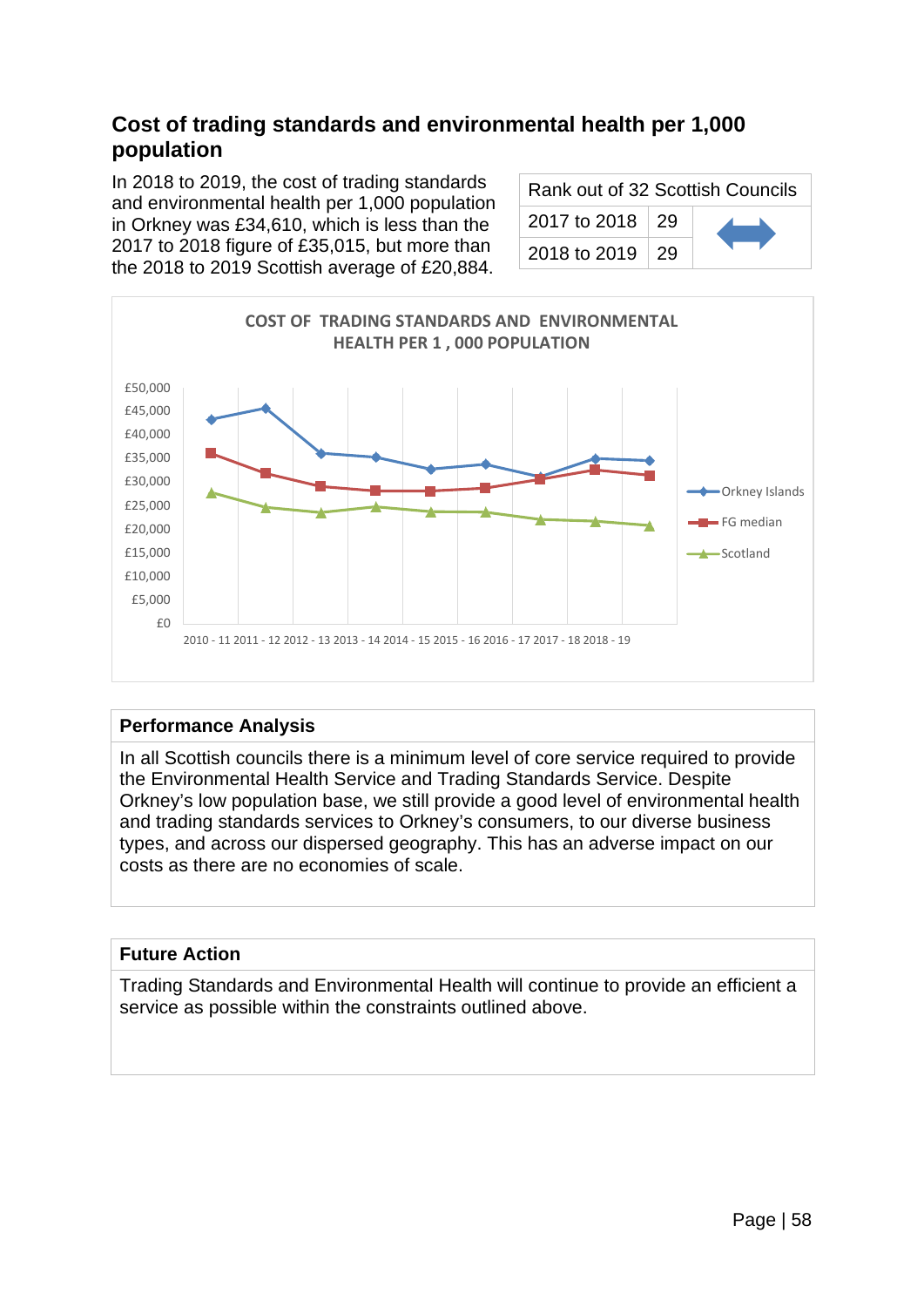### **Cost of trading standards, money advice and citizen advice per 1,000 population**

In 2018 to 2019, the cost of trading standards, money advice and citizen advice per 1,000 population in Orkney was £8,833, which is less than the 2017 to 2018 figure of £8,893, but more than the 2018 to 2019 Scottish average of £5,890.

| Rank out of 32 Scottish Councils |  |  |
|----------------------------------|--|--|
| 2017 to 2018 25                  |  |  |
| 2018 to 2019   24                |  |  |



#### **Performance Analysis**

In all Scottish councils there is a minimum level of core service required to provide the Trading Standards Service. This has an adverse impact on our costs as there are no economies of scale. Despite Orkney's low population base, we still provide a good level of trading standards services to Orkney's consumers, to our diverse business types, and across our dispersed geography.

#### **Future Action**

Trading Standards will continue to provide an efficient a service as possible within the constraints outlined above.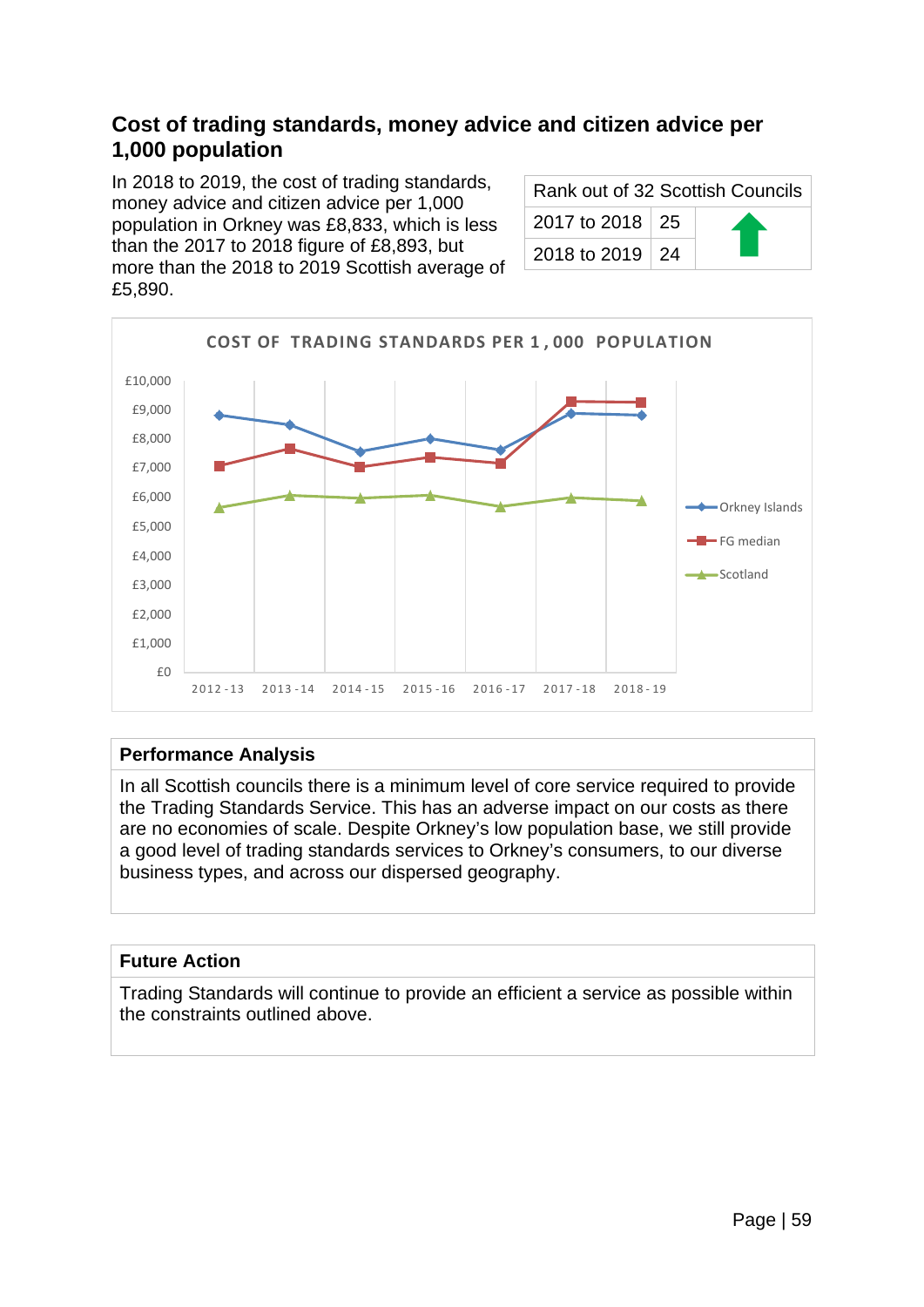# **Cost of environmental health per 1,000 population**

In 2018 to 2019, the cost of environmental health per 1,000 population in Orkney was £25,777, which is less than the 2017 to 2018 figure of £26,123, but more than the 2018 to 2019 Scottish average of £14,994.

| Rank out of 32 Scottish Councils |  |  |
|----------------------------------|--|--|
| 2017 to 2018   30                |  |  |
| 2018 to 2019   30                |  |  |



#### **Performance Analysis**

In all Scottish councils there is a minimum level of core service required to provide the Environmental Health Service. Despite Orkney's low population base, we still provide a good level of environmental health services to Orkney's consumers, to our diverse business types, and across our dispersed geography. This has an adverse impact on our costs as there are no economies of scale. Central establishment charges to the Environmental Health Service have increased.

#### **Future Action**

Environmental Health will continue to provide an efficient a service as possible within the constraints outlined above.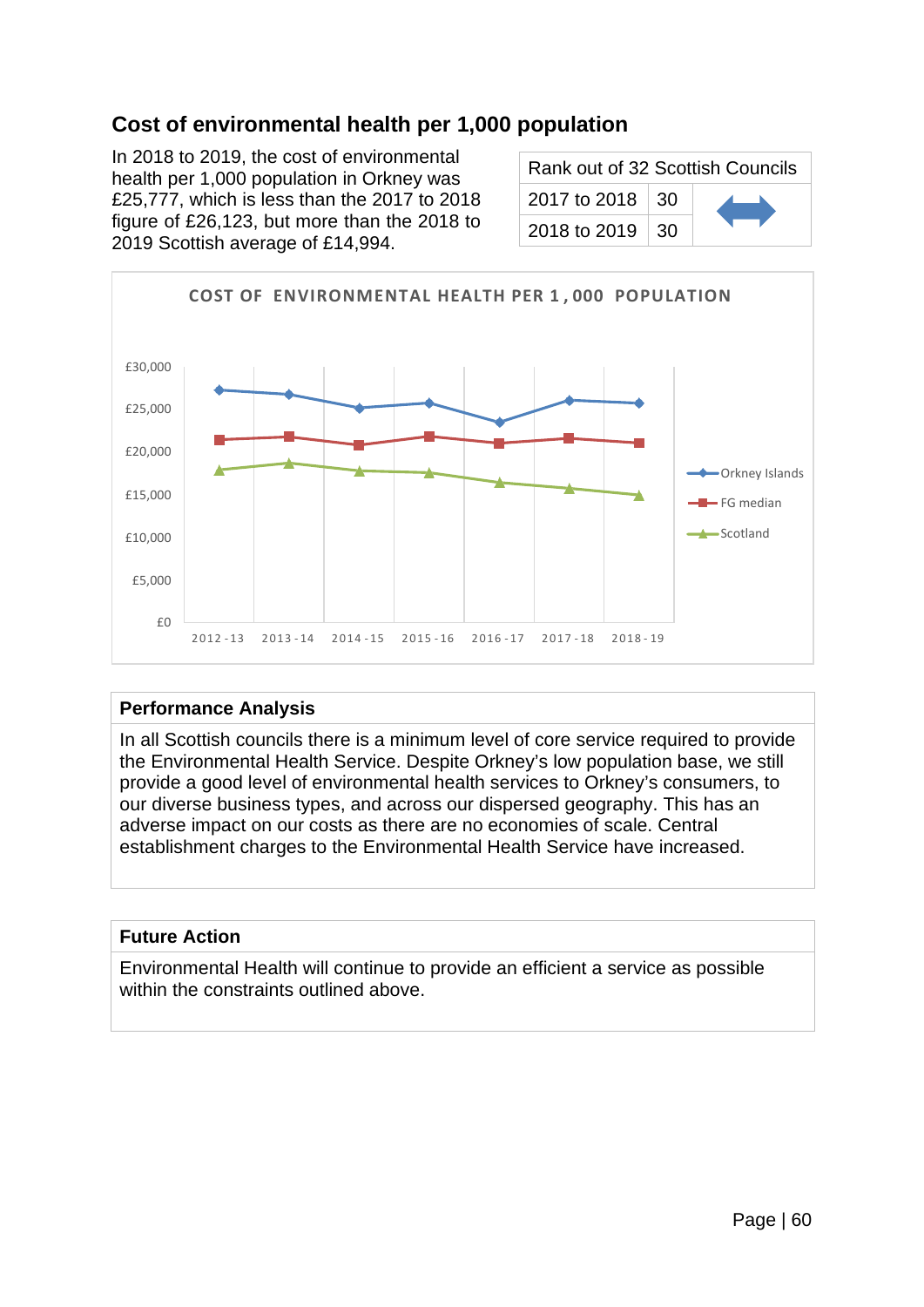# **Percentage of household waste arising that is recycled**

In 2018 to 2019, 21.10% of household waste in Orkney was recycled, which is more than the 2017 to 2018 figure of 18.33%, but less than the 2018 to 2019 Scottish average of 44.70%.

| Rank out of 32 Scottish Councils |  |  |
|----------------------------------|--|--|
| 2017 to 2018 31                  |  |  |
| 2018 to 2019   31                |  |  |



#### **Performance Analysis**

In 2013 to 2014 the Council's performance was significantly (approximately 11%) better when this included "green waste". Changes in the way this was included in the Government statistics subsequently excluded this and performance dropped. If this was addressed, the Council's performance would be no worse than the family group median of approximately 32%. Annually, recycling rates are improving due to ongoing investment in awareness and education. To see significant change there would be a need to redesign the collection and disposal processes.

#### **Future Action**

The key planned change to address this is a fundamental review of waste collection and disposal processes in terms of what we collect, when and where, and the processing of it. This forms part of a current Capital Programme Project process (CPA) to develop a new "integrated waste facility" and a collection method study aimed at both avoiding export disposal costs and complexities of needing several bins at the point of collection. (Part of a review of the waste collection and disposal service within the Medium-term Resource Strategy cycle).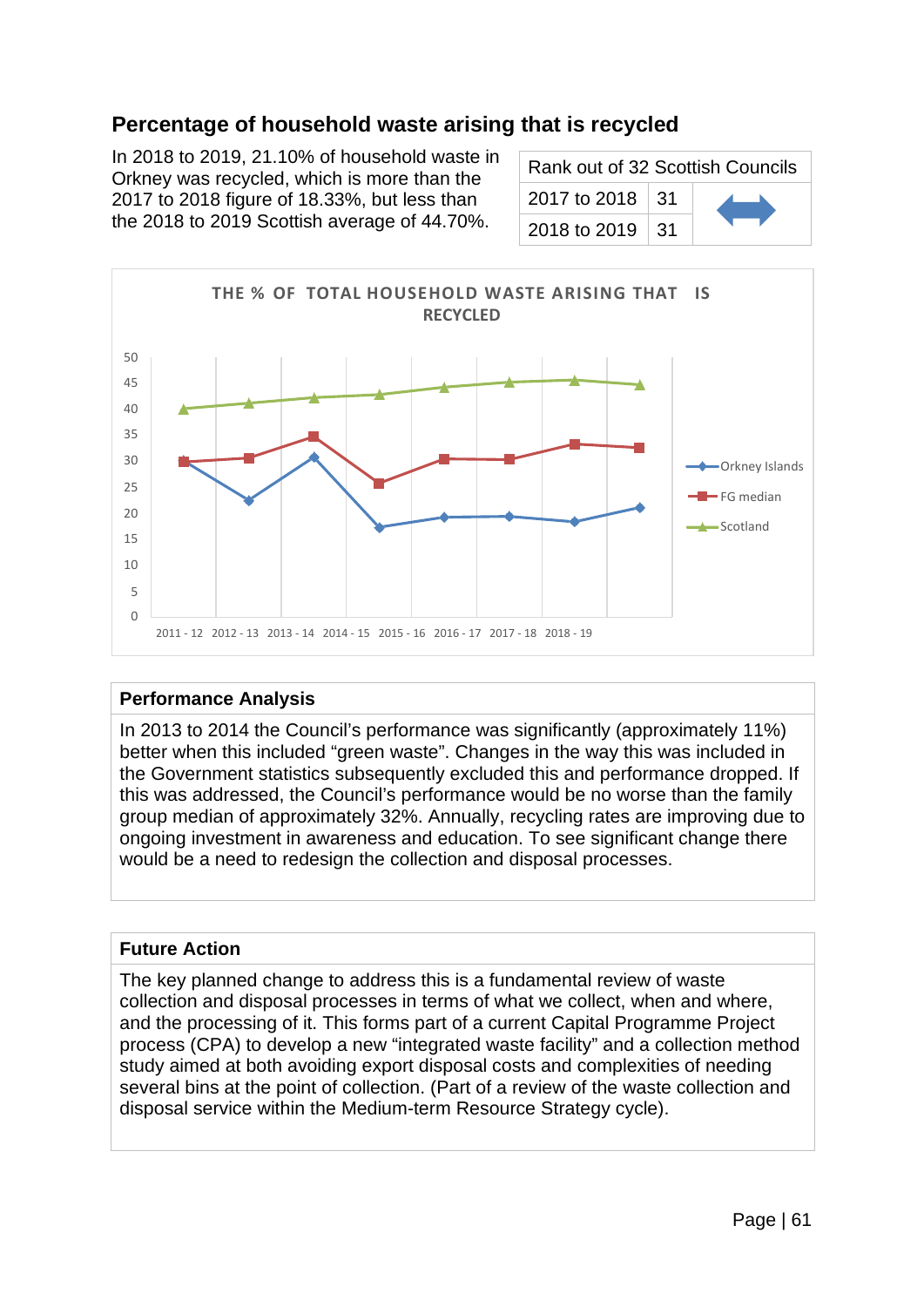# **Percentage of adults satisfied with refuse collection**

In 2016 to 2019, 82.97% of adults in Orkney were satisfied with refuse collection, which is better than the 2015 to 2018 figure of 81.00%, and the 2016 to 2019 Scottish average of 76.30%.

| Rank out of 32 Scottish Councils |  |
|----------------------------------|--|
| 2015 to 2018   20                |  |
| 2016 to 2019   10                |  |



#### **Performance Analysis**

A reasonable performance in the context of the family group median and Scottish average, showing significant improvement since the last reporting period. It is worth noting that there has been a significant and sustained investment at the front line (customer services) in terms of call handling, as well as back office functions in terms of using available staff to contact residents directly and undertake more faceto-face and phone discussions to resolve their waste issues.

#### **Future Action**

This may be a challenge to sustain the support as posts were secured via the Innovation Fund that is now closed and education/awareness posts are time limited. Through the review of the waste service collection and disposal process, this aspect will be included to understand if it could be sustained if needed.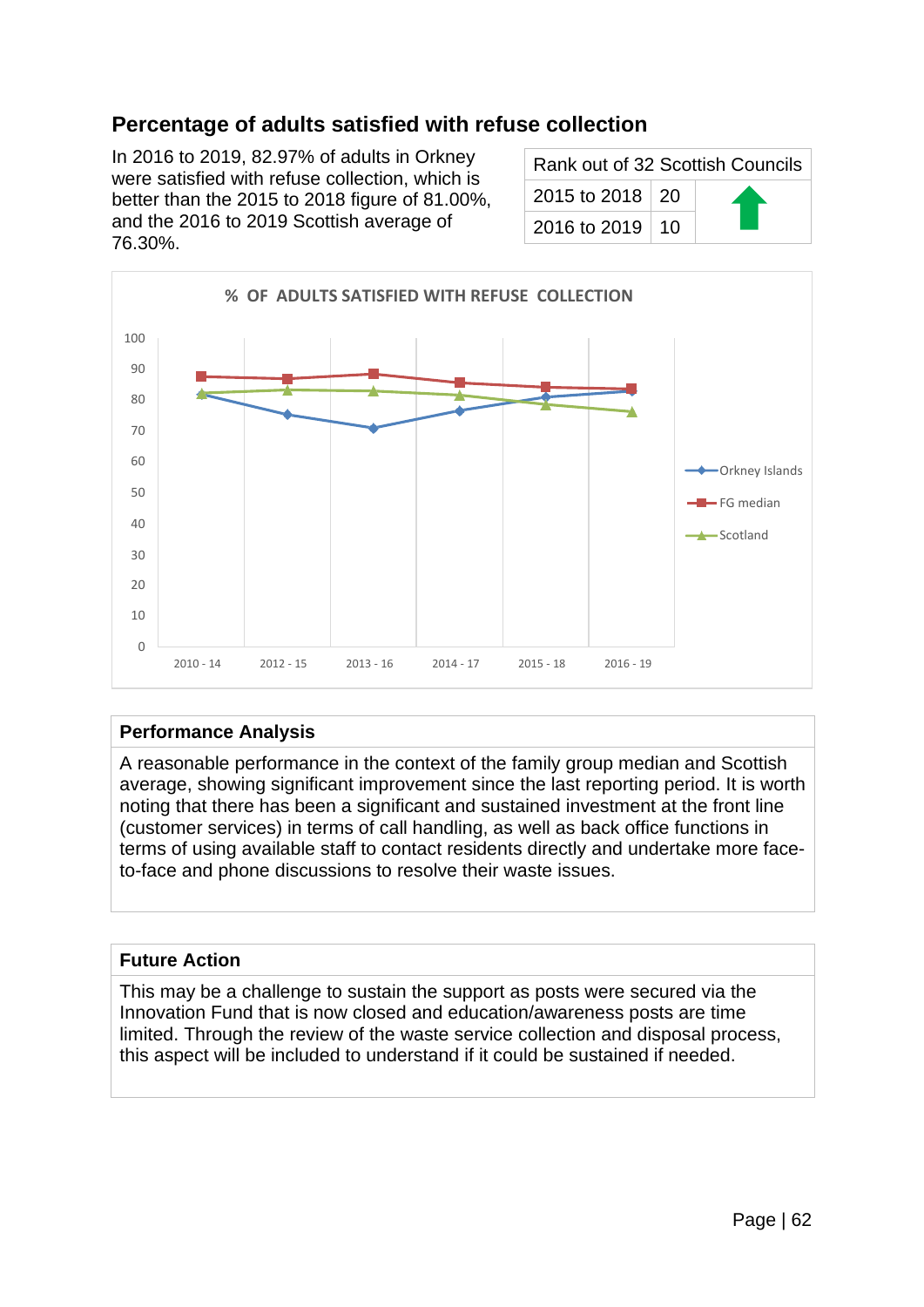# **Percentage of adults satisfied with street cleaning**

In 2016 to 2019, 78.50% of adults in Orkney were satisfied with street cleaning, which is about the same as the 2015 to 2018 figure of 78.67%, and better that the 2016 to 2019 Scottish average of 66.30%.

| Rank out of 32 Scottish Councils |  |
|----------------------------------|--|
| 2015 to 2018   4                 |  |
| 2016 to 2019   2                 |  |



#### **Performance Analysis**

A top performance in the context of other local authorities reflecting the cleanliness score (number one). There are currently higher levels of activity and performance delivered by the Council compared with other Scottish local authorities.

#### **Future Action**

This may well be impacted on by the 2020 to 2021 budget process in terms of proposals to reduce the out of hours and weekend overtime service level, subject to Elected Members consideration. This may result in a reduction in satisfaction in future years.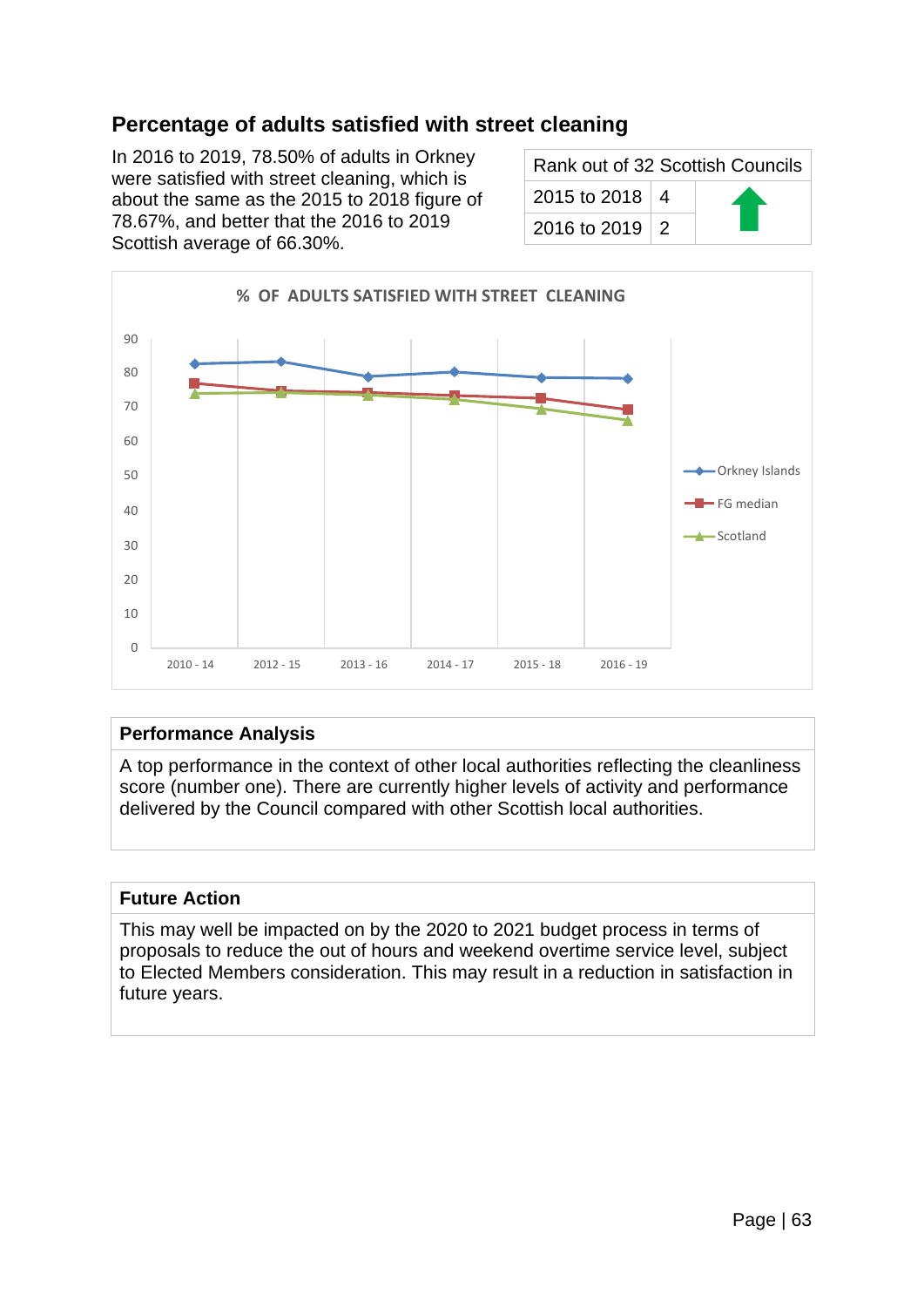# **CORPORATE SERVICES**

### **Support services as a percentage of total gross expenditure**

In 2018 to 2019, 5.97% of the Council's total gross expenditure was spent on support services, which is more than the 2017 to 2018 figure of 5.15%, and the 2018 to 2019 Scottish average of 4.37%.

| Rank out of 32 Scottish Councils |             |  |
|----------------------------------|-------------|--|
| 2017 to 2018 25                  |             |  |
| 2018 to 2019                     | $\sqrt{29}$ |  |



#### **Performance Analysis**

The proportionate increase in support services costs as a percentage of total gross Council expenditure compared to other councils is caused by the following costs which were added to the base budget in 2018 to 2019: the change programme team, £275 000; cost of Trade Union Facility time £32,000 (to bring Orkney in line with other councils); new costs for licences for legal compliance with records management associated with the General Data Protection Regulation, £50,000; and holiday pay adjustments, £5,700. In addition, capital slippage is leading to a higher level of central service apportioned costs being shown as revenue rather than capital costs.

### **Future Action**

We have undertaken a review of the apportionment process over the last two years, which was finalised in 2018 to 2019. It is anticipated that the increase in costs to revenue that was experienced in 2018 to to 2019 will not recur, and may improve depending on future years' budget efficiencies in support services costs.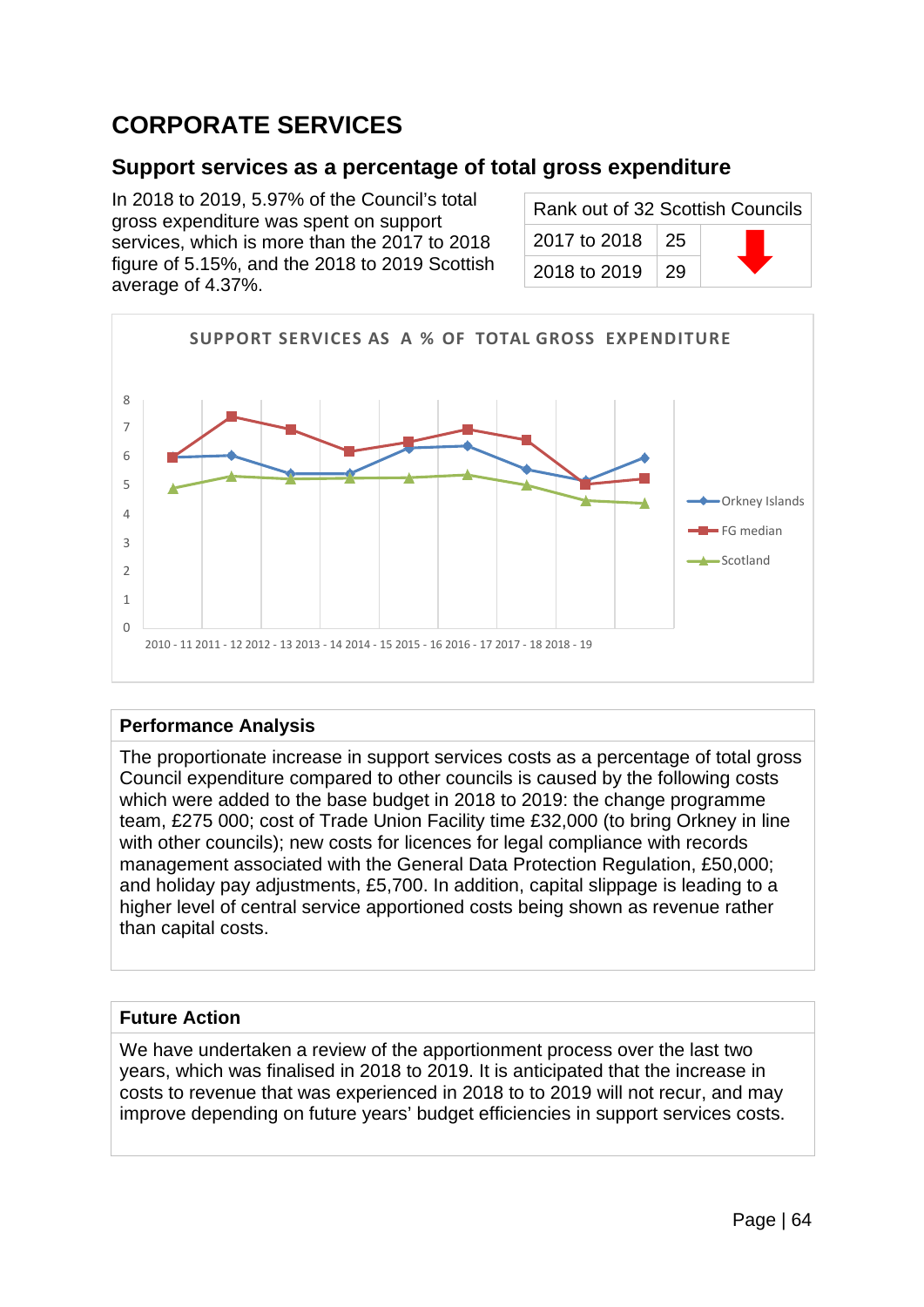### **Percentage of the highest paid 5% employees who are women**

In 2018 to 2019, 27.27% of the highest paid 5% Council employees were women, which is less than the 2017 to 2018 figure of 37.61%, and the 2018 to 2019 Scottish average of 55.79%.

| Rank out of 32 Scottish Councils |  |  |
|----------------------------------|--|--|
| 2017 to 2018   31                |  |  |
| 2018 to 2019   31                |  |  |



#### **Performance Analysis**

There was a significant decrease in the percentage of female employees in the highest 5% paid between 2017 to 2018 and 2018 to 2019. This was due to a TUPE transfer in of a previously arms-length service which employs an entirely male workforce. The highest earning in this group pushed out a group of Council Service Managers, the majority of whom were female, hence the sudden drop in percentage. Prior to this we had seen a slow but steady increase in the percentage of female employees in the top 5% highest earners.

#### **Future Action**

An action plan around the Council's gender pay gap and occupational segregation is currently being developed with a view to presenting this to Policy and Resources Committee in June 2020. This will further support our equality outcome to be an inclusive employer.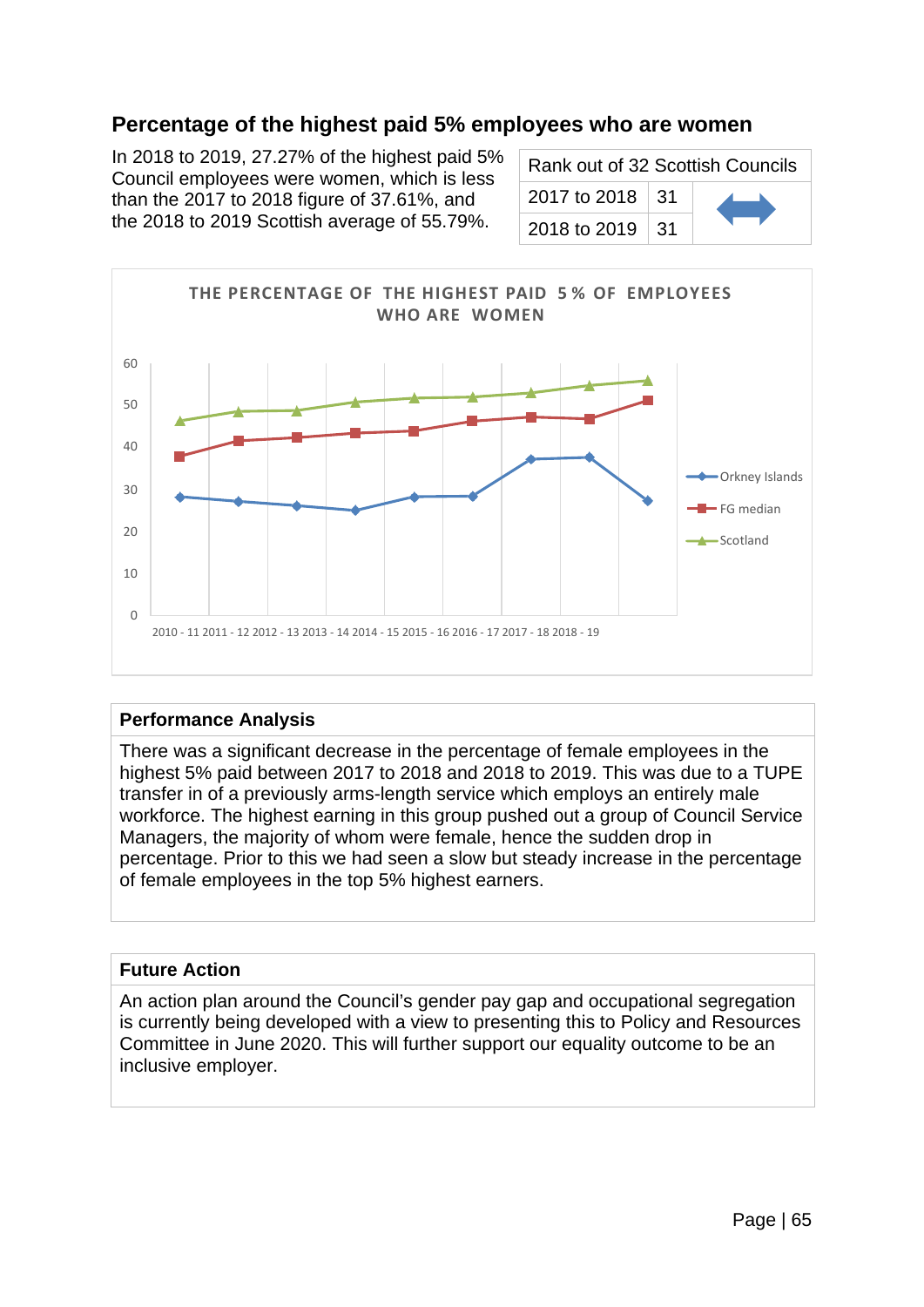# **The gender pay gap**

In 2018 to 2019, the Council's gender pay gap was 11.59%, which is more than the 2017 to 2018 figure of 10.88%, and the 2018 to 2019 Scottish average of 3.96%.

| Rank out of 32 Scottish Councils |  |  |
|----------------------------------|--|--|
| 2017 to 2018   31                |  |  |
| 2018 to 2019   31                |  |  |



#### **Performance Analysis**

The predominant factor impacting the Council's gender pay gap performance is the relatively low numbers of higher-earning female employees (see indicator CORP3b). Therefore, the increase in the gender pay gap between 2017 to 2018 and 2018 to 2019 is also likely to be related to the TUPE transfer described above.

#### **Future Action**

An action plan around the Council's gender pay gap and occupational segregation is currently being developed with a view to presenting this to Policy and Resources Committee in June 2020. This will further support our equality outcome to be an inclusive employer.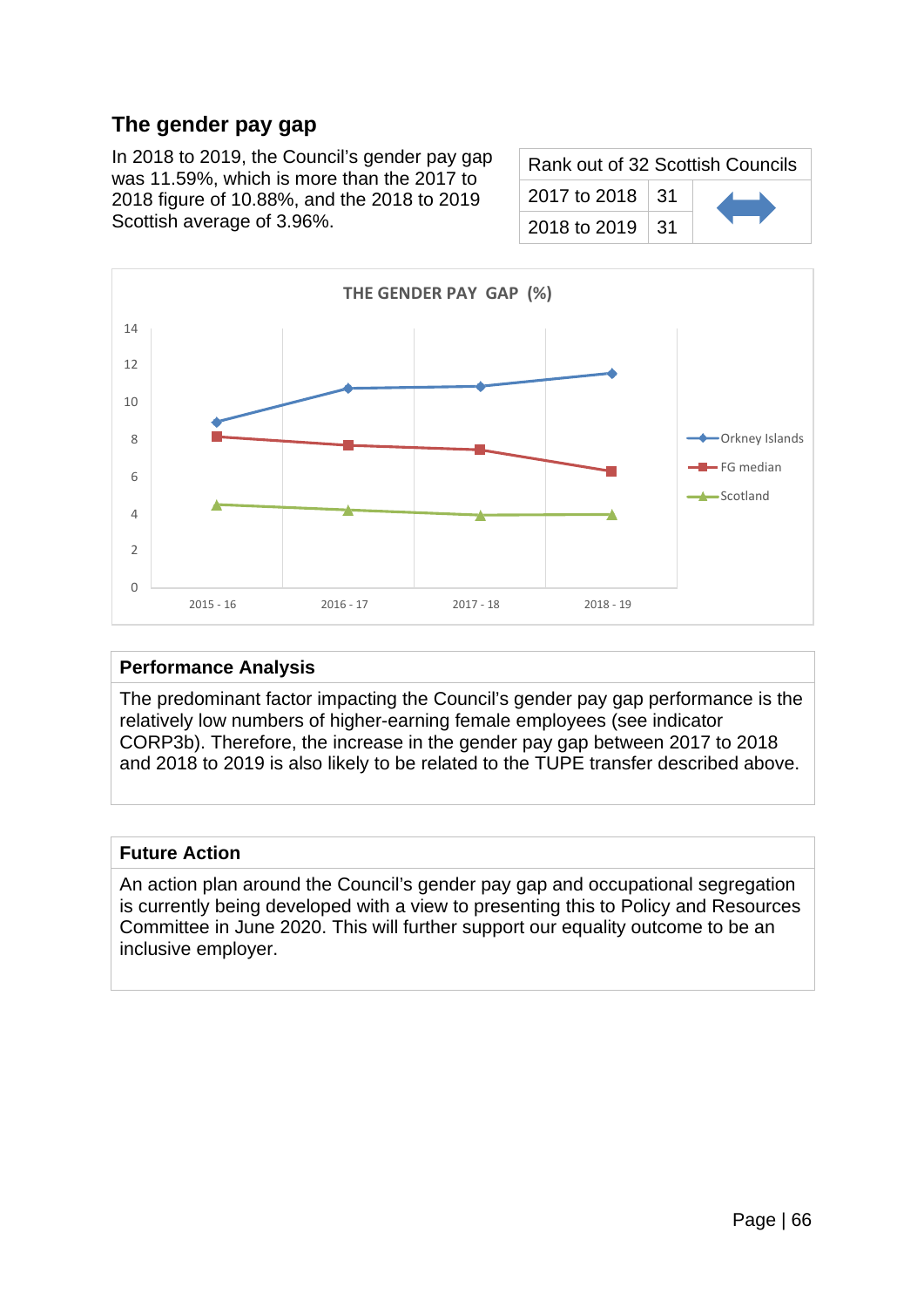# **The cost per dwelling of collecting council tax**

In 2018 to 2019, the cost per dwelling of collecting council tax in Orkney was £16.46, which is less than the 2017 to 2018 figure of £17.25, but more than the 2018 to 2019 Scottish average of £6.92.

| Rank out of 32 Scottish Councils |     |  |
|----------------------------------|-----|--|
| 2017 to 2018                     | -31 |  |
| 2018 to 2019                     | -31 |  |



#### **Performance Analysis**

As the smallest local authority inevitably cost per unit costs are higher when compared on this basis. This is not an indication of performance but rather that a certain minimum level of staffing and resources are required to collect council tax regardless of the number of dwellings.

#### **Future Action**

Officers are constantly focussed on ensuring that services are provided in an efficient and cost-effective manner, however it is important we do not compromise our very successful rate of collection.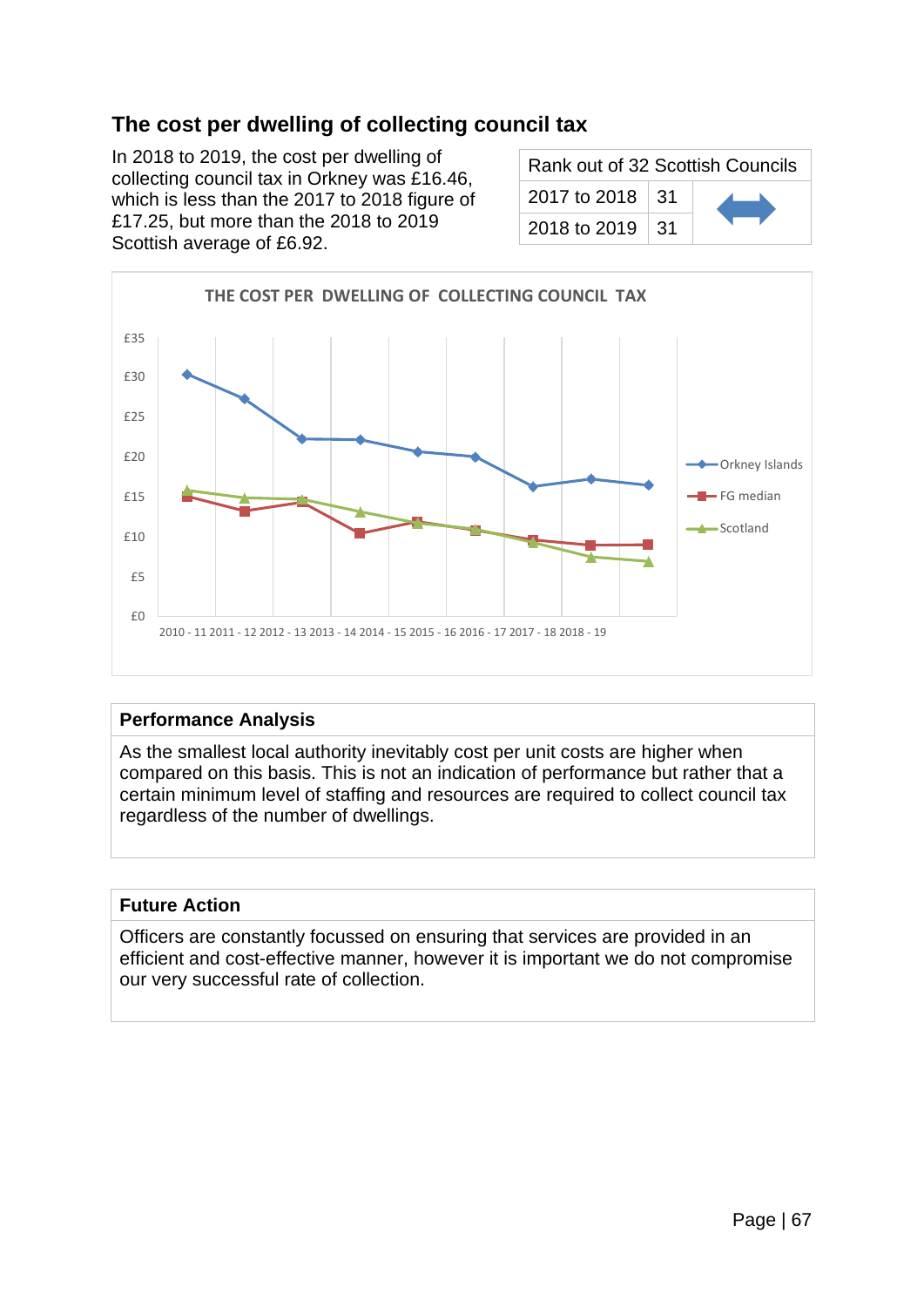### **Sickness absence days per teacher**

In 2018 to 2019, an average of 9.06 days per teacher were lost sue to sickness absence in Orkney, which is more than the 2017 to 2018 figure of 8.66 days, and the 2018 to 2019 Scottish average of 6.21 days.

| Rank out of 32 Scottish Councils |     |  |
|----------------------------------|-----|--|
| 2017 to 2018 $\parallel$         | .31 |  |
| 2018 to 2019                     | 32  |  |



#### **Performance Analysis**

The level of sickness absence amongst teaching staff has been a concern over the past two financial years, especially given our ranking relative to other Councils and compared to our relative sickness absence performance for all other staff. There has been an increase in both long-term and short-term absence levels and analysis of reasons for absences has been undertaken. The issue continues to be a priority for the Council corporately and for the Education Service itself.

#### **Future Action**

Corporately the Council will continue to prioritise supporting employees' health and wellbeing through the introduction of new staffing policies in this area during 2020. The Council will continue with current systems of monitoring absence levels and taking appropriate action where relevant but will be undertaking specific focussed work with the Education Service to understand better the current level of absence and engage with schools around what can be done to reduce absence.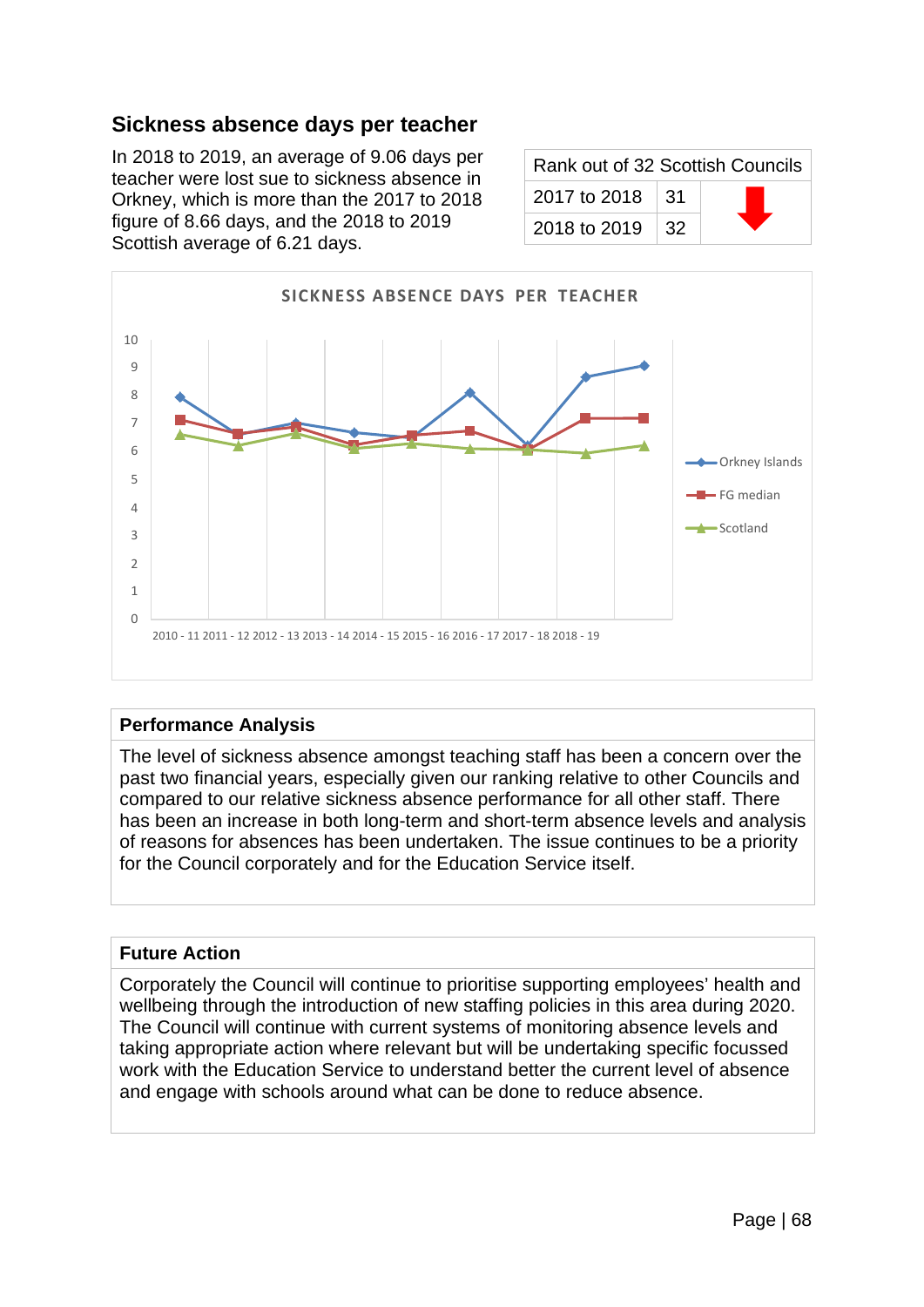# **Sickness absence days per employee (non-teacher)**

In 2018 to 2019, an average of 10.17 days per Council employee were lost due to sickness absence, which is more than the 2017 to 2018 figure of 8.98 days, but less than the 2018 to 2019 Scottish average of 11.49 days.

| Rank out of 32 Scottish Councils |   |  |
|----------------------------------|---|--|
| 2017 to 2018                     | З |  |
| 2018 to 2019                     | 6 |  |



#### **Performance Analysis**

There has been an increase in sickness absence levels in 2018 to 2019 compared to 2017 to 2018 which is in line with an increase nationally. Performance remains good and the Council remains in the top quartile of performing Councils, as it has done since the indicator began.

#### **Future Action**

The Council will continue to prioritise supporting employees' health and wellbeing through the introduction of new staffing policies in this area during 2020. The Council will continue with current systems of monitoring absence levels and taking appropriate action where relevant.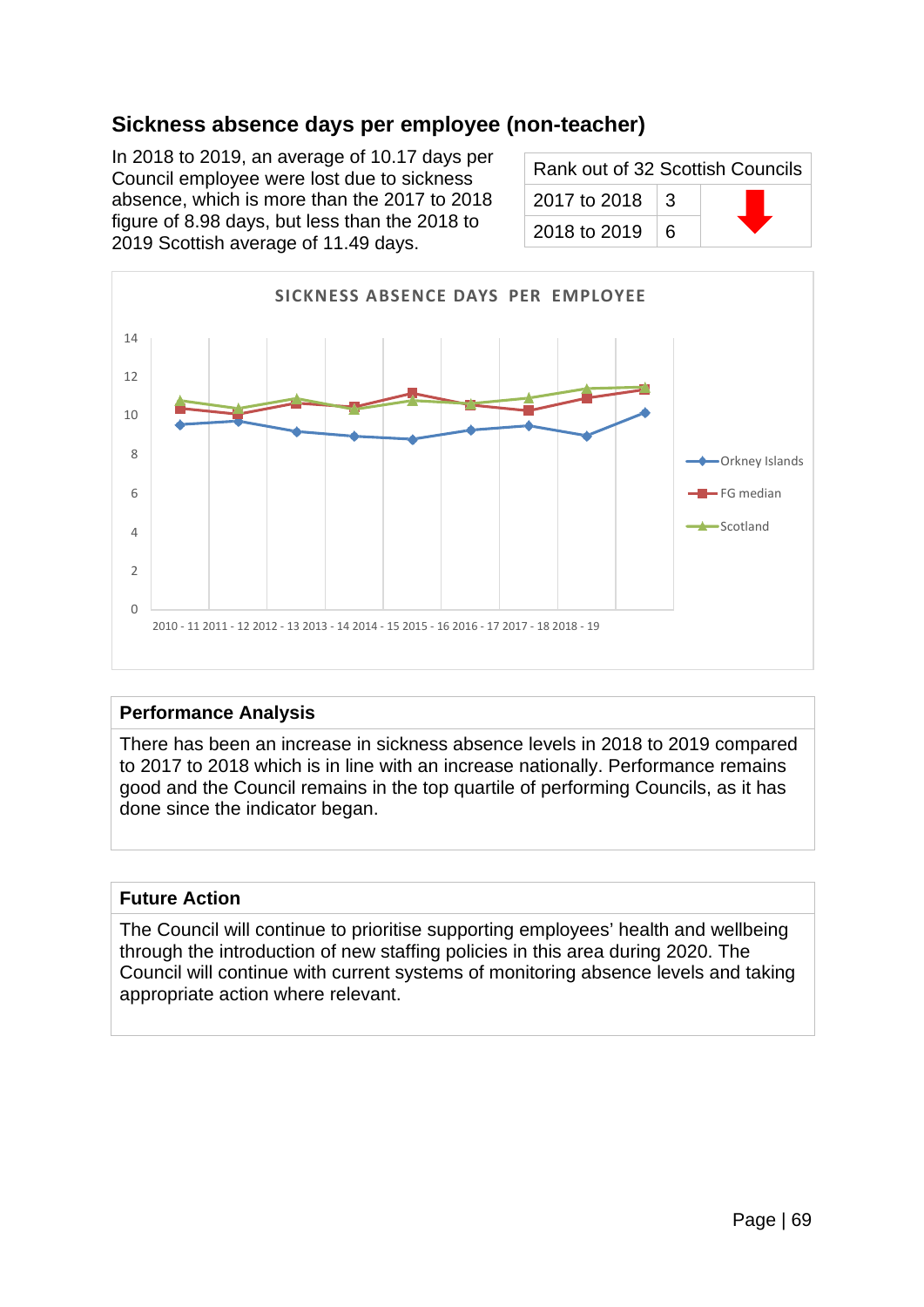### **Percentage of income due from council tax received by the end of the year**

In 2018 to 2019, 97.96% of income due from council tax in Orkney was successfully collected, which is about the same as the 2017 to 2018 figure of 97.92%, and higher than the 2018 to 2019 Scottish average of 96.01%.

| Rank out of 32 Scottish Councils |           |  |
|----------------------------------|-----------|--|
| 2017 to 2018                     | $\vert$ 1 |  |
| 2018 to 2019                     |           |  |



### **Performance Analysis**

The Council has retained a very high rate of council tax collection since 2010 to 2011 compared to both the Scottish average and other councils in our family group.

### **Future Action**

We will aim to maintain this performance for future years.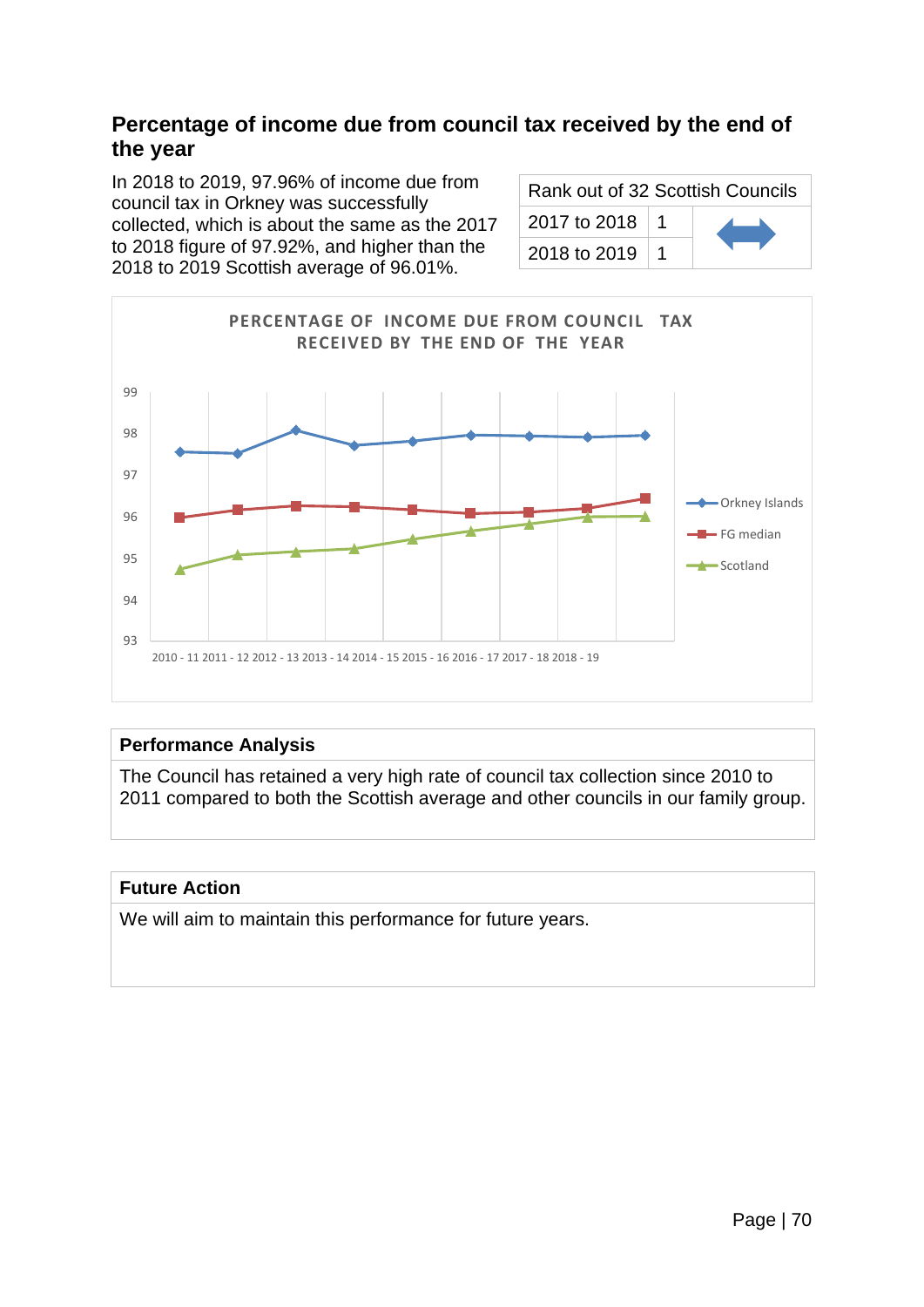## **Percentage of invoices sampled that were paid within 30 days**

In 2018 to 2019, 81.17% of invoices to the council were paid within 30 days, which is about the same as the 2017 to 2018 figure of 81.10%, but less than the 2018 to 2019 Scottish average of 92.68%.

| Rank out of 32 Scottish Councils |      |  |
|----------------------------------|------|--|
| 2017 to 2018   30                |      |  |
| 2018 to 2019                     | − 31 |  |



#### **Performance Analysis**

The Council's performance in paying invoices within 30 days was below the Scottish average. The Council has been operating a paper-based system for purchase ordering and payment of invoices and this, combined with the dispersed locations of Council services, means there can be a time lag between invoices being received by the Council Service, being passed to the appropriate teams for checking and authorisation and then being submitted to the Finance Service for payment.

#### **Future Action**

An electronic system is being rolled out across the Council called Purchase to Pay. This will replace the paper-based system whereby purchase orders are created and sent electronically. Suppliers are asked to submit invoices electronically to a central address in order for invoices to be registered and processed for payment as quickly as possible.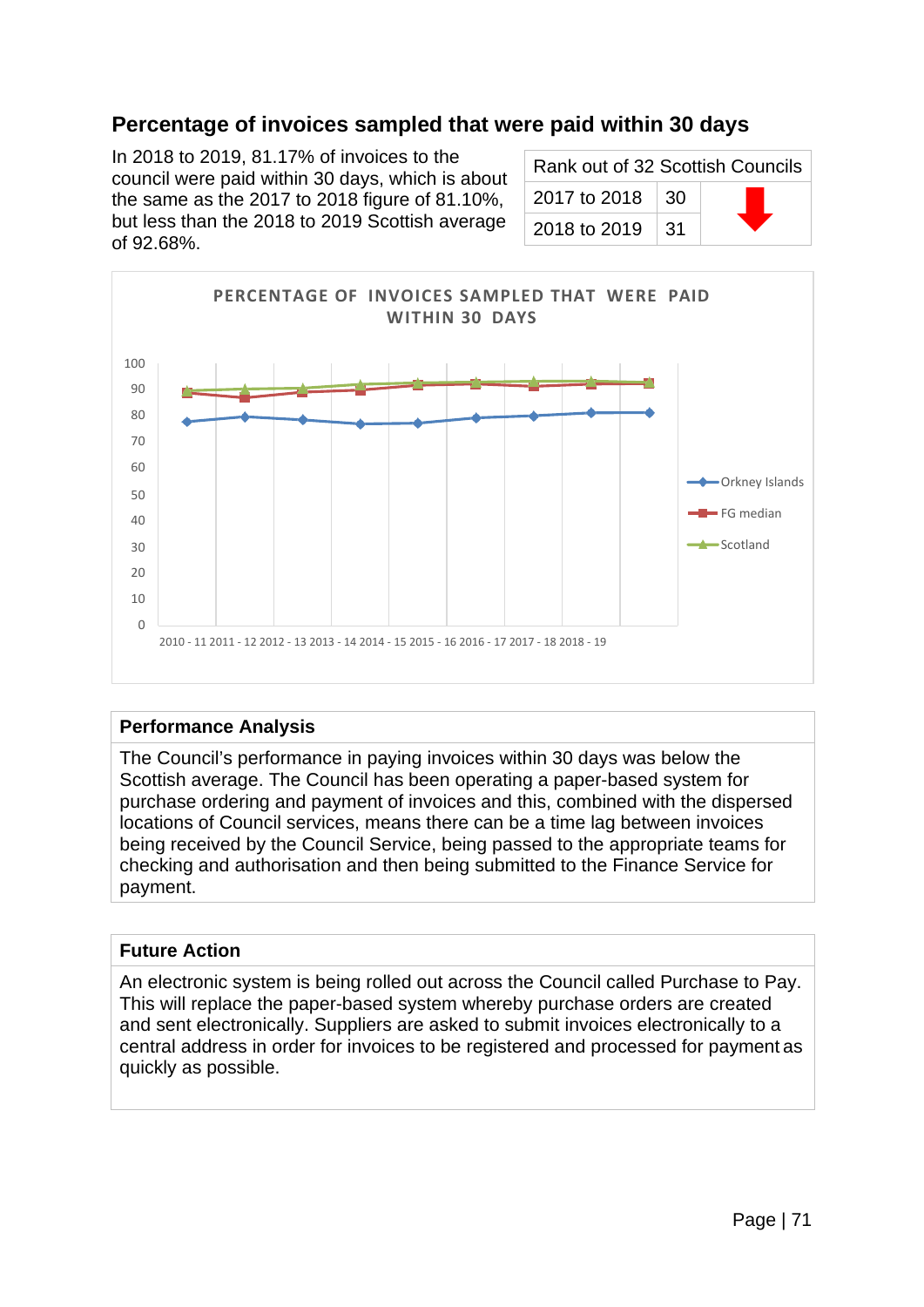# **COUNCIL HOUSING**

### **Gross rent arrears as at 31 March each year as a percentage of rent due for the reporting year**

In 2018 to 2019, the level of Council house rent arrears was 9.09%, which is more than the 2017 to 2018 figure of 8.38%, and the 2018 to 2019 Scottish average of 7.33%.

| Rank out of 32 Scottish Councils |                 |  |
|----------------------------------|-----------------|--|
| 2017 to 2018                     | $\overline{18}$ |  |
| 2018 to 2019                     | $\sqrt{21}$     |  |



#### **Performance Analysis**

The Council's Housing Service is a member of Scotland's Housing Network. Scotland's Housing Network is an organisation that offers a benchmarking service to councils who wish to be members. It also offers other related services including sub-groups to discuss good practice and peer review to use council staff to assess services offered by other councils as a reciprocal arrangement.

Annually a report is presented to Education, Leisure and Housing Committee which details all of Housing Services' performance in comparison with its peer group (other small councils) and the national average.

This indicator of gross rent arrears includes both current and former tenant arrears as a percentage of rent due. Nationally there are high levels of former tenant arrears written-off. Orkney adopts a prudent approach to write-offs and endeavours to collect former tenant arrears. In 2018 to 2019 Orkney wrote off 19.8% of former tenant arrears in comparison to a national average of 38%.

While generally Orkney's performance in relation to collecting rent from current tenants has been consistently above average across Scotland as a whole, the roll out of Universal Credit in September 2018 has impacted on rent collection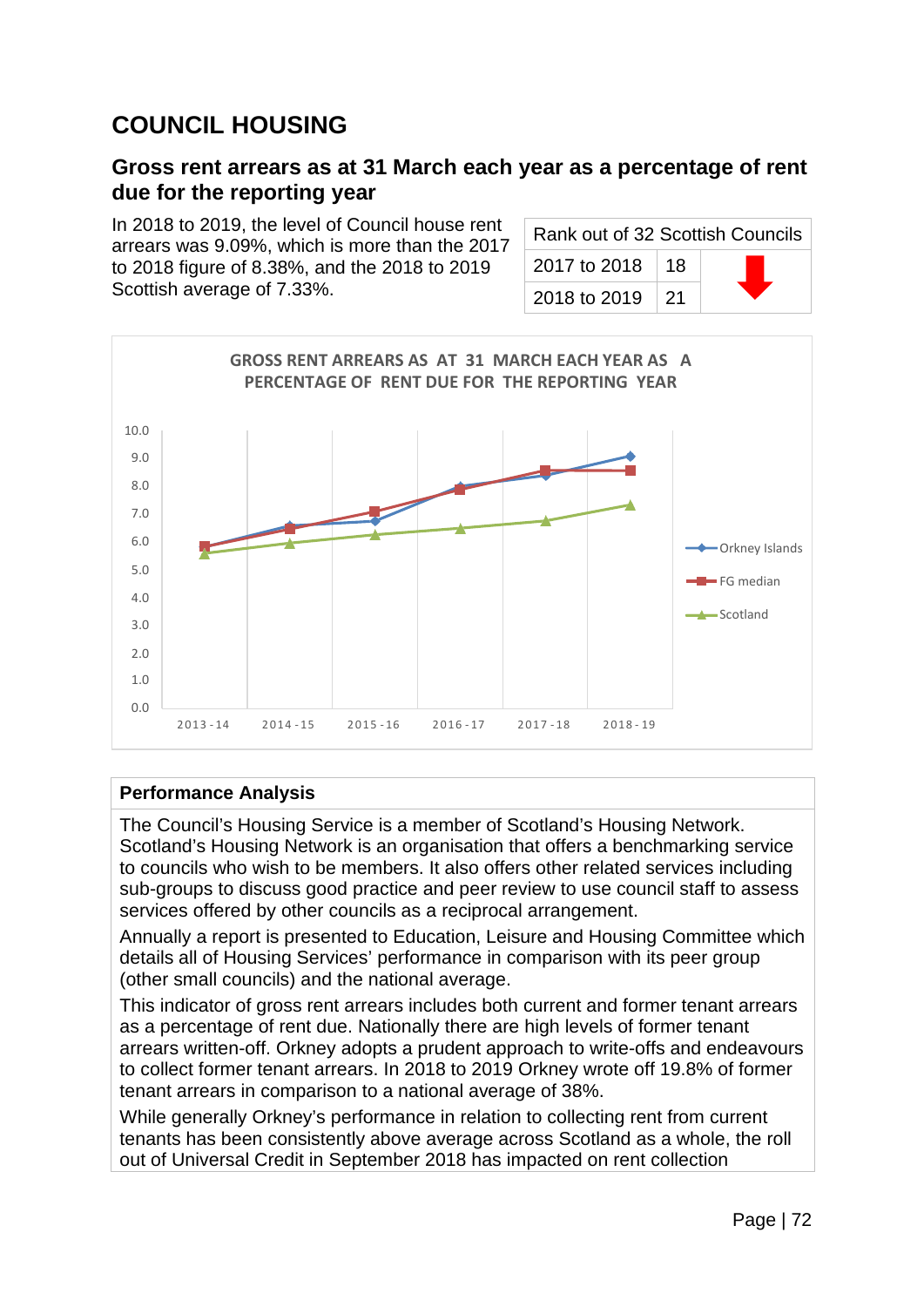generally. This situation has been replicated nationally. The Council continues to actively pursue rent arrears.

#### **Future Action**

It remains important to ensure that former tenant arrears are continually reviewed to ensure that the most appropriate action continues to be taken to recover the debts outstanding and to analyse procedures to see if improvements can be made. These are difficult types of debt to recover and in some instances may take many years to clear.

The Council will continue to actively seek to recover rent arrears. Eviction remains a last resort. Obtaining an eviction decree does not always result in the tenant being evicted. For instance, the tenant may clear their arrears or begin making regular payments towards the debt and the decision may be taken to offer a new tenancy instead. The Council may have duties under the homelessness legislation to re-house households they have previously evicted.

Equally it remains important that rental income is recovered appropriately and every effort will be made to work alongside tenants, to adapt to the roll out of Universal Credit and to seek to address some of the issues arising accordingly.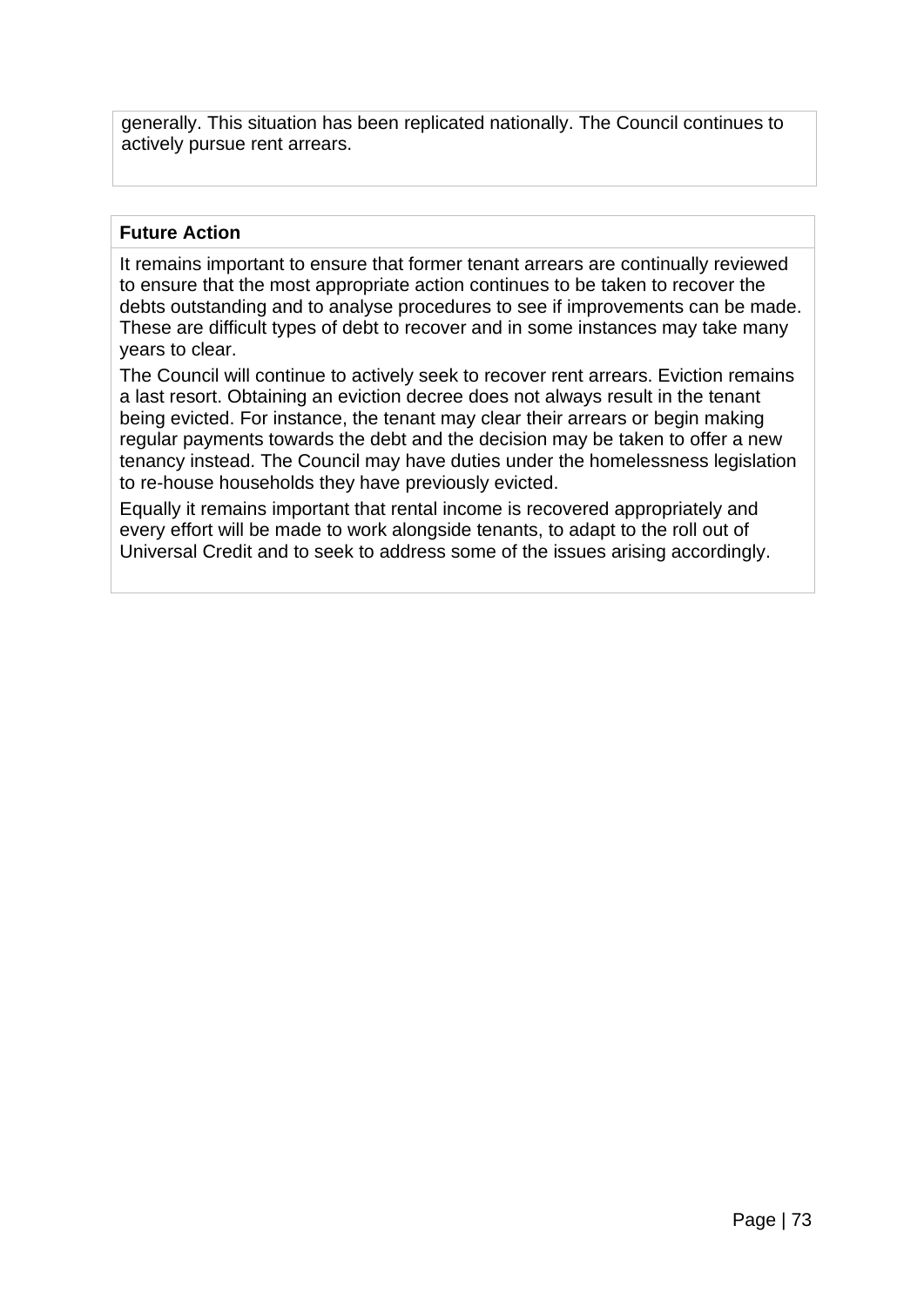## **Percentage of rent due in the year that was lost due to voids**

In 2018 to 2019, 1.13% of Council house rent due was lost due to properties being unoccupied, which is less than the 2017 to 2018 figure of 1.78%, but more than the 2018 to 2019 Scottish average of 0.95%.

| Rank out of 32 Scottish Councils |  |  |
|----------------------------------|--|--|
| 2017 to 2018   26                |  |  |
| 2018 to 2019   17                |  |  |



#### **Performance Analysis**

Void rental loss is affected by context and Orkney's remote and rural context can impact on void rental loss disproportionately.

The performance outlined above is often impacted on by a small number of properties which have been vacant for 200 days or more. This figure may be subject to variation from one year to another and this can lead to fluctuations given the small overall sample.

However, new operational procedures were introduced in August 2018 which have resulted in properties becoming available for re-let more quickly and consequently reduced void loss.

No newly built properties were completed in 2018 to 2019 which resulted in a lower turnover of properties. While this can impact positively on void rental loss, in turn it results in fewer properties becoming available for those who require to be rehoused.

#### **Future Action**

The new procedures remain in place and void rental loss will continue to be monitored. It is likely that void rental loss will also be lower during 2019 to 2020 being partially impacted upon by there being no newly built properties and property turnover being lower accordingly.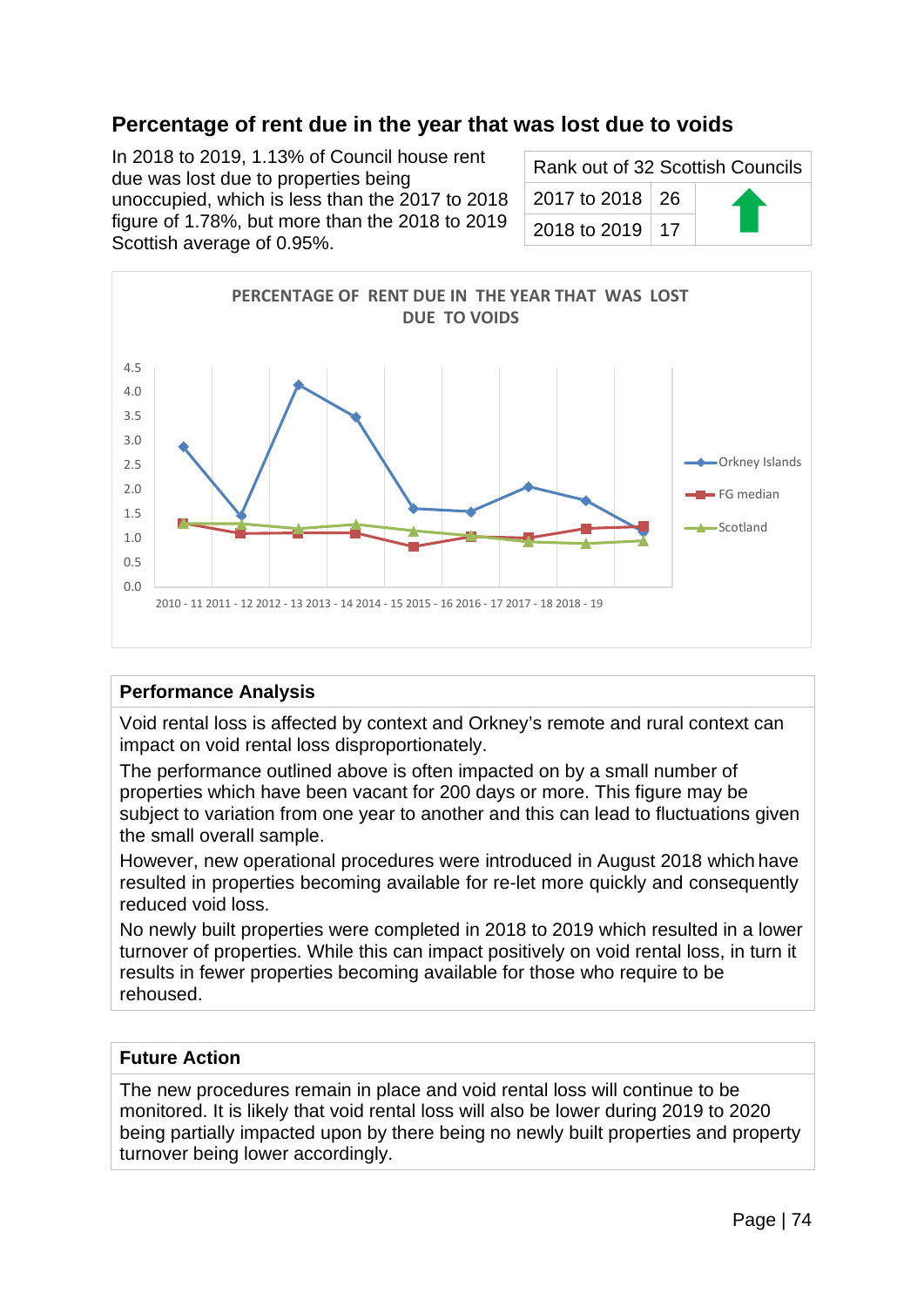## **Percentage of dwellings meeting Scottish Housing Standards**

In 2018 to 2019, 89.84% of Council housing in Orkney met the Scottish Housing Quality Standard, which is not as good as the 2017 to 2018 figure of 91.75%, or the 2018 to 2019 Scottish average of 94.32%.

| Rank out of 32 Scottish Councils |            |  |
|----------------------------------|------------|--|
| 2017 to 2018                     | $\perp$ 23 |  |
| 2018 to 2019                     | 24         |  |



#### **Performance Analysis**

Traditionally Orkney has recorded a higher proportion of properties recorded as an exemption or abeyance than is true for Scotland generally.

A property may be classified as being in abeyance when work cannot be done for 'social' reasons relating to tenants' or owner-occupiers' behaviour, for example, where owner-occupiers in a mixed ownership block do not wish to pay a share of a secure door entry system and do not consider it to be necessary. Another example would be where the tenant is elderly or suffering from a medical condition that has led them to feel that they do not wish work to be undertaken on their home at this point in time.

A property can be classified as an exemption where the property is capable of meeting the Scottish Housing Quality Standard on a particular element but the landlord believes it is not possible to meet it for technical or legal reasons or because the cost is considered disproportionate.

During the year 2018 to 2019 there has been a focus on refreshing data held. An initial stock review was undertaken to try and reduce the level of abeyances and exemptions. There have also been improvements in the depth of information held on the Council's stock. This has led to a significant reduction in abeyances and exemptions. Abeyances have reduced from 31 in 2017 to 2018 to 20 by 2018 to 2019. Exemptions have reduced from 34 in 2017 to 2018 to 15 by 2018 to 2019. However, in turn, this has caused a temporary increase in the number of properties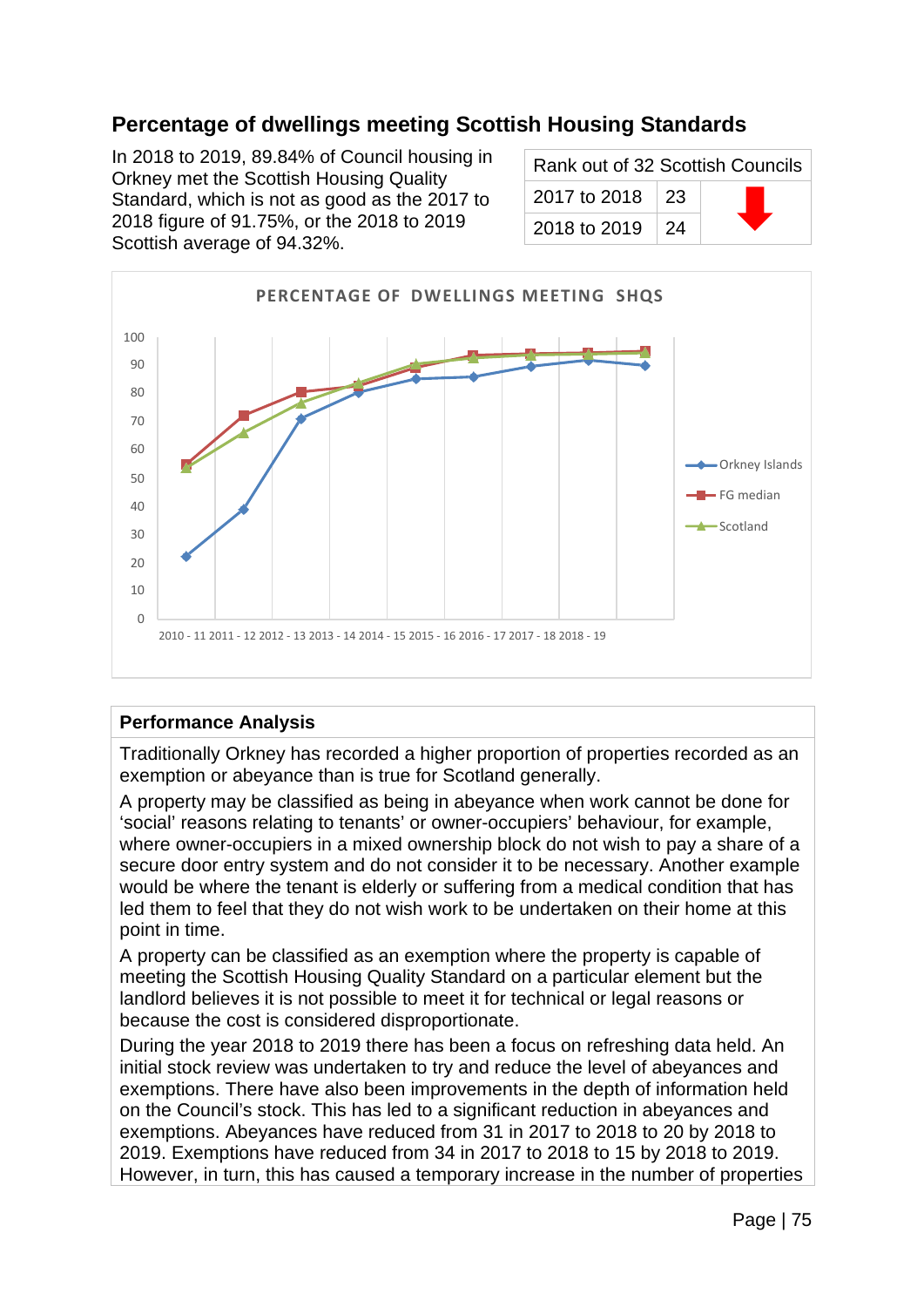failing the Scottish Housing Quality Standard. Fails have risen from three properties at year end in 2017 to 2018 to 55 recorded as failing the Scottish Housing Standard over the next year in 2018 to 2019. Most of these are marginal fails and work is ongoing to address the reason for failure on the majority of the properties concerned during this financial year.

#### **Future Action**

Work will continue to be progressed in respect of the Scottish Housing Quality Standard. This will include reducing abeyances and exemptions as and when this becomes a potential. This may include when properties are returned to the Council. Where the cost is prohibitive, it is likely that the Council will take steps to remove the particular property from its stock.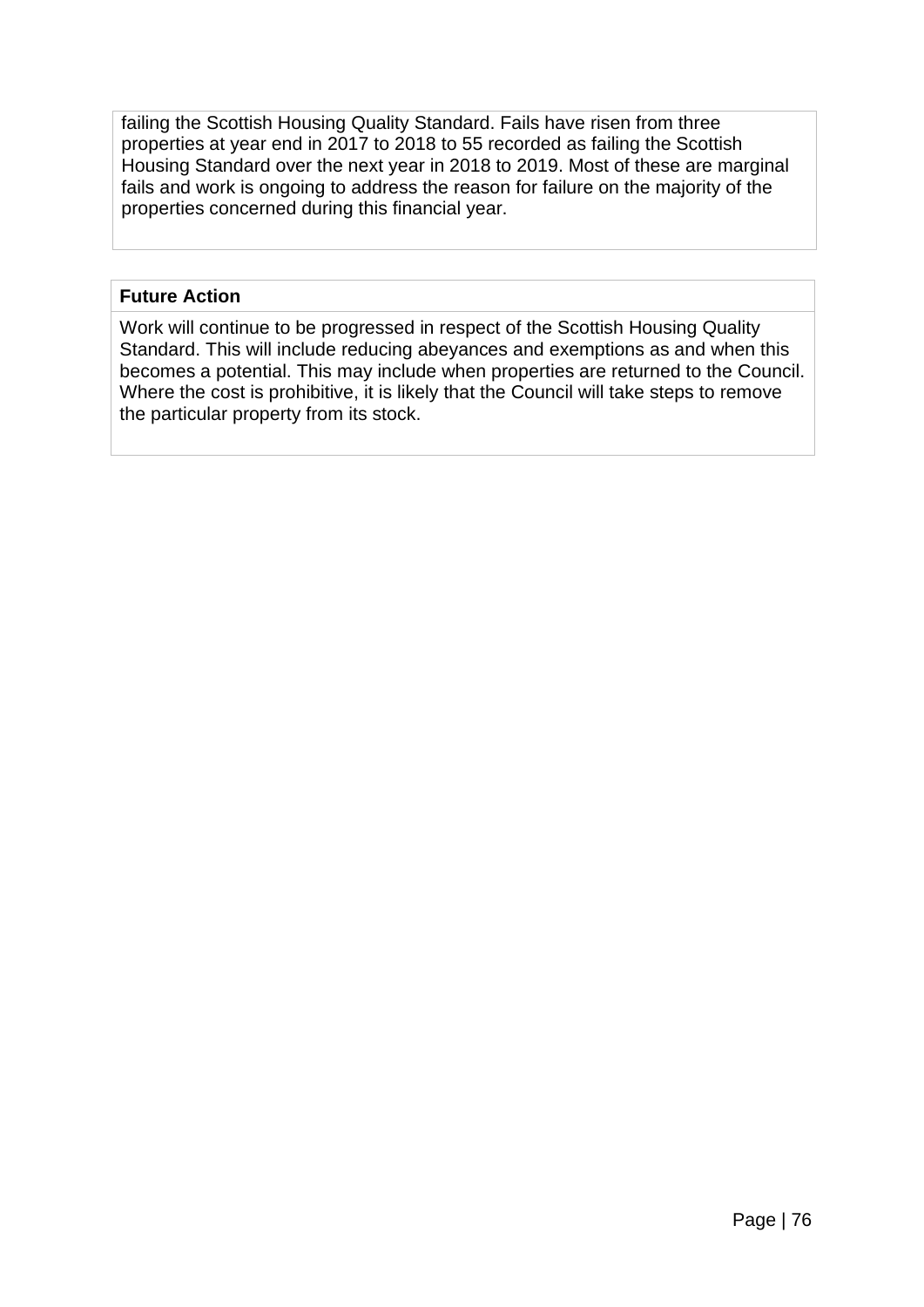## **Average number of days taken to complete non-emergency repairs**

In 2018 to 2019, it took an average of 10.27 days to complete non-emergency repairs to council housing in Orkney, which is better than the 2017 to 2018 figure of 10.94 days, but not as good as the 2018 to 2019 Scottish average of 7.80 days.

| Rank out of 32 Scottish Councils |  |  |
|----------------------------------|--|--|
| 2017 to 2018   22                |  |  |
| 2018 to 2019   21                |  |  |



#### **Performance Analysis**

The area of repairs is one where context is particularly relevant with some councils setting very challenging timescales for completion well ahead of the legislative requirement. Orkney's geography presents some challenges in that respect.

The time taken to deliver non-emergency repairs has improved slightly from last year. Our current median (mid-point) is nine days and mode (the value which occurs most frequently) is three days, however the overall average figure is affected by a small number of cases which take longer than this.

We have been implementing a new computer system since 2017 which is a substantial project and this has included significant joint working between the Council and contractors and sub-contractors who deliver our repairs service for us. While the core of this process is in place, there is ongoing training particularly with sub-contractors who deliver a small proportion of works. Partially this is to increase awareness of the performance process including the need to record each repair separately and to ensure accurate completion dates are recorded. Quality information is vital.

#### **Future Action**

In the near future, handheld devices will be issued to our contractors' staff to assist with the process of ensuring accurate completion times are recorded. We continue to work with contractors to encourage faster invoicing and greater accuracy of recording.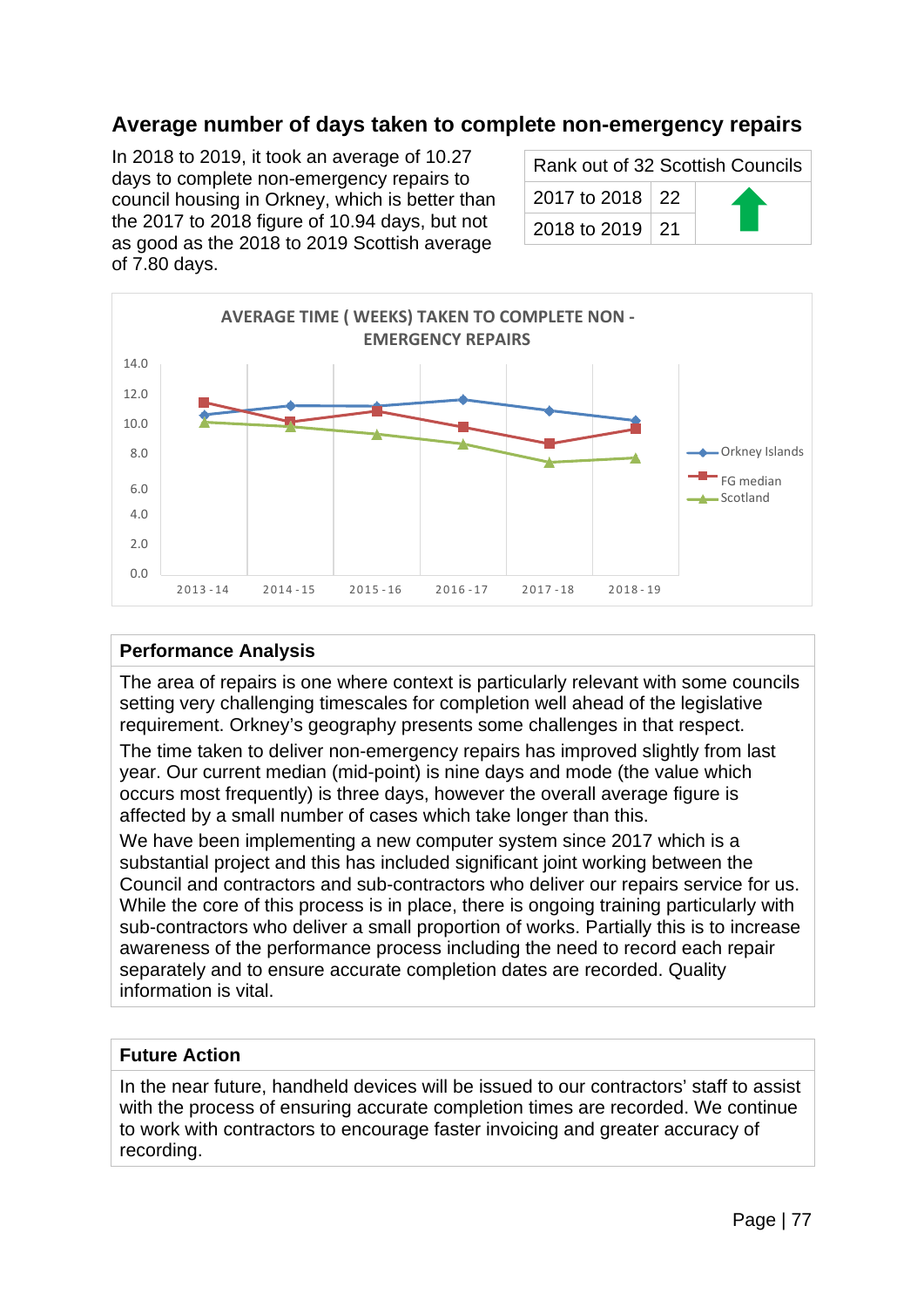## **Percentage of Council dwellings that are energy efficient**

In 2018 to 2019, 90.58% of Council houses in Orkney were energy efficient, which is not as good as the 2017 to 2018 figure of 94.15%, or the 2018 to 2019 Scottish average of 97.49%.

| Rank out of 32 Scottish Councils |            |  |
|----------------------------------|------------|--|
| 2017 to 2018                     | $\perp$ 23 |  |
| 2018 to 2019                     | -25        |  |



#### **Performance Analysis**

This indicator relates to the energy efficiency requirements within the Scottish Housing Quality Standard which has been referred to, in some detail, above.

Orkney has very specific issues relating to energy efficiency including no mains gas and specific property types leading to additional challenges. We also have very few "cloned" properties which means we have a high percentage of property with their own Energy Performance Certificates which gives us a much more accurate and full understanding of our stock's standard.

The Council is required to meet the Energy Efficiency Standard for Social Housing by December 2020 and further challenging standards will be required to be met by 2032. Monitoring progress towards meeting the Energy Efficiency Standard for Social Housing, by 2020, is well underway and progress is reported to the Education, Leisure and Housing committee annually in June.

The level of Orkney's properties which met the Energy Efficiency Standard for Social Housing by March 2019 was 84.7% which is above the Scottish average of 84.5%.

#### **Future Action**

A process of ongoing review is underway in order to identify the works required to meet future standards and to endeavour to ensure that appropriate financial plans are in place.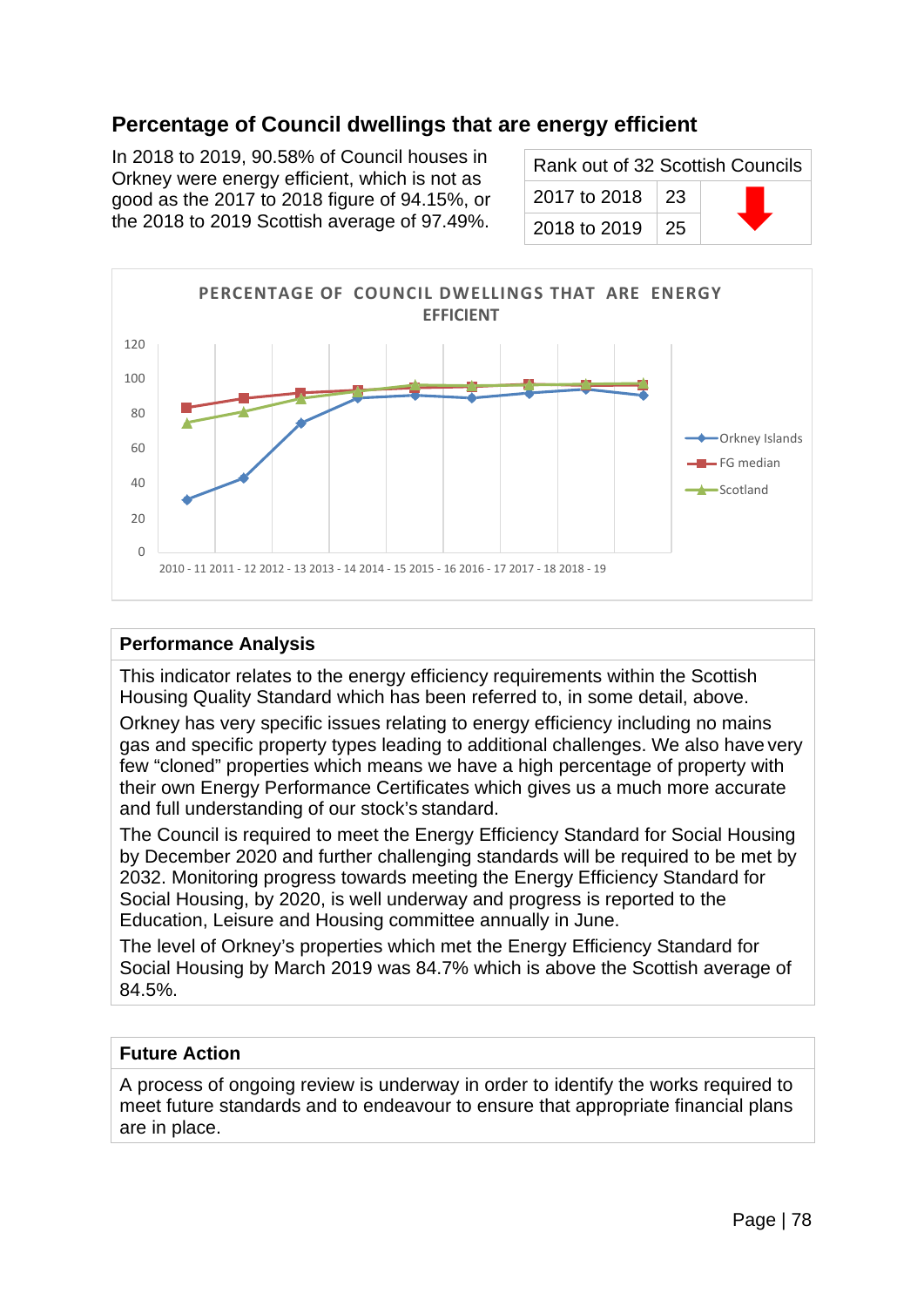# **COUNCIL BUILDINGS**

## **Percentage of operational buildings that are suitable for their current use**

In 2018 to 2019, 87.17% of council buildings in Orkney were found to be suitable for their current use, which is better than the 2017 to 2018 figure of 86.77%, and the 2018 to 2019 Scottish average of 82.14%.

| Rank out of 32 Scottish Councils |    |  |
|----------------------------------|----|--|
| 2017 to 2018                     | 13 |  |
| 2018 to 2019                     | 15 |  |



#### **Performance Analysis**

The figure for 2019 to 2020 is 91% with improvements due to the new build care facility and closure of the old facility. In addition, the short breaks bungalow has been upgraded. Floor area data and recording of individual property continues to be improved which assists with the core data.

#### **Future Action**

Continue to identify poor performing property and undertake the necessary investment in property maintenance and improvements which will increase the performance of operational buildings over time. There will also be a continued improvement in the quality of the data recorded.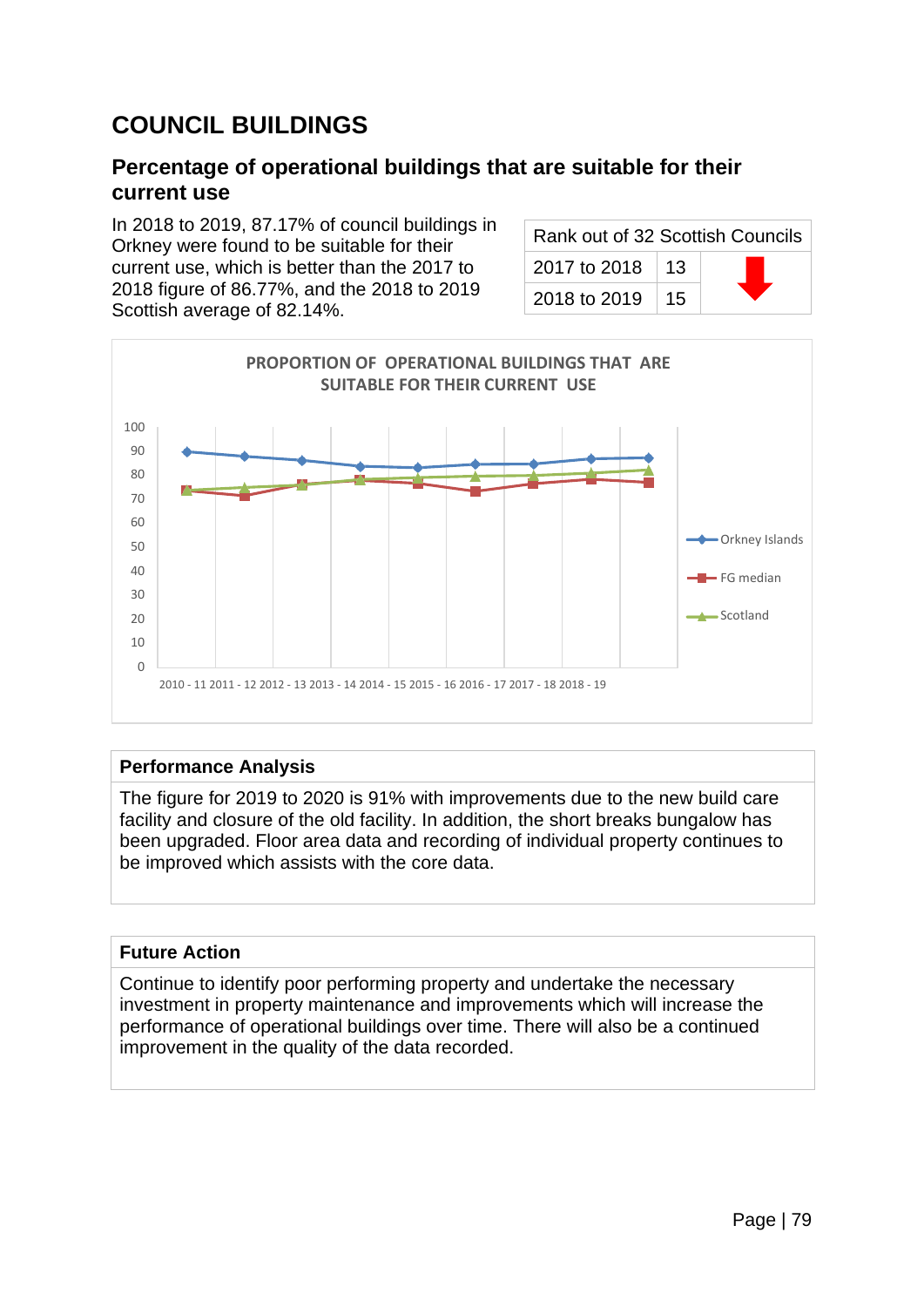## **Percentage of internal floor area of operational buildings in satisfactory condition**

In 2018 to 2019, 96.48% of the internal floor area of the Council's operational buildings was in satisfactory condition, which is about the same as the 2017 to 2018 figure of 96.20%, and better than the 2018 to 2019 Scottish average of 87.21%.

| Rank out of 32 Scottish Councils |  |  |
|----------------------------------|--|--|
| 2017 to 2018 9                   |  |  |
| 2018 to 2019   5                 |  |  |



#### **Performance Analysis**

The figure of 2019 to 2020 is 96% with improvements due to new build care facility becoming operational and the removal of the old care facility from operational buildings. Floor area data and recording of individual property continues to be improved which assists with the core data.

#### **Future Action**

Continue to identify poor performing property and undertake the necessary investment in property maintenance and improvements which will increase the performance of operational buildings over time. There will also be a continued improvement in the quality of the data recorded.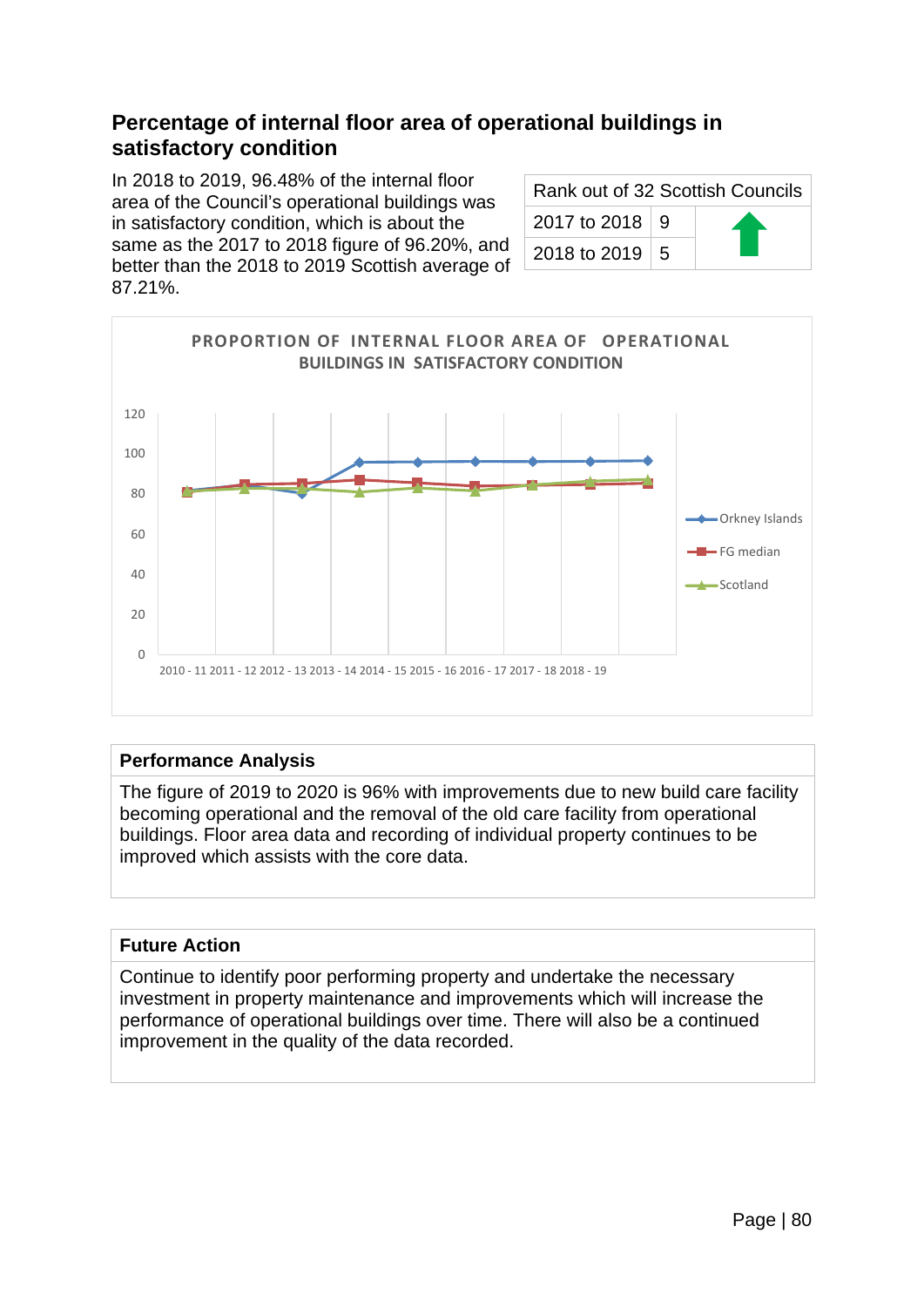## **ANNEX 1 - LGBF indicators mapped against OIC target outcomes and priorities**

### **1. Connected Communities**

**Our Target Outcome**: **Orkney's communities enjoy modern and well-integrated transport services and the best national standards of digital connectivity, accessible and affordable to all.**

**OIC Priority – Continue to invest in improvements to the transport infrastructure and improve its reliability, for example, by exploring further solutions for the barriers.**

#### **LGBF indicators**

- ENV4a Cost of maintenance per kilometre of roads.
- ENV4b Percentage of A class roads that should be considered for maintenance treatment.
- ENV4c Percentage of B class roads that should be considered for maintenance treatment.
- ENV4d Percentage of C class roads that should be considered for maintenance treatment.
- ENV4e Percentage of U class roads that should be considered for maintenance treatment.

#### **OIC Priority – Continue to lobby for superfast broadband.**

#### **LGBF indicator**

ECON8 – Proportion of properties receiving superfast broadband.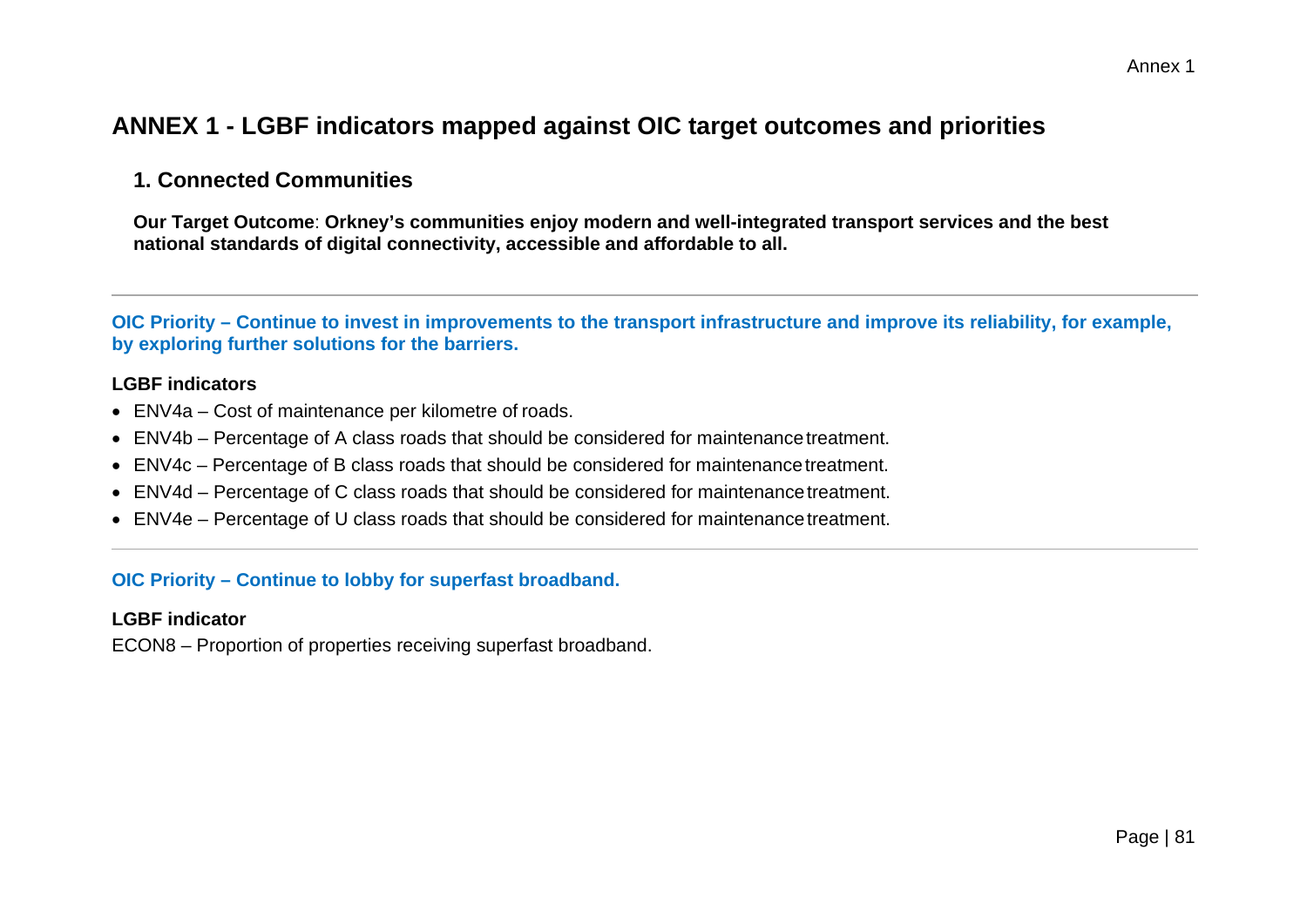## Annex 1

### **2. Caring Communities**

**Our Target Outcome: People in Orkney enjoy long, healthy and independent lives, with care and support available to those who need it.**

#### **OIC priority – Review the services provided for looked after children.**

#### **LGBF indicators**

- CHN8a The gross cost of "children looked after" in residential-based services per child per week.
- CHN8b The gross cost of "children looked after" in a community setting per child per week.
- CHN9 Percentage of children being looked after in the community.
- CHN19b School attendance rate (looked after children).
- CHN20b School exclusion rates (per 1,000 "looked after children").
- CHN22 Percentage of child protection re-registrations within 18 months.
- CHN23 Percentage of LAC with more than one placement in the last year (August to July).
- CHN19b School attendance rate (looked after children).
- CHN20b School exclusion rates (per 1,000 "looked after children").

#### **OIC priority – Address workforce development to make sure we have the right people in the right place at the right time.**

#### **LGBF indicator**

• SW4e – Percentage of carers who feel supported to continue in their caring role.

**OIC priority – We will work with others to respond to demographic change in redesigning health and social care services to provide the best care we can for those who need it in the appropriate place.**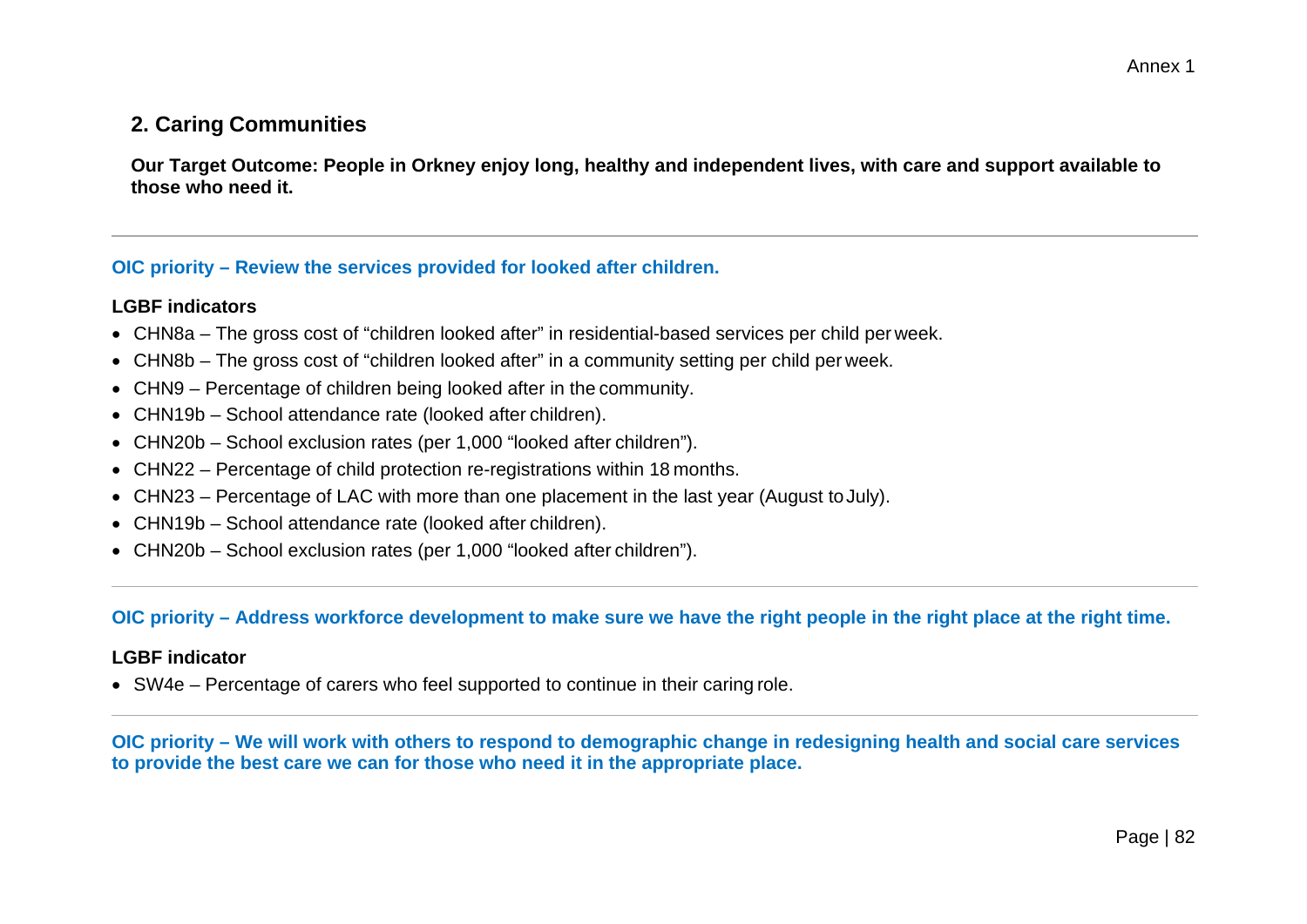#### **LGBF indicators**

- SW2 Self-directed support (direct payments + managed personalised budgets) spend on adults 18+ as a percentage oftotal social work spend on adults 18+.
- SW5 Residential cost per week per resident for people aged 65 or over.
- SW7 Proportion of care services graded 'good' or better in Care Inspectorate inspections.

**OIC priority – We will explore how care and/or support can be provided at home, work, or in education while making the best use of resources.**

#### **LGBF indicators**

- SW1 Home care costs per hour for people aged 65 or over.
- SW3a The percentage of people aged 65 and over with long-term care needs who are receiving personal care athome.
- SW4b The percentage of adults supported at home who agree that their services and support had an impact in improving or maintaining their quality of life.
- SW4c Percentage of adults supported at home who agree that they are supported to live as independently aspossible.
- SW4d Percentage of adults supported at home who agree that they had a say in how their help, care or support was provided.

- SW6 Rate of readmission to hospital within 28 days per 1,000 discharges.
- SW8 Number of days people spend in hospital when they are ready to be discharged, per 1,000 population (75+).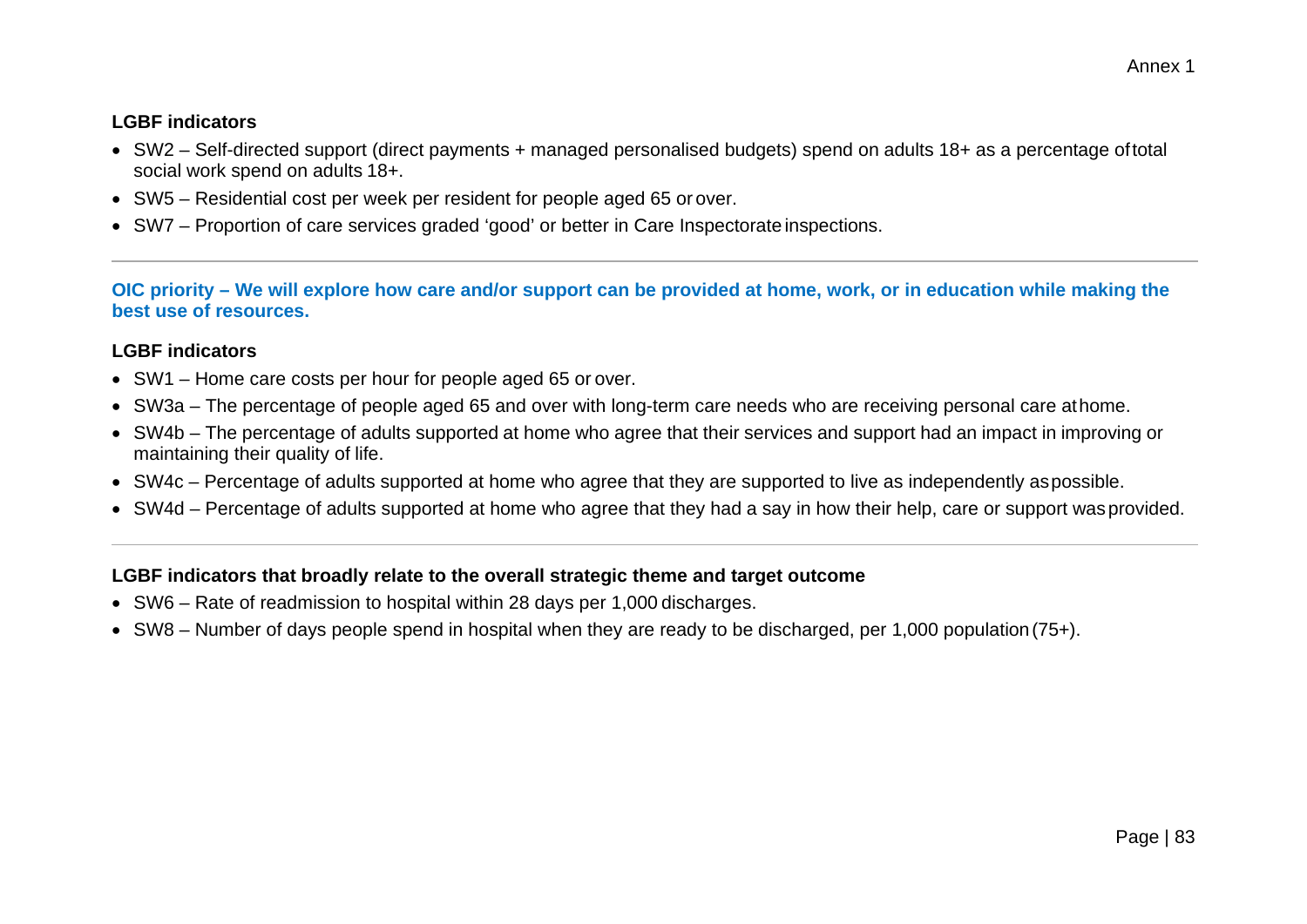## **3. Thriving Communities**

**Our Target Outcome: The Orkney Community is able to access work, learning and leisure through a modern, robust infrastructure which supports all our communities and meets the requirements of 21st century life.**

#### **OIC Priority – Review Orkney's learning landscape.**

#### **LGBF indicators**

- CHN1 Cost per primary school pupil.
- CHN2 Cost per secondary pupil.
- CHN3 The cost of pre-school education place.
- CHN4 Percentage of pupils gaining 5+ awards at level 5.
- CHN5 Percentage of pupils gaining 5+ awards at level 6.
- CHN6 Percentage of pupils from deprived areas gaining 5+ awards at level 5 (SIMD).
- CHN7 Percentage of pupils from deprived areas gaining 5+ awards at level 6 (SIMD).
- CHN11 Proportion of pupils entering positive destinations.
- CHN12a Overall average total tariff.
- CHN12b Average total tariff SIMD quintile 1.
- CHN12c Average total tariff SIMD quintile 2.
- CHN12d Average total tariff SIMD quintile 3.
- CHN12e Average total tariff SIMD quintile 4.
- CHN12f Average total tariff SIMD quintile 5.
- CHN17 Percentage of children meeting developmental milestones.
- CHN18 Percentage of early years provision which is graded good or better.
- CHN19a School attendance rate.
- CHN20a School exclusion rates (per 1,000 pupils)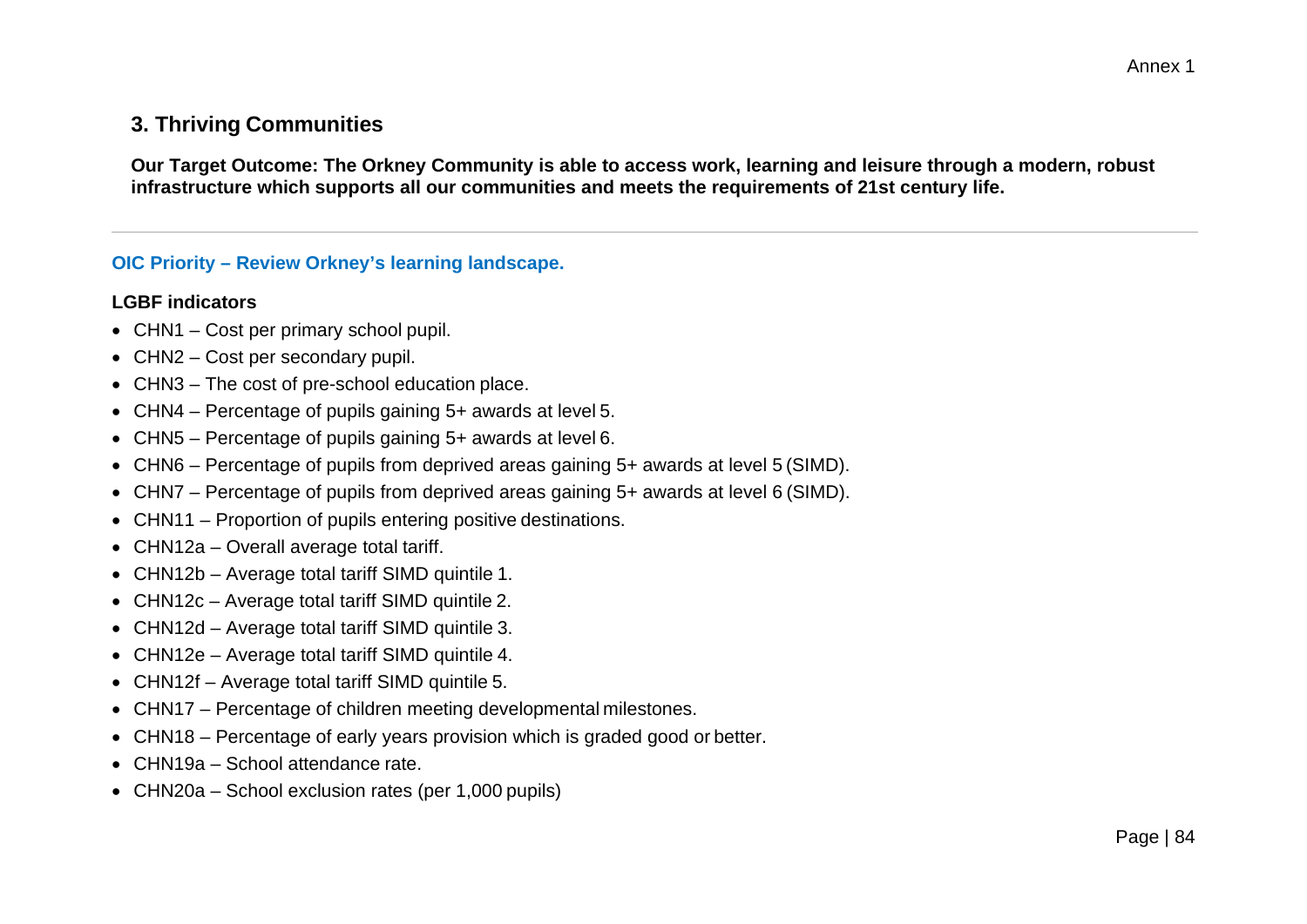#### **OIC priority – Work with partners to develop strategies for improving housing conditions and reducing fuel poverty.**

#### **LGBF indicators**

- HSN3 Percentage of dwellings meeting Scottish Housing Standards.
- HSN4b Average number of days taken to complete non-emergency repairs.
- HSN5 Percentage of Council dwellings that are energy efficient.

- CHN21 Participation rate for 16 to 19-year-olds.
- C&L1 Cost per attendance at sports facilities.
- C&L2 Cost per library visit.
- C&L3 Cost of museums per visit.
- C&L4 Cost of parks and open spaces per 1,000 population.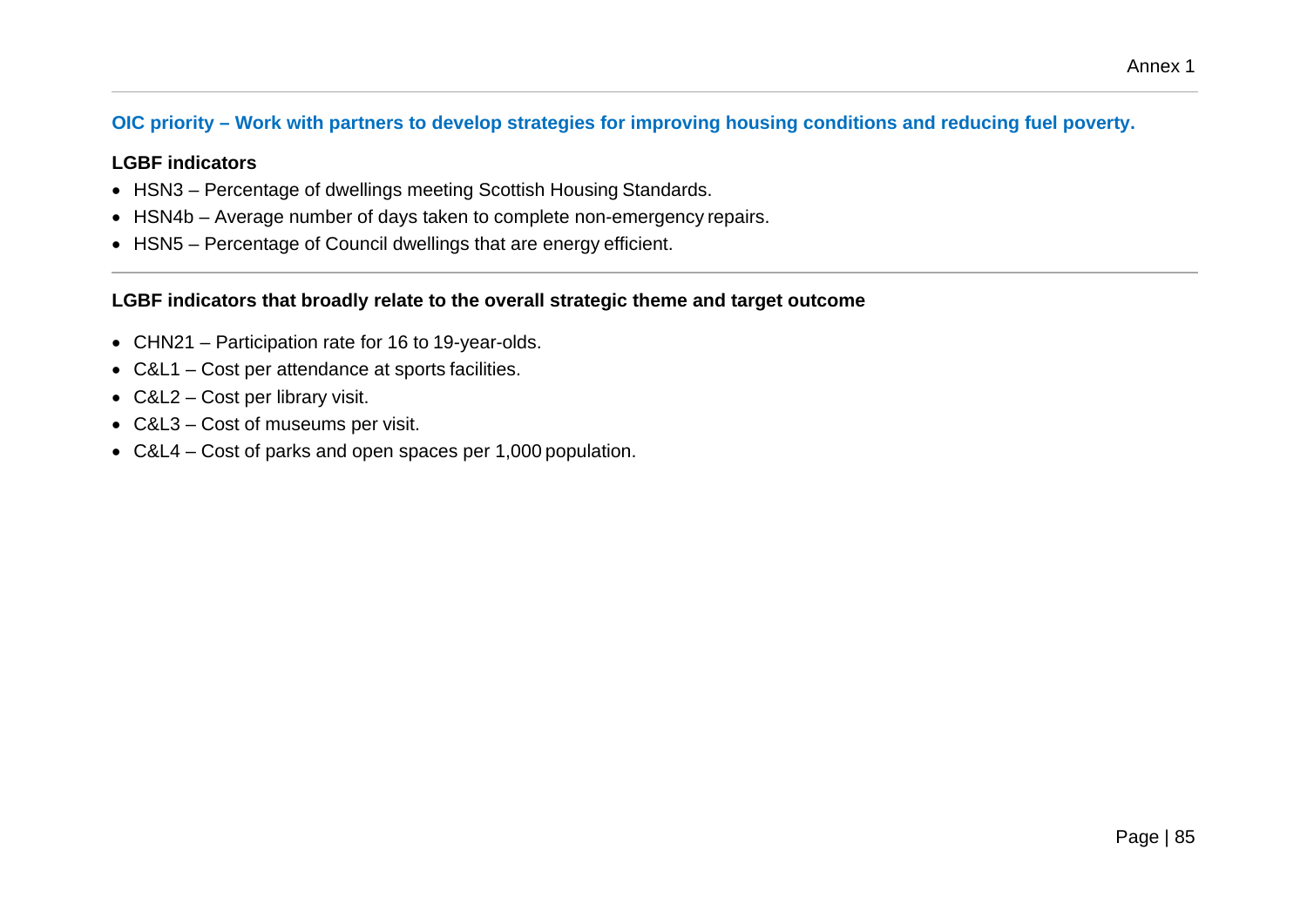## **4. Enterprising Communities**

**Our Target Outcome: A vibrant carbon neutral economy which supports local businesses and stimulates investment in all our communities.**

#### **OIC Priority – Explore ways to reduce the volume, and cost of handling, the county's waste.**

#### **LGBF indicators**

- ENV1 Net cost of waste collection per premise.
- ENV2a Net cost of waste disposal per premise.
- ENV6 Percentage of household waste arising that is recycled.

#### **OIC Priority – Work with partners to develop and manage high-volume tourism and associated infrastructure.**

#### **LGBF indicator**

• ECON6 – Investment in economic development and tourism per 1,000 population.

#### **OIC Priority – Explore options for revenue generation via the tourism sector to support associated infrastructure.**

#### **LGBF indicator**

• ECON6 – Investment in economic development and tourism per 1,000 population.

- ECON1 Percentage of unemployed people assisted into work from Council operated/funded employability programmes.
- ECON2 Cost of planning and building standards per planning application.
- ECON3 Average time per business and industry planning application (weeks).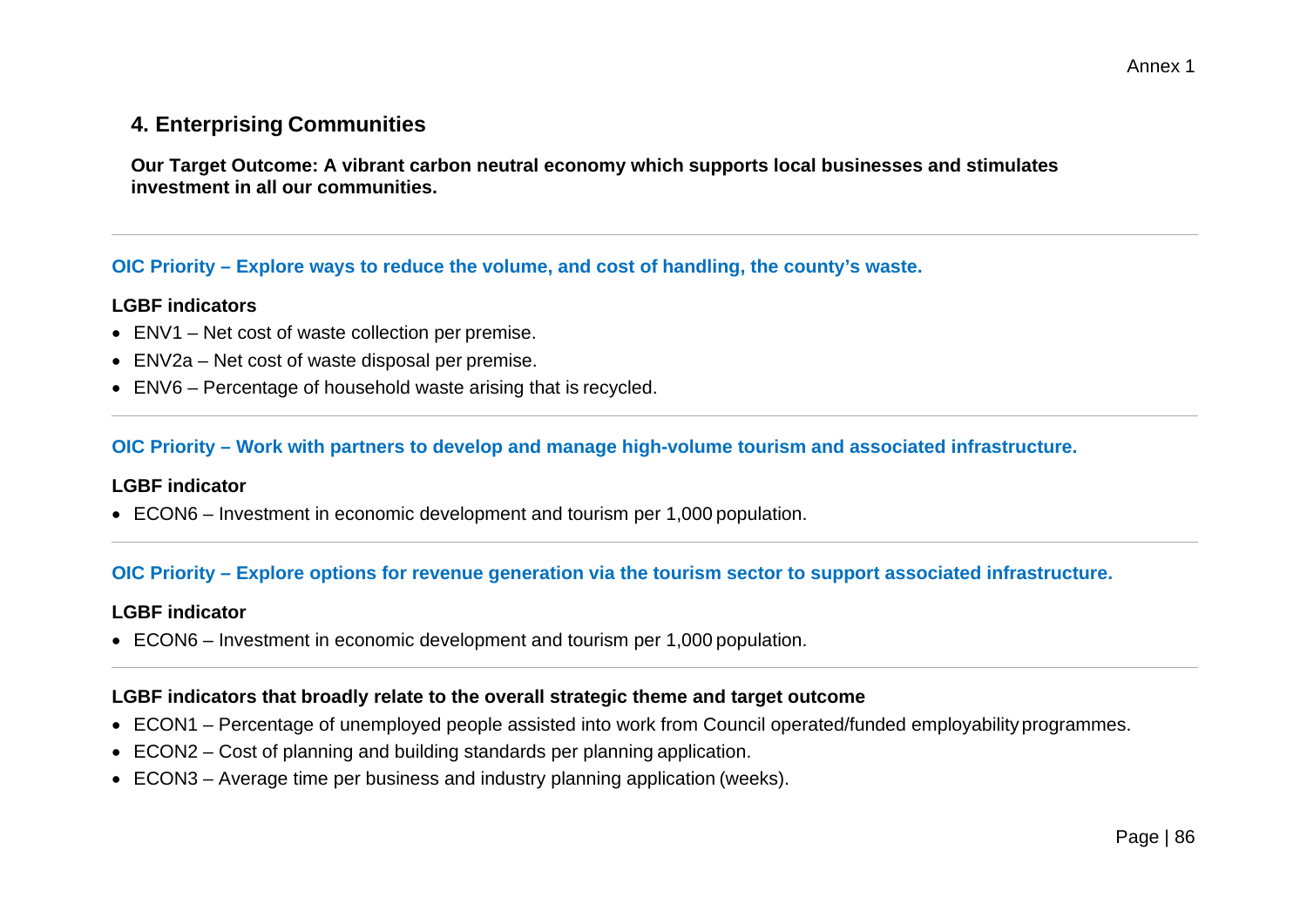- ECON4 Percentage of procurement spent on local enterprises
- ECON5 Number of business gateway start-ups per 10,000 population.
- ECON8 Proportion of properties receiving superfast broadband.
- ECON9 Town vacancy rates.
- ECON10 Immediately available employment land as a percentage of total land allocated for employment purposes in thelocal development plan.
- ENV5 Cost of trading standards and environmental health per 1,000 population.
- ENV5a Cost of trading standards, money advice and citizen advice per 1,000 population.
- ENV5b Cost of environmental health per 1,000 population.
- CORP8 Percentage of invoices sampled that were paid within 30 days.
- HSN5 Percentage of Council dwellings that are energy efficient.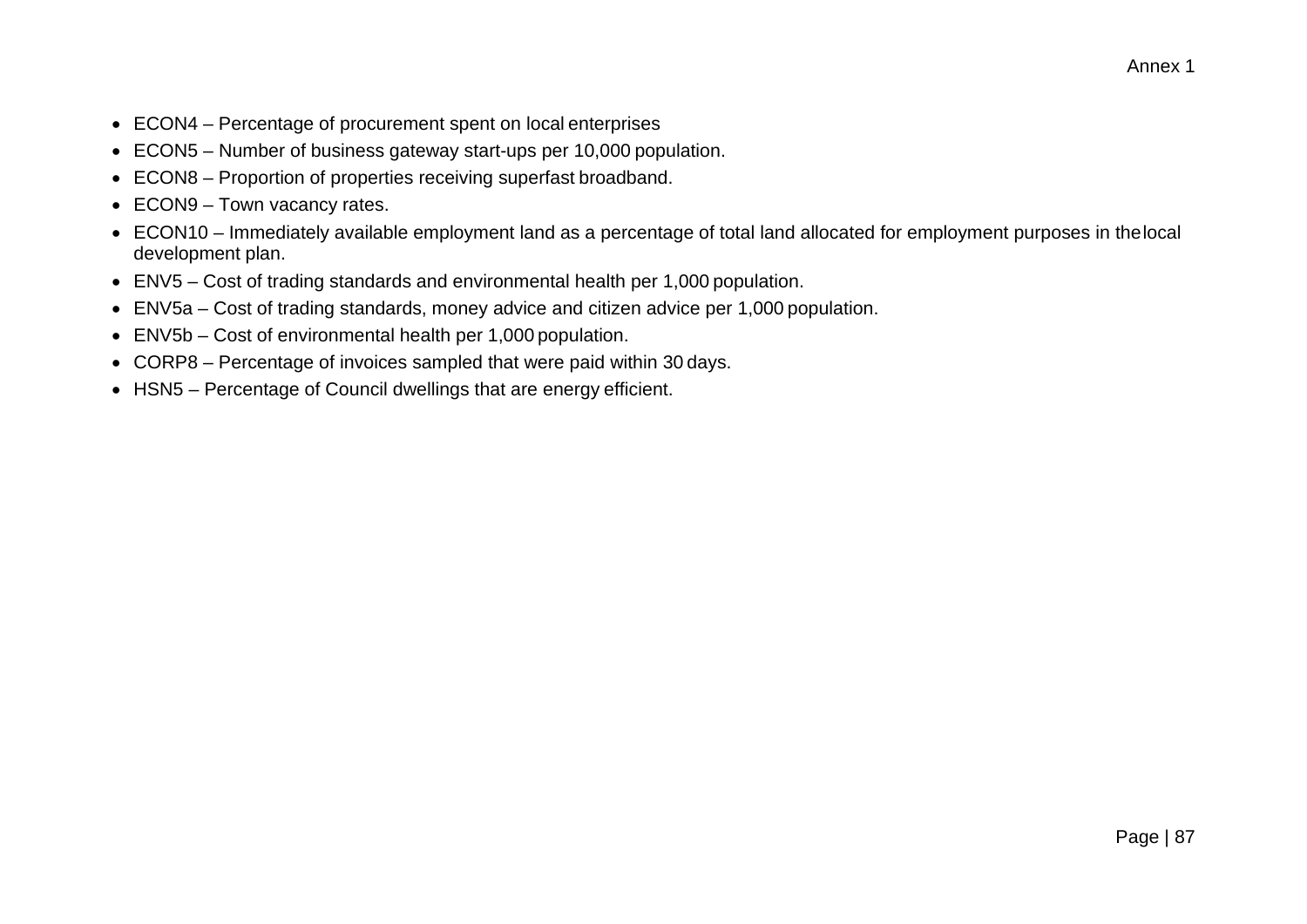## **5. Quality of Life**

**Our Target Outcome: Orkney has a flourishing population, with people of all ages choosing to stay, return or relocate here for a better quality of life.**

- CHN10 Percentage of adults satisfied with local schools.
- C&L5a Percentage of adults satisfied with libraries.
- C&L5b Percentage of adults satisfied with parks and open spaces.
- C&L5c Percentage of adults satisfied with museums and galleries.
- C&L5d Percentage of adults satisfied with leisure facilities.
- ENV3a Net cost street cleaning per 1,000 population.
- ENV3b Street cleanliness score.
- ENV7a Percentage of adults satisfied with refuse collection.
- ENV7b Percentage of adults satisfied with street cleaning.